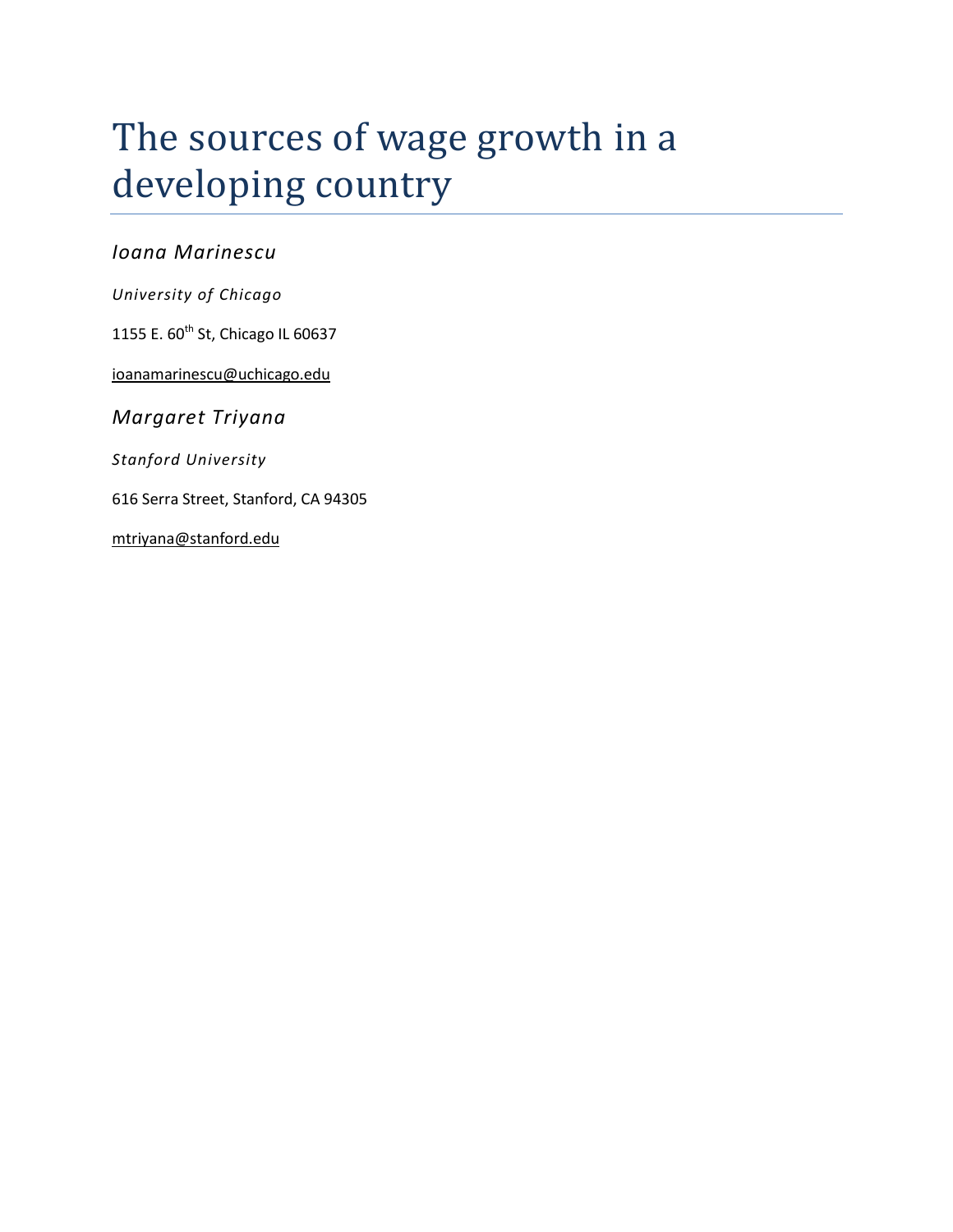## Abstract

What are the sources of wage growth in developing countries? In the US, general labor market experience is the key source of wage growth, with job seniority playing a smaller role. By contrast, in Indonesia, the 10-year return to seniority is 24 to 29%, which is higher than the return to experience. Furthermore, we estimate a 35% return to ten years of tenure in the formal sector, with no significant return to tenure in the informal sector. The difference in the sources of wage growth in Indonesia versus the US may be a reflection of Indonesia's lower level of development.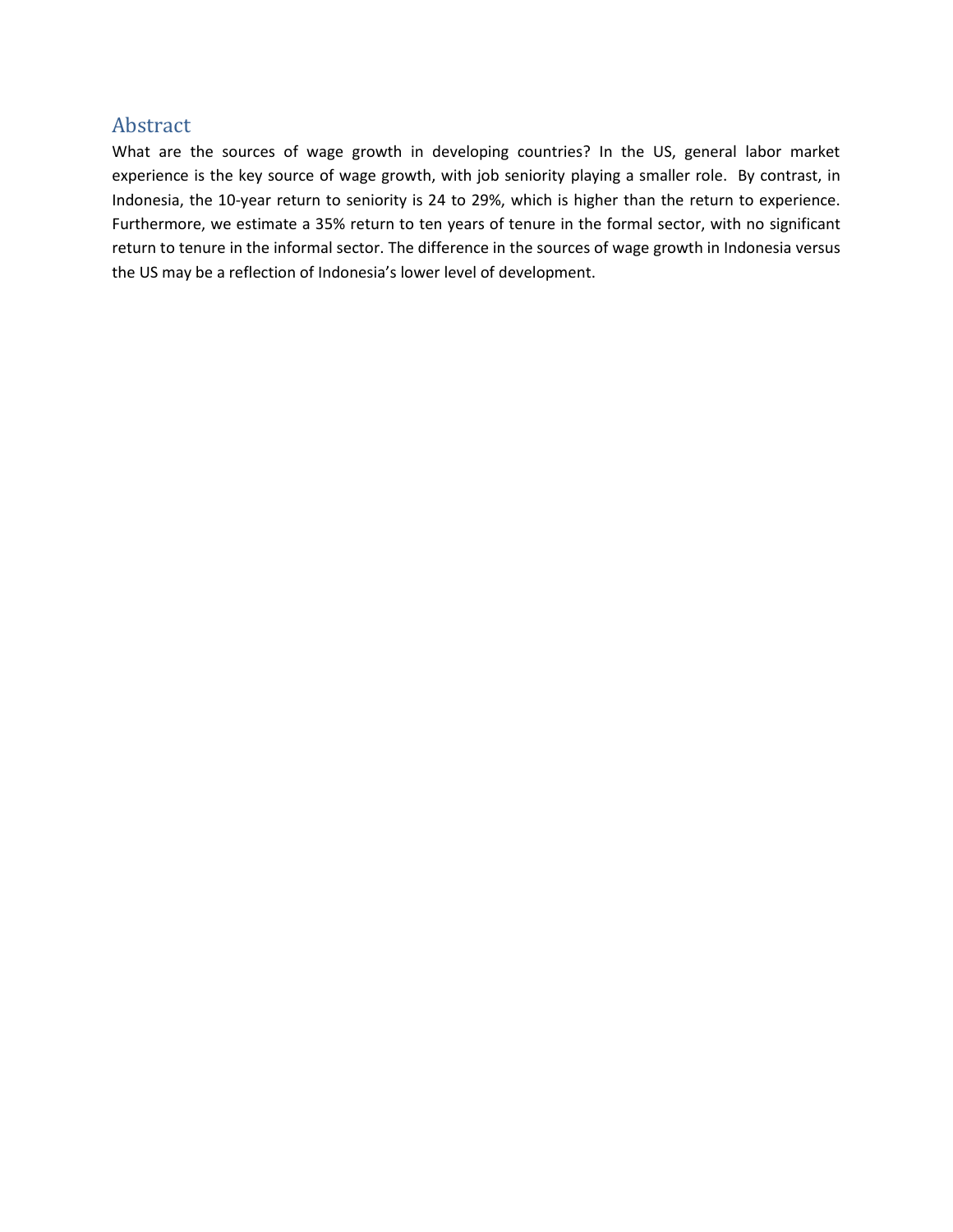#### **1. Introduction**

Wage growth is tied to general and specific human capital accumulation (Becker, 1964). To further analyze the role of specific human capital, labor economists have estimated the returns to employer, occupation and industry tenure. In the US, pioneering work by Altonji and Shakotko (1987) has used an instrumental variable strategy to correct for endogeneity when estimating the returns to employer tenure. Subsequent work has investigated the importance of industry, occupation and employer-specific human capital in determining wage growth (Altonji and Shakotko, 1987; Parent, 2000; Kambourov and Manovskii, 2009). The most recent work concludes that general labor market experience and occupation tenure are the most important contributors to wage growth in the US (Kambourov and Manovskii, 2009; Sullivan, 2010).

Little is known about the sources of wage growth in developing countries. A dearth of adequate panel data with labor market histories is to blame for this gap in the literature. This paper contributes to filling this gap by estimating for the first time the returns to potential experience, employer tenure, occupation and industry in a developing country, Indonesia. Furthermore, when investigating the sources of wage growth in developing countries, it is important to consider the role of informality as a factor that differentiates jobs. Indeed, in developing countries, the informal sector typically employs a large share of the labor force. While the share of workers employed informally is less than 10% in developed economies, it is as high as 60% in the developing world (Bacchetta et al., 2009). A job in the same occupation and industry may be quite different and require different skills depending on its formality status. For example, let's examine the case of a salesperson in the retail industry. A formal salesperson job will typically be in a larger shop, and will consist of assisting wealthier customers, and handling credit card purchases. In contrast, an informal salesperson is likely to work on the street, trying to attract customers while at the same time avoiding potential police harassment. More generally, we can expect formal jobs to use a more modern, more capital intensive, production technology. The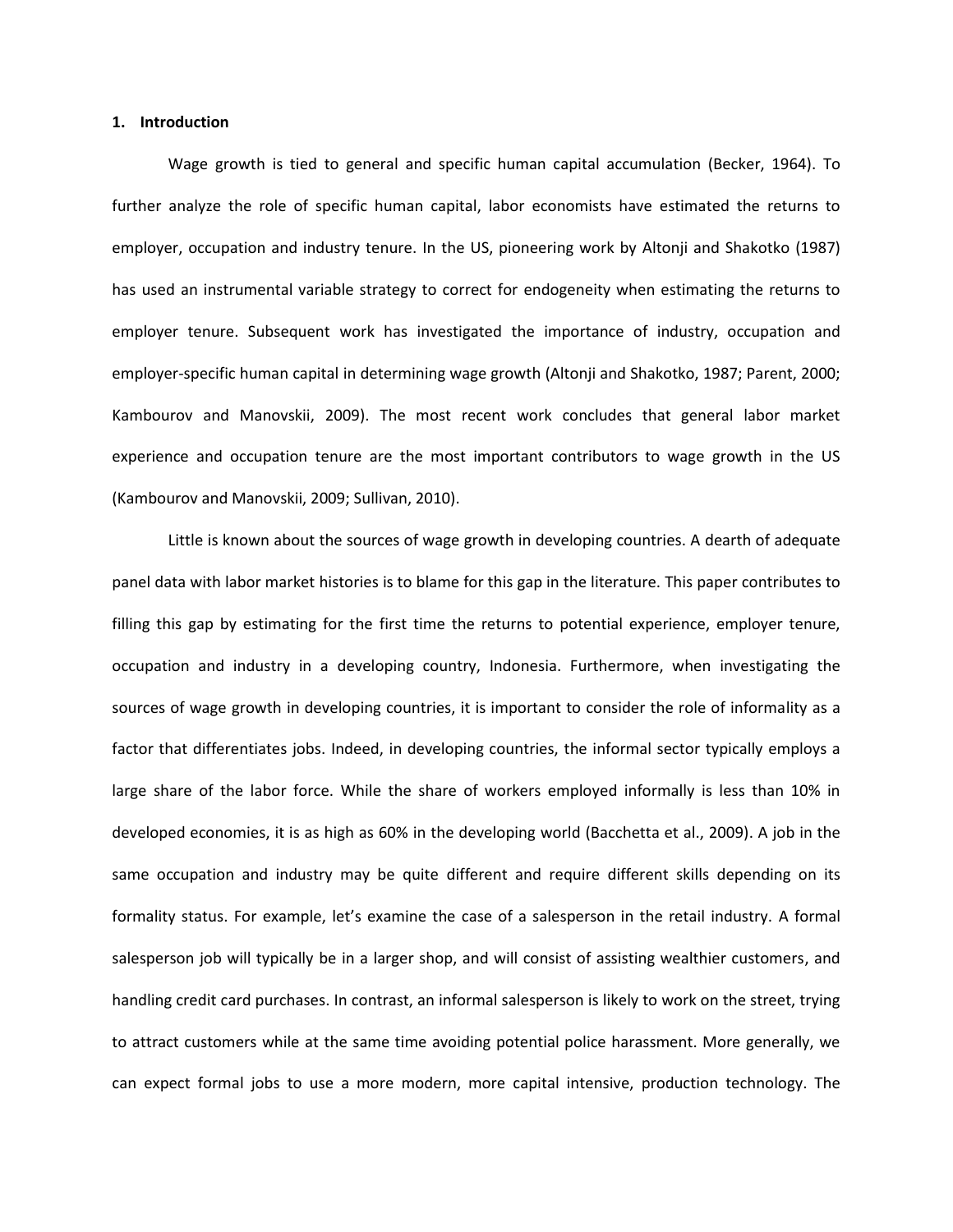substantial size of the informal sector and the distinctive characteristics of formal and informal jobs imply that, in addition to employer, occupation and industry, sector-specific human capital is likely to matter in determining wage growth in developing countries.

Determining whether sector specific human capital contributes to wage growth in developing countries is important for two reasons. First, formality comes with social benefits, such as minimum wage, health insurance, and pensions. Formal sector workers have to pay taxes to enjoy these social benefits, so the formal sector is unattractive for workers who value these benefits at less than their cost. In addition to these tax disincentives to switching to formality, informal workers may lose their sectorspecific human capital when they switch to formality. On the other hand, formal workers may choose to remain formal despite tax disincentives so as to benefit from the returns to their formality specific human capital. Therefore, estimating the magnitude of sector-specific returns will improve our understanding of workers' sector attachment. Second, estimating the returns to sector tenure is also important to design better public policies. Indeed, when informality is high, governments lose tax revenue and state capacity is eroded. For these reasons, many governments in developing countries are interested in policies that can increase formality. The presence of formality and informality-specific human capital offers both challenges and opportunities for the design of such policies. On the one hand, if there is informality-specific human capital, it will be hard to persuade older informal workers to switch to the formal sector and renounce the benefits of their informality-specific human capital. On the other hand, positive returns to formality-specific human capital open the possibility that a temporary subsidy to formality will yield a persistent long-run increase in formality.

In this paper, we estimate the returns to employer, occupation, industry, and sector tenure in Indonesia. We use the instrument developed by Altonji and Shakotko (1987) and used by Parent (2000) and Kambourov and Manovskii (2009) to estimate returns to tenure using the Indonesian Family Life Survey (IFLS). The panel structure of the data allows us to construct respondents' employment history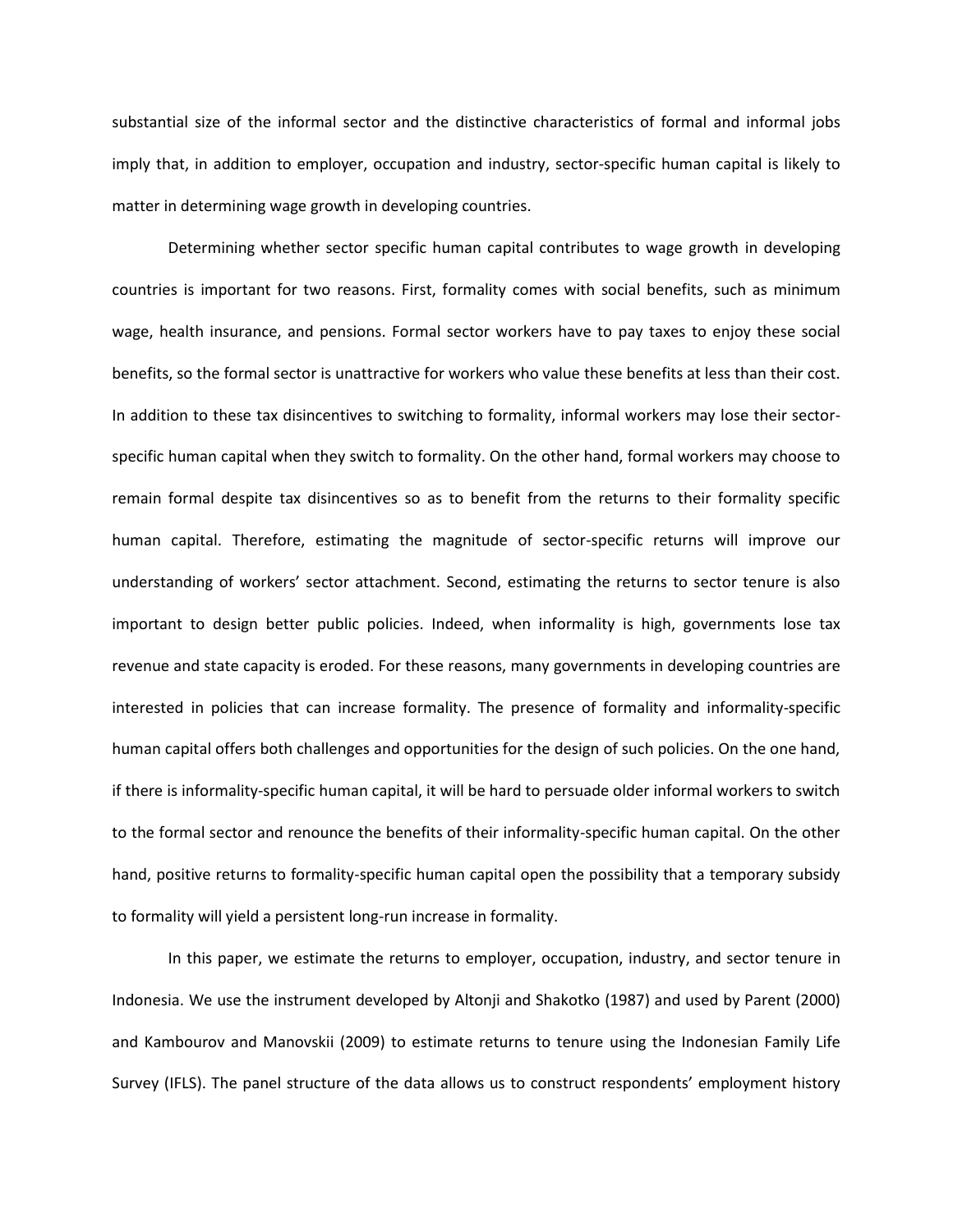between 1988 and 2007. We find that the 10-year return to employer tenure is 29%, and the returns to potential experience are 13%. Once we include occupation, industry and sector tenure, we find that the returns to employer tenure and potential experience remain significant and of similar magnitude, while there is no significant return to sector tenure. However, when we allow the returns in the formal sector to differ from the returns in the informal sector, we find that the returns are much higher in the formal sector. All else equal, the 10-year return to formal sector tenure is 35%, while there is no significant return to tenure in the informal sector.

This paper makes two key contributions to the literature. First, it provides the first detailed estimates of the return to general and specific human capital for a developing country using an estimation strategy that has been broadly used for developed countries. This allows us to compare the sources of wage growth across developed and developing countries. We find that, contrary to what was found for the US (Altonji and Shakotko, 1987; Altonji and Williams, 2005; Beffy et al., 2006; Sullivan, 2010), the returns to employer tenure are higher than the returns to experience in Indonesia. The fact that the returns to experience are lower in Indonesia than in the US is consistent with the broader pattern of lower returns to experience in poorer countries uncovered by Lagakos et al. (2012). Furthermore, in Indonesia, the returns to employer tenure are essentially unaffected if we allow for returns to industry and occupation tenure, which is again different from the results found on US data (Kambourov and Manovskii, 2009; Sullivan, 2010). Second, we show that returns to formal sector tenure are very important, and are in fact the most important source of wage growth in Indonesia. This result suggests that workers in the formal sector enjoy substantially higher wage growth than their informal counterparts. Policies aiming at increasing the formalization of the economy should take into account the high returns to formal sector tenure; this suggests that incentives for formality should be targeted to younger workers to allow them to acquire formality specific human capital.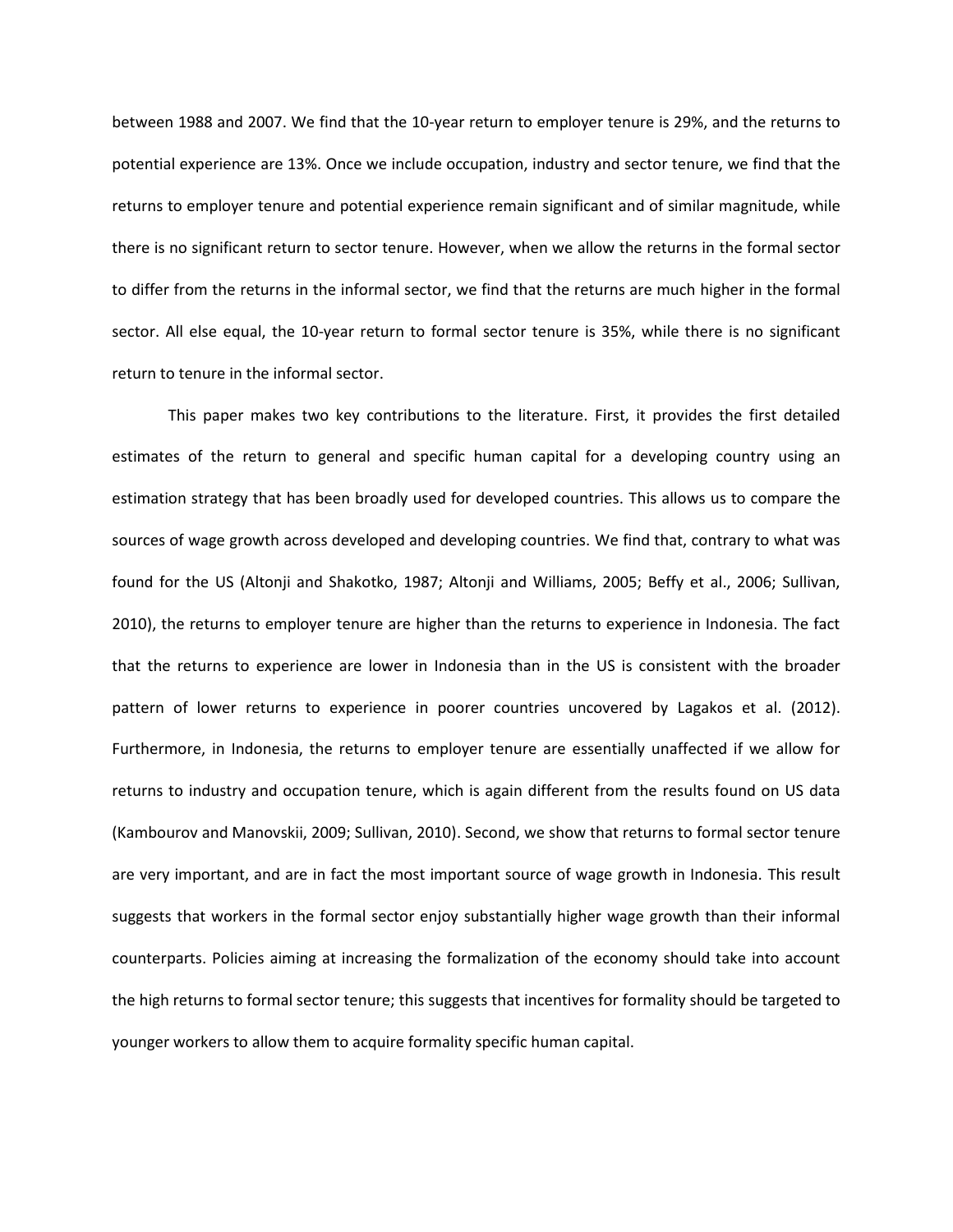The remainder of the paper is organized as follows. Section 2 presents the institutional background. Section 3 describes the data and Section 4 describes the estimation strategy. Section 5 presents and discusses the results. Section 6 concludes.

#### **2. Informality in Indonesia**

 $\overline{\phantom{a}}$ 

It is important to distinguish between formal and informal jobs because the informal sector plays an important role in developing economies like Indonesia. For the purpose of our study, the distinction between formal and informal jobs is important because jobs in the formal sector may require different skills than job in the informal sector. In general, the informal sector has been defined in three ways. The International Labour Organisation (ILO) and the Economic Commission for Latin American and the Caribbean define the informal sector as the sum of non-professional self-employed, domestic workers, unpaid workers, and workers in enterprises employing five or fewer workers (Angelini and Hirose, 2004). Second, formal employment can be defined as employment in a job where mandatory social security contributions are paid. Third, formal employment can be defined as employment in firms that are registered.

Indonesia's National Statistics Agency (*Badan Pusat Statistik*, BPS) uses an enterprise-based approach to define informality. Formal sector enterprises are legal entities of the form listed by the Ministry of Manpower<sup>1</sup>. The legal status of a company/unit of economic activity is based on the legal document prepared by a solicitor when the company was established. Enterprises that are registered for tax purposes or operating permit, but do not have the legal status in the definitions listed by the Ministry of Manpower are considered informal. The share of the informal sector declined from almost 80% in 1990 to 60% right before the 1998 Asian economic crisis, and the share of the informal sector has

 $<sup>1</sup>$  Legal status can take the form of PN, Perum, Perusahaan Daerah/PD (different types of government-owned</sup> enterprise), PT, PT/NV, CV, Firma (different types of limited liability firms), Koperasi (cooperative) and Yayasan (foundation). In 1996, the definition of legal status is expanded to include SIPD (for quarrying), Diparda (regional government enterprise), and enterprises with a Governor/Bupati(Head of the Regency)/Mayor permit or decision.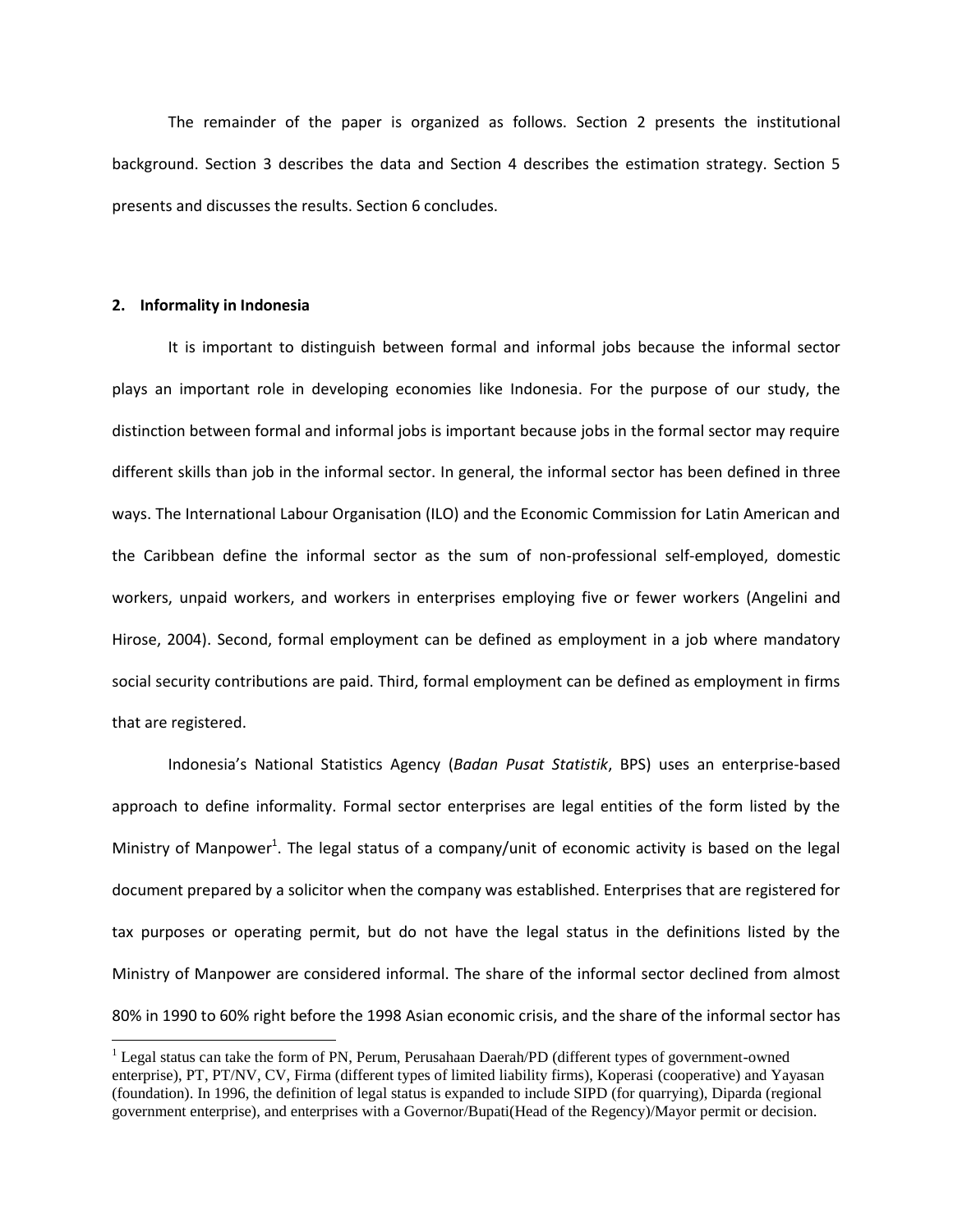been about 65% since 2000<sup>2</sup>. According to a 2004 ILO report (based on BPS estimates), about 55 million of the 90 million workforce are in the informal economy, with the majority in agriculture. Excluding the agricultural sector, 47% of the workforce is in the informal sector. The formal economy is mainly comprised of the following industries: government, mining, construction and utilities, and finance.

The Indonesian Ministry of Manpower (UU Ketenagakerjaan No. 13, 2003) defines informal workers as those with no terms of employment in terms of salary and scope of the work. In terms of employment status, casual and unpaid workers are considered informal, while self-employed workers may be in either sector depending on the legal status of the enterprise. The majority of self-employed workers in Indonesia are informal. Maloney (2004) summarizes the characteristics associated with informal self-employment in developing countries. Self-employment in this setting often appears voluntary. The evidence on the earnings of the informal self-employed is mixed. There is some evidence that some workers earn more in informal self-employment than in salaried employment (Blau, 1985). If not, the self-employed might value the independence, or they do not value the benefits associated with formal employment. We will consider self-employment as part of the informal sector throughout the analysis (see below for more details on how we define informal and formal jobs). Our data unfortunately does not provide the registration status of workers' enterprise, so self-employed workers whose enterprise is registered would be misclassified. This assumption has been made in other studies in Peru (Yamada, 1996) and Mexico (Maloney, 1999).

Workers in the informal sector in Indonesia are de facto not protected by labor laws such as minimum wage and benefits. Benefits include additional income for major religious holidays, usually equal to workers' monthly salary, and health benefits. Health benefits may be in the form of medical allowances or health insurance. Medical allowance gives workers some compensation for some medical

 $\overline{\phantom{a}}$ 

<sup>&</sup>lt;sup>2</sup> 2010 ILO Report [\(http://www.ilo.org/wcmsp5/groups/public/---asia/---ro-bangkok/---ilo](http://www.ilo.org/wcmsp5/groups/public/---asia/---ro-bangkok/---ilo-jakarta/documents/publication/wcms_145402.pdf)[jakarta/documents/publication/wcms\\_145402.pdf\)](http://www.ilo.org/wcmsp5/groups/public/---asia/---ro-bangkok/---ilo-jakarta/documents/publication/wcms_145402.pdf)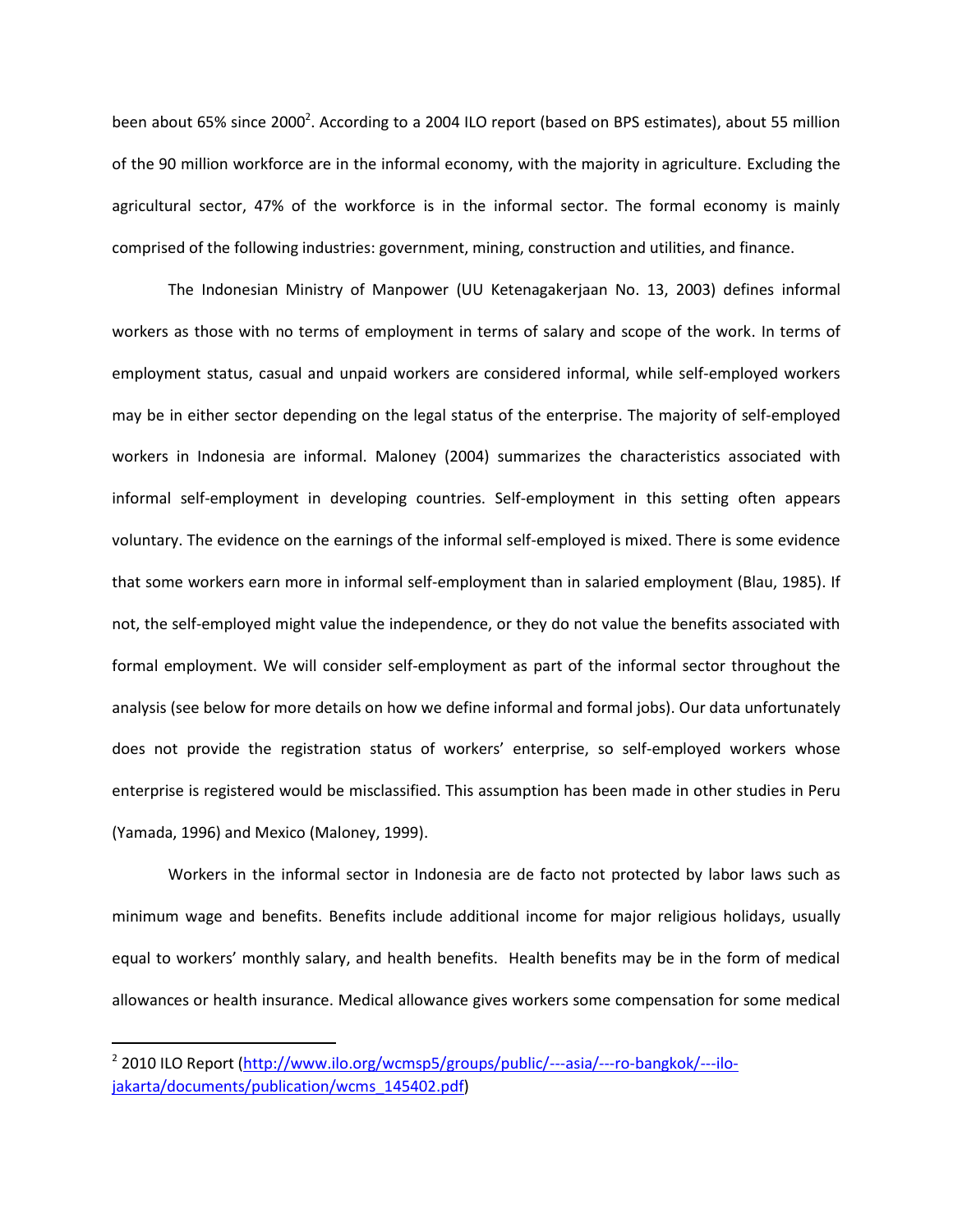expenses, but unlike health insurance, the amount and coverage vary by employer. Health insurance coverage may be obtained through the government or private insurance. The government has several health insurance programs for the military, civil servants, private employees, and the poor. The government manages a health insurance scheme for private employees under the Employees Social Security System, Jamsostek<sup>3</sup>. The organization was established in 1995, based on a social security law passed in 1992 (UU No. 3, 1992). *Jamsostek* voluntary enrolment is available to all workers, including informal workers, but this is rarely taken up. As part of the social security law, beginning in 1993, the government mandates employers with more than 10 employees or a monthly payroll exceeding 1 million *Rupiah* (approximately USD 110) to provide health benefits through *Jamsostek*. However, employers may opt out from the scheme by providing comparable or better health benefits. The rule is not strictly enforced, especially for non-registered enterprises or formal enterprises that declare workers as contractors. To extend benefits to the informal sector, the National Social Security System Act, effective from 2004, mandates employers, including the government, to provide social health insurance. The law provides a framework for the development of social security and social assistance to ultimately phase in universal health coverage. However, the health benefits requirement is also not strictly enforced<sup>4</sup>. Without knowing the legal status of the enterprise, formality in Indonesia can be defined using employment status, the presence of health benefits, and firm size.

#### **3. Data**

 $\overline{\phantom{a}}$ 

We use all four waves of the Indonesian Family Life Survey (IFLS). The first wave was conducted in 1993, followed by the second wave in 1997, the third wave in 2000, and the fourth one in 2007. The

<sup>3</sup> *Jaminan Sosial Tenaga Kerja*

<sup>4</sup> By 2005, the government health insurance scheme *Jamsostek* covered less than 5% of eligible workers (workers employed by legal entities, ie. formal sector), and only about 4 million of the 56 million in the workforce reported having private health insurance (Setiana 2010).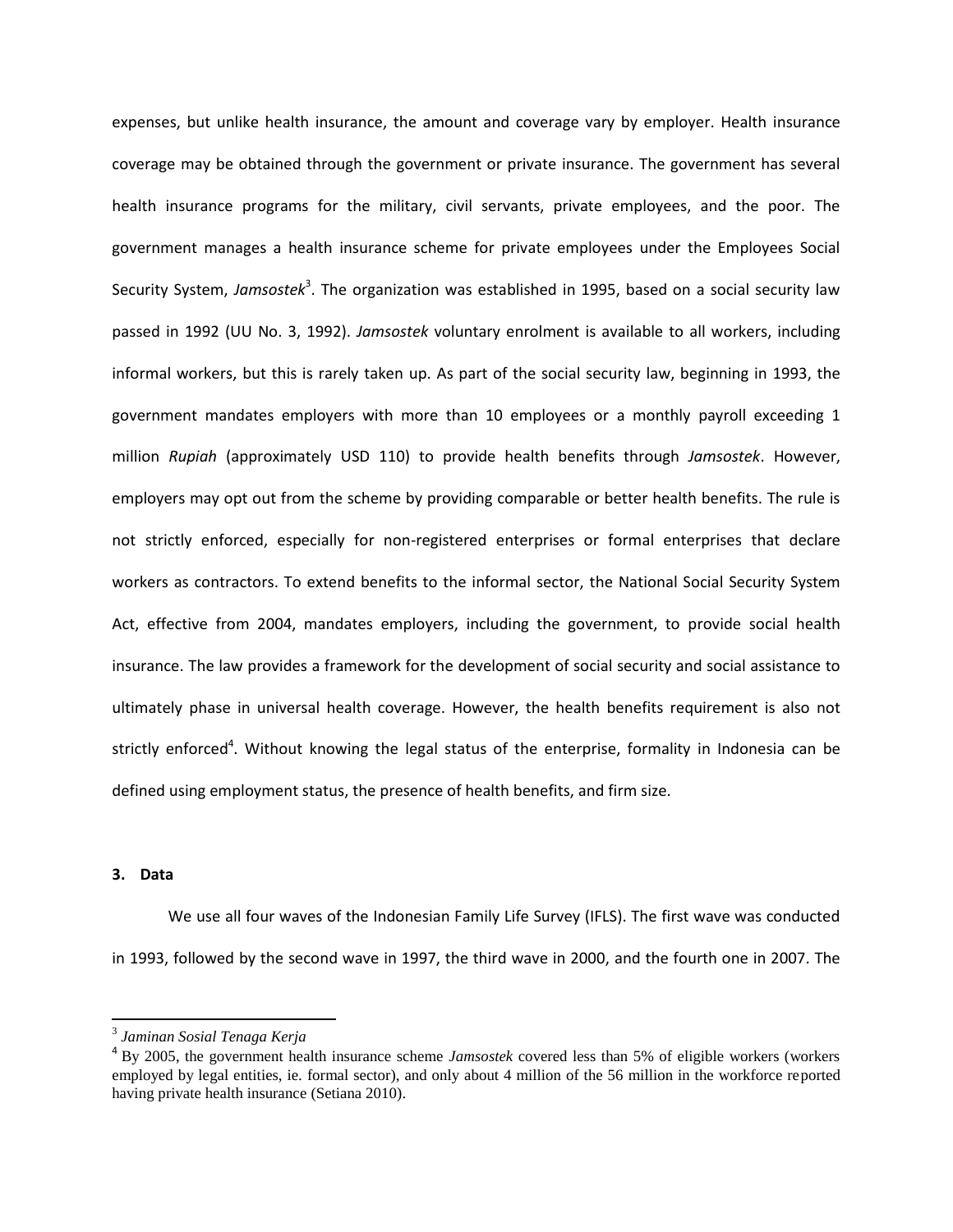IFLS is representative of about 83% of the Indonesian population in 1993. The IFLS contains rich information on household and individual characteristics. Individual characteristics include date of birth, education, marital status, employment status and characteristics, as well as retrospective employment history. The employment history includes detailed information on first employment and income. Income is broken down into wages and other payments, which include medical benefits and allowances. IFLS1 (1993) included 7,224 households. Subsequent waves of the survey sought to re-interview all households in IFLS1 as well as split-off households. Nearly 91% of IFLS1 households were interviewed in all waves. The high re-interview rates lessen the risk of bias due to non-random attrition.

Following the existing literature on the returns to human capital using panel data, the sample is restricted to male individuals who were ever employed between 1988 and 2007. Respondents in the analyzed sample were in at least two consecutive surveys. We restrict the sample to respondents with urban residence because rural residents are much more likely to be in agriculture, hence in the informal sector, and we are interested in returns to sector tenure where both sectors are indeed present. Following Kambourov and Manovskii (2009), we exclude respondents who worked less than 500 hours or had total earnings of zero. We also exclude those who reported ever being in the military, or ever being in agriculture. Kambourov and Manovskii also exclude those who ever reported self-employment. Since self-employment is very common in Indonesia<sup>5</sup>, we only exclude those who were currently selfemployed. The rationale for excluding the currently self employed is that wage determination is different in salaried jobs compared to self-employed jobs, and wages in self-employment may not reflect productivity in the same way as wages in salaried positions.

We define occupations and industries using the 1-digit code used in the IFLS. The data appendix contains the description of the occupation and industry codes. Respondents' occupation and industry came from the employment module, including the retrospective questions in each survey wave. We

 $\overline{\phantom{a}}$ 

 $<sup>5</sup>$  About 45% of (person-year) observations in our sample are self-employed.</sup>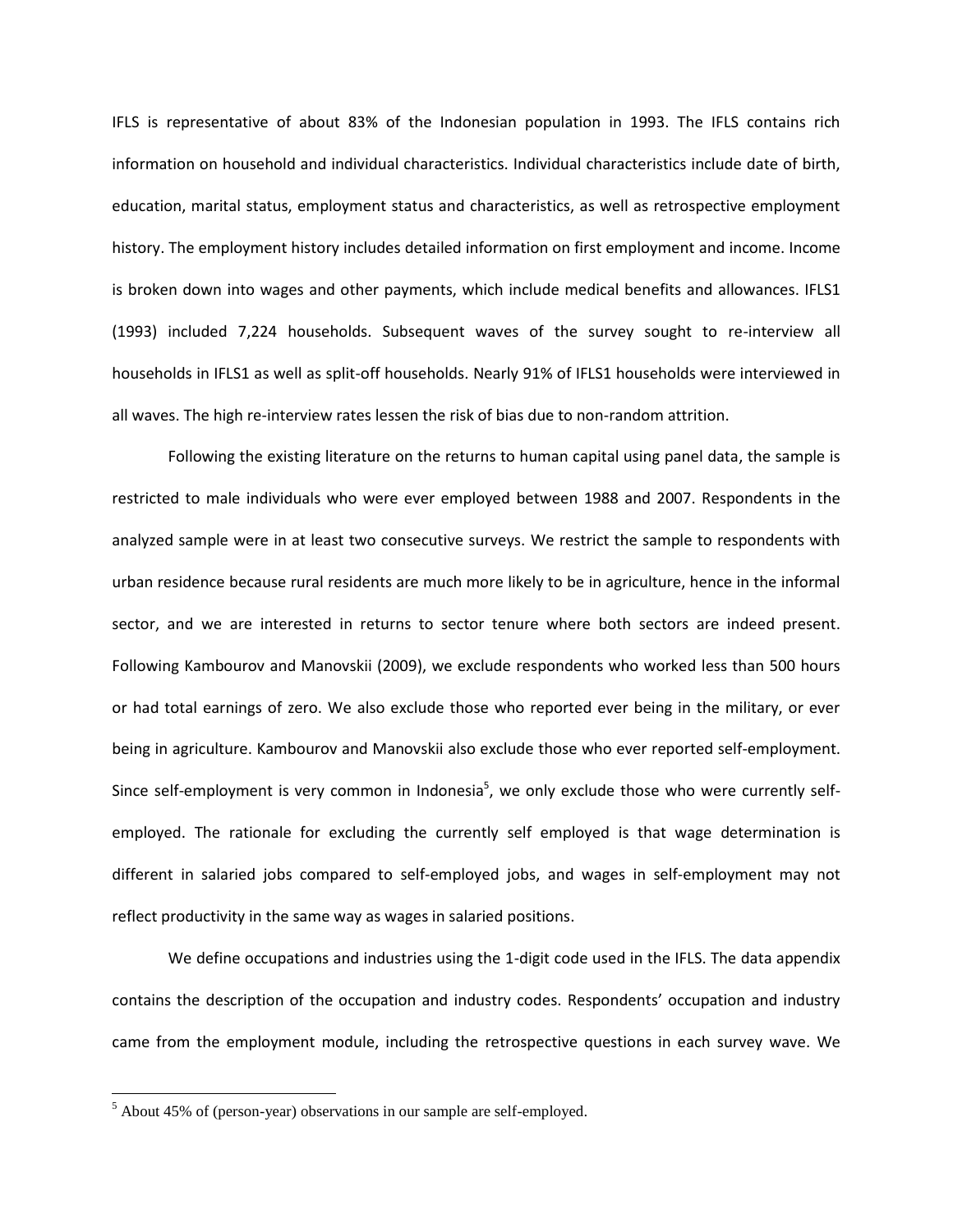identify an employer change when respondents indicated that they were not on the same job as the previous year. We then construct employer and industry tenure based on these employer changes. Occupation may change within a spell with the same employer. A more detailed explanation is available in the data appendix.

Participation in the formal labor market is difficult to identify because our dataset does not contain information on the registration status of the employer. Formality is also a continuum, and smaller firms are more likely to be informal or partially informal (Perry et al., 2007). We construct sector participation based on several variables. Our preferred variable uses information on medical benefits and firm size, and it separates informal workers into self-employed and salaried informal workers. Even though both self-employed workers and salaried informal workers are in the informal sector, there is evidence that urban self-employed workers differ in their observed characteristics and have higher earnings than their salaried counterparts (Blau, 1985). The earnings of the self-employed in our dataset are also higher than their salaried counterparts. In addition, the self-employed are older, more likely to be married, and are less educated than salaried workers.

We construct our preferred indicator for informality using a combination of medical benefits and firm size. The availability of medical benefits best captures the concept of formality as firms complying with regulations. However, we do not always observe whether medical benefits are available in the data, so we supplement the informality definition based on medical benefits with a definition based on firm size. Indeed, lack of social benefits and small firm size have been shown to be correlated in other developing countries (Perry et al., 2007).

In our data, workers who reported receiving medical benefits from their employer are coded as formal and those who did not receive such benefits are coded as informal. If we do not know whether a worker receives medical benefits, we code as formal workers whose firm size is greater than 20, government workers, and military workers, and we code as informal self-employed workers, casual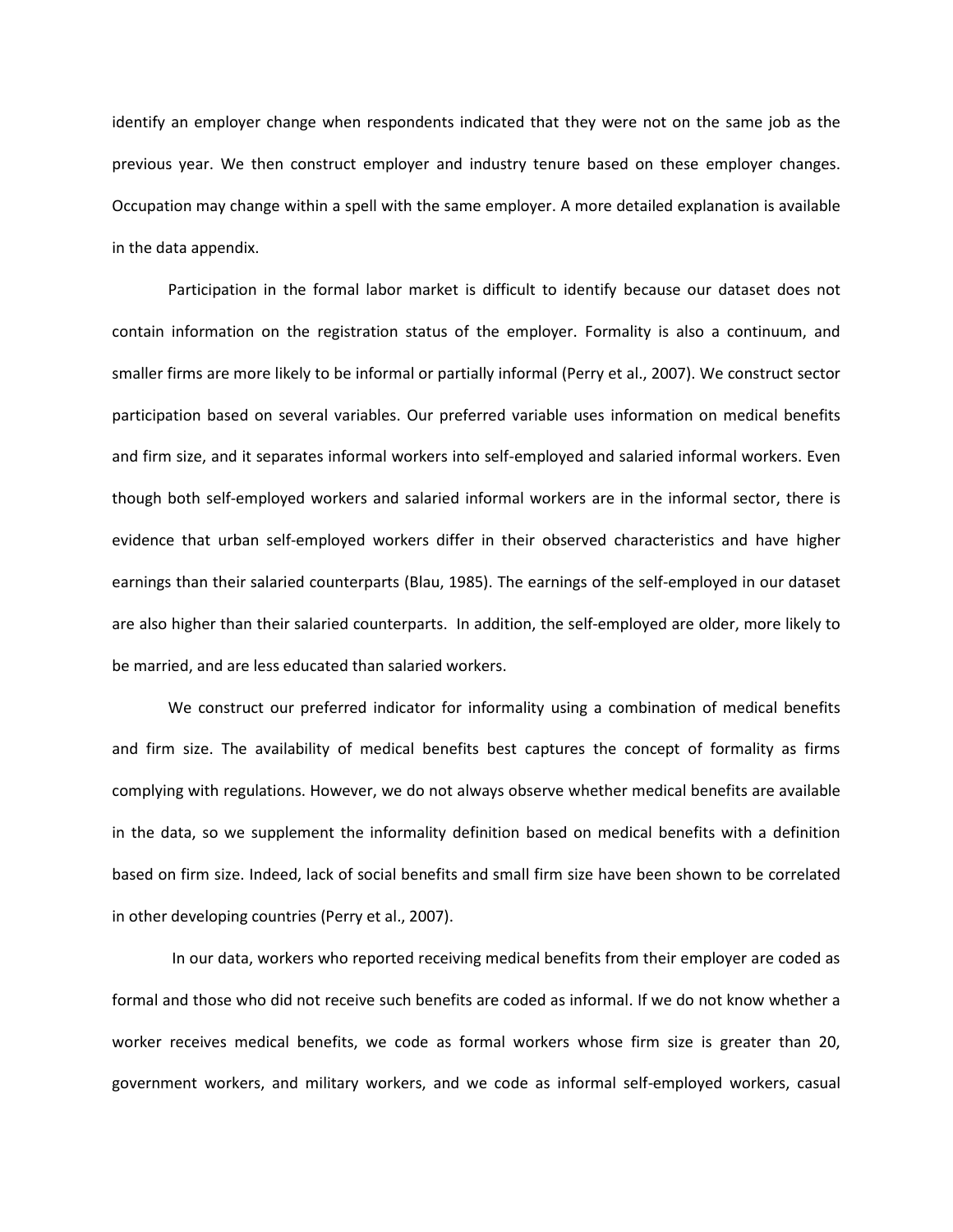workers and workers whose firm size is less than 20. By law, firms with more than 10 employees are required to provide medical benefits. However, we use a threshold of 20 employees because the rule may not be strictly enforced, and the IFLS category for firm size is at 20 employees. In our sample, the majority of workers in firms with fewer than 20 employees are in firms with fewer than 10 workers<sup>6</sup>. In addition, only 23% of workers in firms with fewer than 20 employees reported receiving medical benefits, and 58% of workers in firms with more than 20 employees reported medical benefits. Therefore, we code as formal private sector workers with medical benefits, private sector workers whose medical benefit status is unknown but work in larger firms. We code as informal private sector workers without medical benefits, casual workers, and workers whose firm size is less than 20 and whose medical benefit status is unknown. We find in the data that self-employed respondents are unlikely to report medical benefits regardless of firm size, so we code self-employed workers as informal workers.

We create alternative indicators of informality for robustness. The first alternative definition combines self-employed workers and salaried workers. Under this definition, formal workers are those with medical benefits, or, if no information on medical benefits is available, those whose firm size is greater than 20, government workers, and those in the military. Self-employed workers, casual workers, workers without medical benefits and workers whose firm size is less than 20 and for whom we do not have information on medical benefits are coded as informal. The second alternative definition of informality does not include information on medical benefits, so we use only firm size and separate workers into three categories: salaried formal, salaried informal and self-employed workers. The third definition assumes all self-employed workers and workers in firms smaller than 100 employees are informal. The last alternative definition uses information on medical benefits only. Workers reporting medical benefits are coded as formal, while those without medical benefits are informal; we define as

 $\overline{\phantom{a}}$ 

 $6$  We can determine this because, in some years, the exact number of employees of the firm is reported by respondents.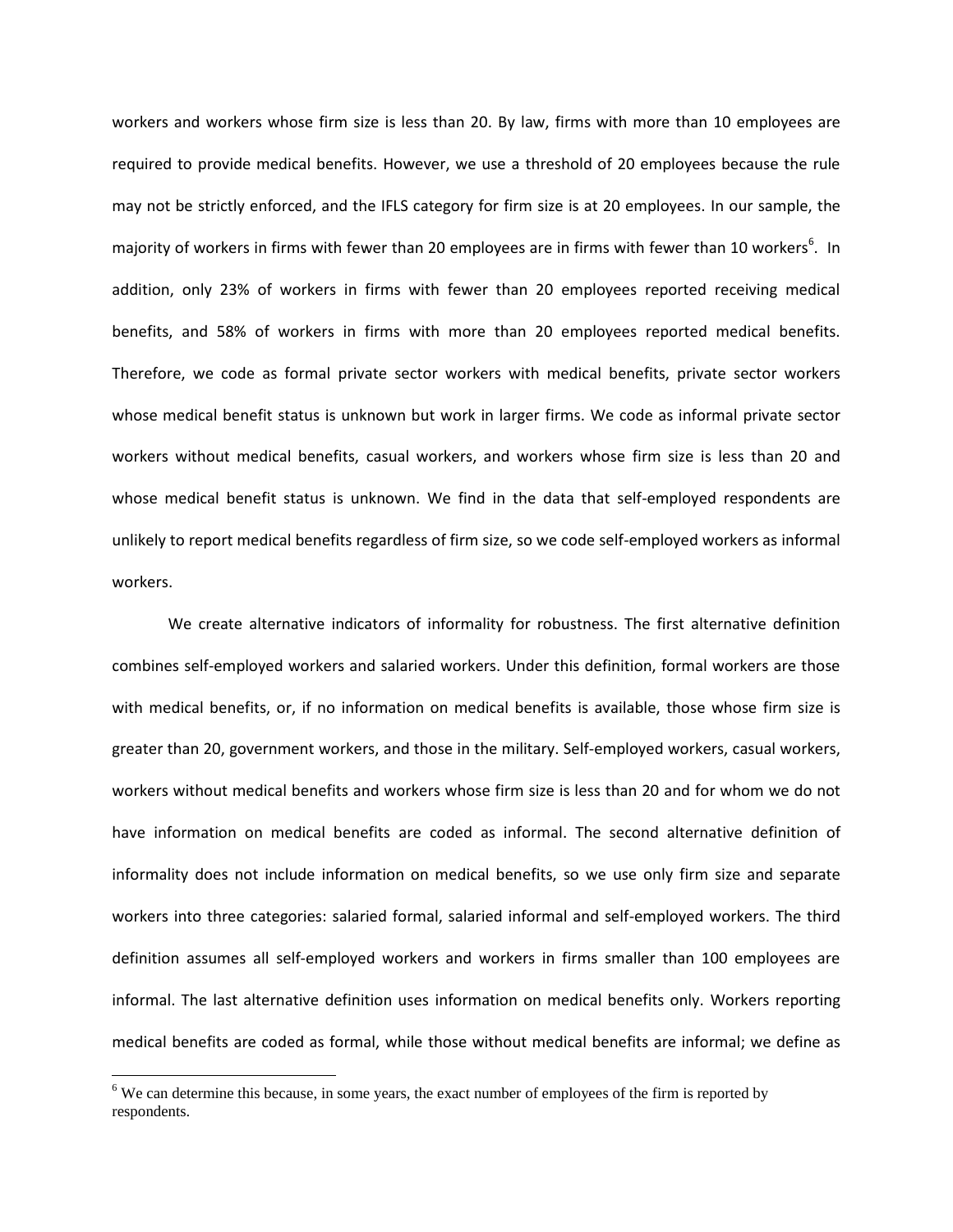missing the formality status of workers for whom information on medical benefits is not available. This last definition is the most restrictive and has the largest fraction of missing values.

Table 1 presents the worker characteristics in the sample. The analyzed sample has 820 individuals with non-missing employer, occupation, industry, and sector tenure, with a total of 1,611 individual-year observations. Hourly wages are in 2007 *Rupiah*, the overall mean corresponds to Rp. 4,338 (USD 0.43). The fraction informal in our sample is 59%, which is higher than ILO's 2004 estimate of 47% workers in the non-agriculture informal sector. This discrepancy likely arises from measurement error. We do not observe the registration status of the enterprise in our dataset and we use a more conservative definition of formality based on medical benefits and a higher firm size threshold. The average education in the analyzed sample is 10 years, which is beyond the minimum requirement of 9 years.

Comparing formal and informal workers in our analyzed sample, formal workers earn Rp. 1,100 more (USD 0.11) more than their informal counterparts, which corresponds to a 30% difference. This is consistent with the fact that informal workers are often paid below minimum wage. Furthermore, formal workers are more educated than informal workers. Formal workers also have slightly higher employer, occupation, industry, and sector tenure. In this sample, informal workers have higher potential experience, suggesting that they are older than the average formal worker.

On any given year, 13% of workers moved to a new firm or entered self-employment. Figure 1 shows the transition matrix for formal, salaried informal, and self-employed workers in the sample, including those with missing wages or tenure variables. Formal workers are less likely to switch to informality than informal workers are to switch to formality. On any given year, on average, 3.4% of formal workers entered informality either as a salaried or self-employed worker. For informal salaried workers, an average of 4% switched into formality or self-employment. For self-employed workers, an average of 2.4% switched into either salaried informal or formal work. Changes between sectors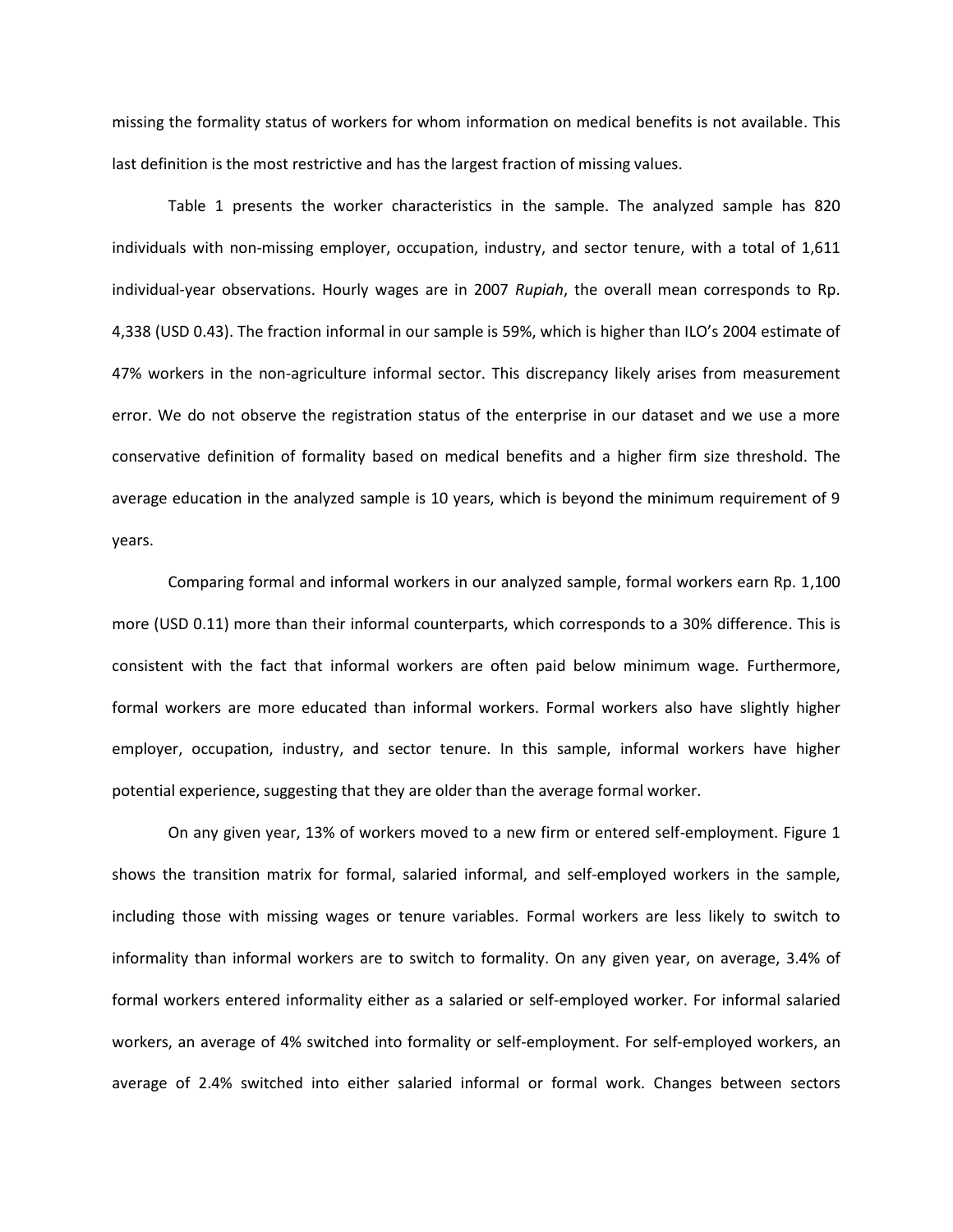indicate mobility between the formal and informal sectors, which is consistent with recent work on sector mobility (Maloney, 2004).

#### **4. Estimation**

Following Kambourov and Manovskii (2009), we will use the following equation to estimate the relationship between wages, employer, occupation, industry and sector tenure:

# $ln wage_{ijmnst} = \beta_0 emp_{i\tau}ten_{ijt} + \beta_1 OJ_{ijt} + \beta_2 occup_{i\tau}ten_{imt} + \beta_3 ind_{i\tau}ten_{int} +$  $\beta_4$ sector\_ten<sub>ist</sub> +  $\beta_5$ pot\_exp<sub>it</sub> +  $\beta_6 X_{it}$  +  $\epsilon_{it}$  (Equation 1)

where  $ln wage_{ijmnst}$  is the real hourly wage of person i in period t with employer j in occupation  $m$ , industry  $n$ , and sector  $s$ .  $emp\_ten$ , occup\_ten, ind\_ten, and sector\_ten are the tenure with the current employer, occupation, industry and sector respectively.  $O<sub>I</sub>$  stands for old job and is an indicator equaling one if the respondent is not in the first year of employment with the current employer; this is to allow for different returns to tenure past the first year of employment.  $pot\_exp$  is the individual's potential experience, calculated as age minus education minus 6. Additional characteristics  $X_{it}$  include marital status, education, and province unemployment rate. We include province fixed effects to capture time-invariant province characteristics and year fixed effects to capture time specific shocks. Some specifications also include the square term of employer tenure and education, and the square and cube terms of occupation and industry tenure and potential experience.

The error term  $\epsilon_{it}$  can be decomposed into:

 $\epsilon_{it} = \mu_i + \lambda_{ii} + \zeta_{im} + \psi_{in} + \gamma_{is} + \nu_{it}$  (Equation 2)

where  $\mu_i$  is the individual specific component,  $\lambda_{ij}$  is the job match component,  $\zeta_{im}$  is the occupation match component,  $\psi_{in}$  is the industry match component,  $\gamma_{is}$  is the sector match component, and  $v_{it}$  is the error term. These match components are unobserved and they may affect wages.

We will first use OLS to estimate Equation 1. However, workers with the same observable characteristics may have different wages because of the quality of the match to their employer,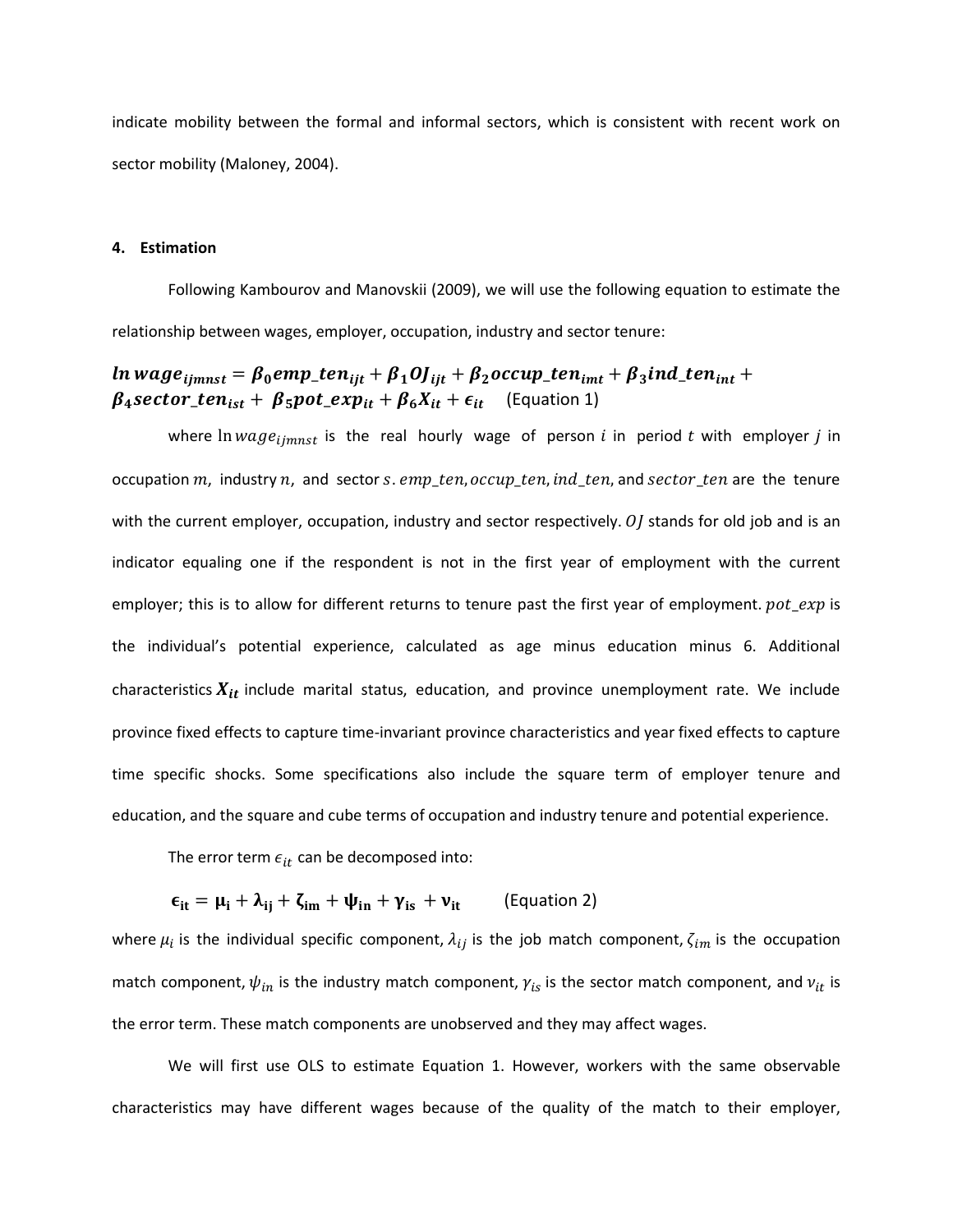occupation, industry or sector of employment. These unobserved match components are likely to be correlated with the tenure variables and the wages. To address this endogeneity problem, we follow the solution proposed by Altonji and Shakotko (1987) and used by Parent (2000) and Kambourov and Manovskii (2009). We will use the following instrument for occupational tenure for person  $i$  in occupation  $m$  at time  $t$ :

$$
\widetilde{\text{occup\_ten}_{imt}} = \text{occup\_ten}_{imt} - \overline{\text{occup\_ten}_{imt}}
$$

where  $\overline{occup\_ten}_{im}$  is the average tenure of individual *i* during the current spell of working in occupation  $m$  . The squared and cubed terms are defined similarly as  $(oc\widehat{cup\_ten_{imt}})^2 = (occup\_ten_{imt})^2 - (\overline{occup\_ten_{im}})^2$  and  $(oc\widehat{cup\_ten_{imt}})^3 = (occup\_ten_{imt})^3$  $(\overline{occup\_ten}_{im})^3$ . We use the corresponding instrument for the industry, employer and sector tenure variables, as well as the  $OJ$  dummy. By construction, the instrument is correlated with the endogenous tenure variable and uncorrelated with the error term. Specifically, the instrument sums up to zero over the sample years in which the worker is in a specific occupation, so it is uncorrelated with the individual and occupation match specific error component. The IV strategy allows us to eliminate the potentially endogenous match specific component, and estimate the returns to employer, occupation, industry and sector of employment.

#### **5. Results**

We start with examining the results to employer tenure and potential labor market experience, following Altonji and Shakotko (1987) (Table 2). The first column presents OLS estimates of the linear model, and the second column presents IV estimates of the linear model. The relationship between wages and employer tenure is positive and significant under both OLS and IV. The relationship between wages and potential experience is also positive and significant. The coefficient on old job is negative and significant in this analyzed sample, although it is typically positive in the literature. A positive coefficient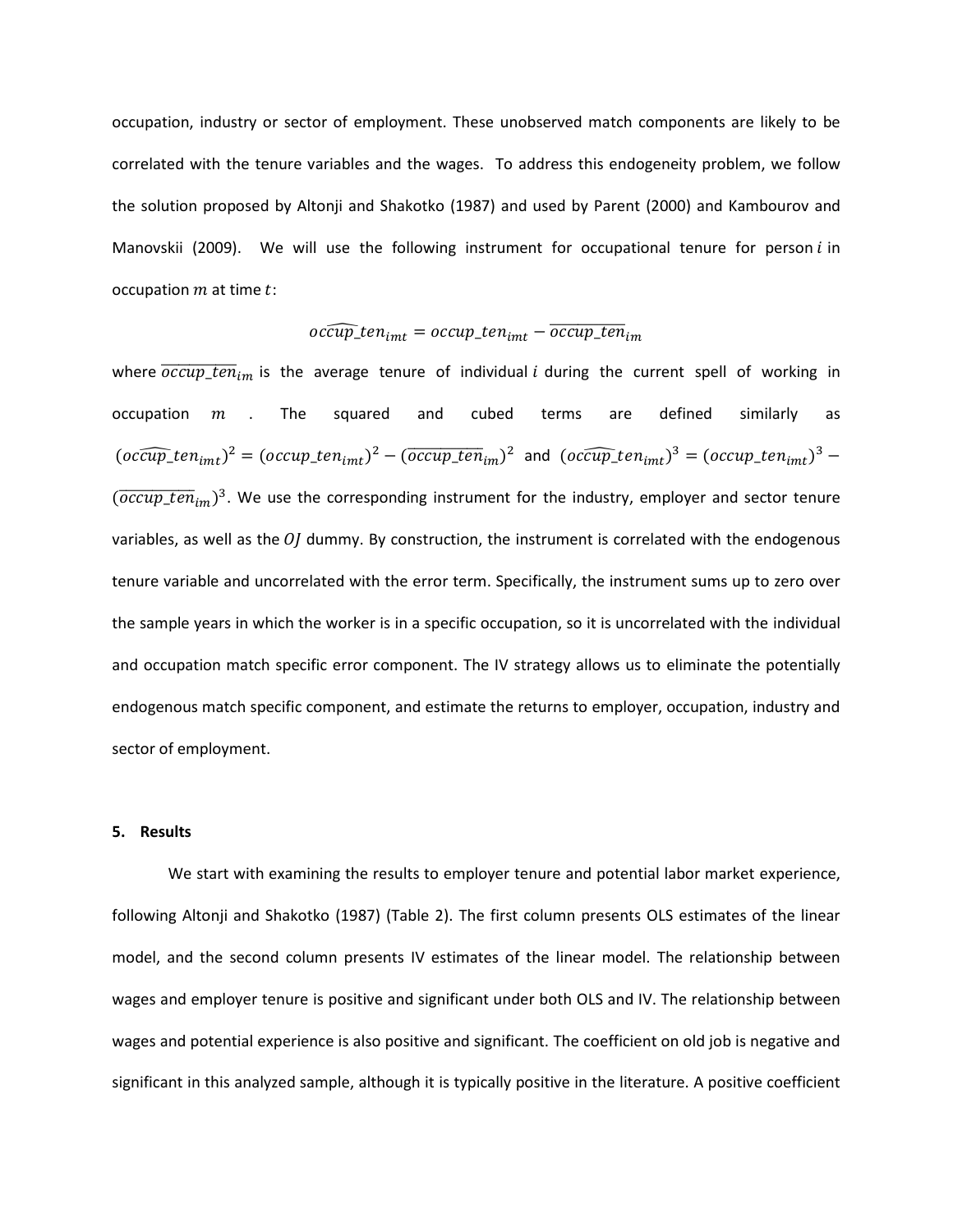is consistent with the quality of the job match being revealed in the first year on the job, or investment in job specific skills happening rapidly at the beginning of a job, especially through training (Kambourov and Manovskii, 2009). However, this may not be the case if investment in job specific skills happens slowly in Indonesia. This may be especially true in the informal sector, where there is not much training at the beginning of the employment. Worker demographics also affect wages: the point estimates are similar under OLS and IV. For example, the estimated return to education is about 10%, similar to the estimate for the US.

We next explore the returns to employer tenure using non-linear terms in tenure. The third and fourth columns of Table 2 presents OLS and IV estimates of the basic model with higher order terms: the squared term of employer tenure, squared and cubed terms of potential experience, and the squared term of years of education. Table 4 shows that the implied returns to 10 years of employer tenure and labor market experience are essentially unaffected by including these higher order terms, and this is true in both the OLS and IV specifications.

Unlike Altonji and Shakotko's estimates, our IV estimates of the returns to employer tenure are higher than our OLS estimates. Why are OLS returns to tenure upward biased in the US and downward biased in Indonesia? We must remind ourselves that the IV strategy we used corrects for bias due to match-specific components. In the US, OLS estimates of the returns to employer tenure (after accounting for potential labor market experience) are higher than IV estimates. This suggests that old jobs have higher match-specific components than new jobs: part of the reason why high tenure jobs pay more is that they are better matches. By contrast, in Indonesia, IV estimates of returns to tenure are higher than OLS estimates, suggesting that old jobs have *lower* match-specific components than new jobs. This would arise if there are high returns to employer tenure or if employer switching is generally costly. Indeed, if there are high returns to employer tenure, there are high opportunity costs to switching employers. Therefore, workers will only switch to a new employer if wages are high enough to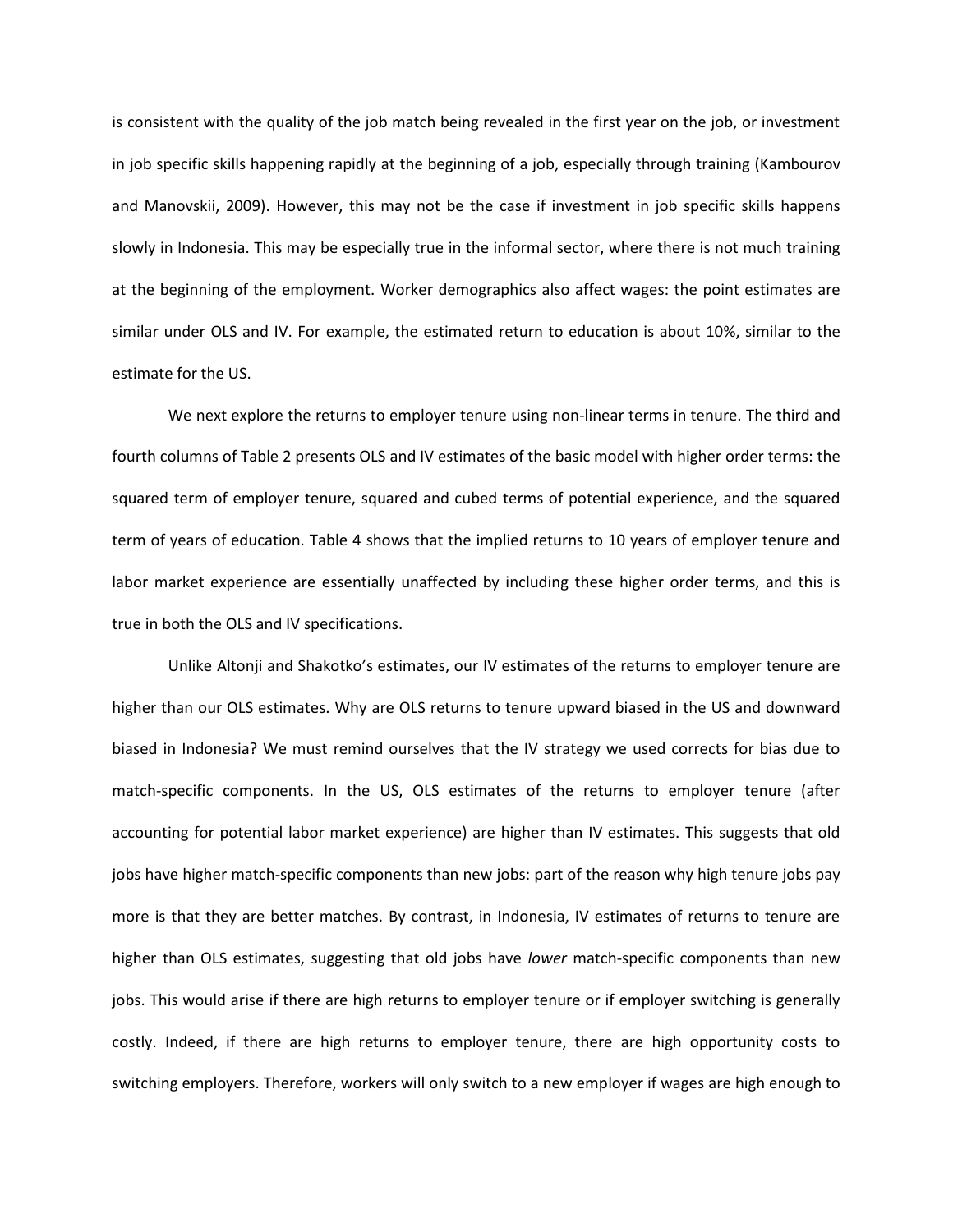compensate them for any costs of employer switching, i.e. the match-specific component in the new job is higher than in the old job. Consistent with the idea that employer switching is costly in Indonesia, job mobility in Indonesia is lower than in the US or even in Mexico (Maloney, 1999). Overall, OLS estimates are downward biased in Indonesia and upward biased in the US because employer switching is more costly in Indonesia.

Having examined the returns to employer tenure, we proceed to a more general specification, which allows for returns to additional types of human capital. Table 3 presents the full model: it includes employer, occupation, industry tenure, and sector tenure. The first two columns estimate the model using linear terms only and the last two columns include higher order terms. Odd columns present OLS estimates and the even columns present IV estimates. We note that, all else equal, being in the informal sector is associated with a 13% lower wage rate, consistent with prior literature showing that informal jobs tend to pay lower wages (Perry et al., 2007).

In Table 4, we compare the returns to different types of human capital in linear and non-linear specifications by calculating the 10-year returns based on the coefficients in Table 2 and Table 3. Columns 1 to 4 correspond to the models in Table 2, and columns 5 to 8 correspond to models in Table 3. The 10-year return to employer tenure is higher under IV than OLS. When we include occupation, industry and sector tenure, the returns to employer tenure are less precisely estimated (cols. 6 and 8) but of the same magnitude as in the simpler specification (cols. 2 and 4). The estimated 10-year return to potential experience is consistently positive and significant under OLS and IV. The 10-year returns to potential experience are about 20% under the linear specification, and 13% under the non-linear specification. The returns to occupation, industry and sector tenure are not statistically significant.

Although we do not find sector tenure to be an important source of wage growth in Indonesia, we suspect that this may mask heterogeneous effects. Indeed, returns to tenure in the formal sector may be larger than returns to tenure in the informal sector. Since formal jobs tend to be in the more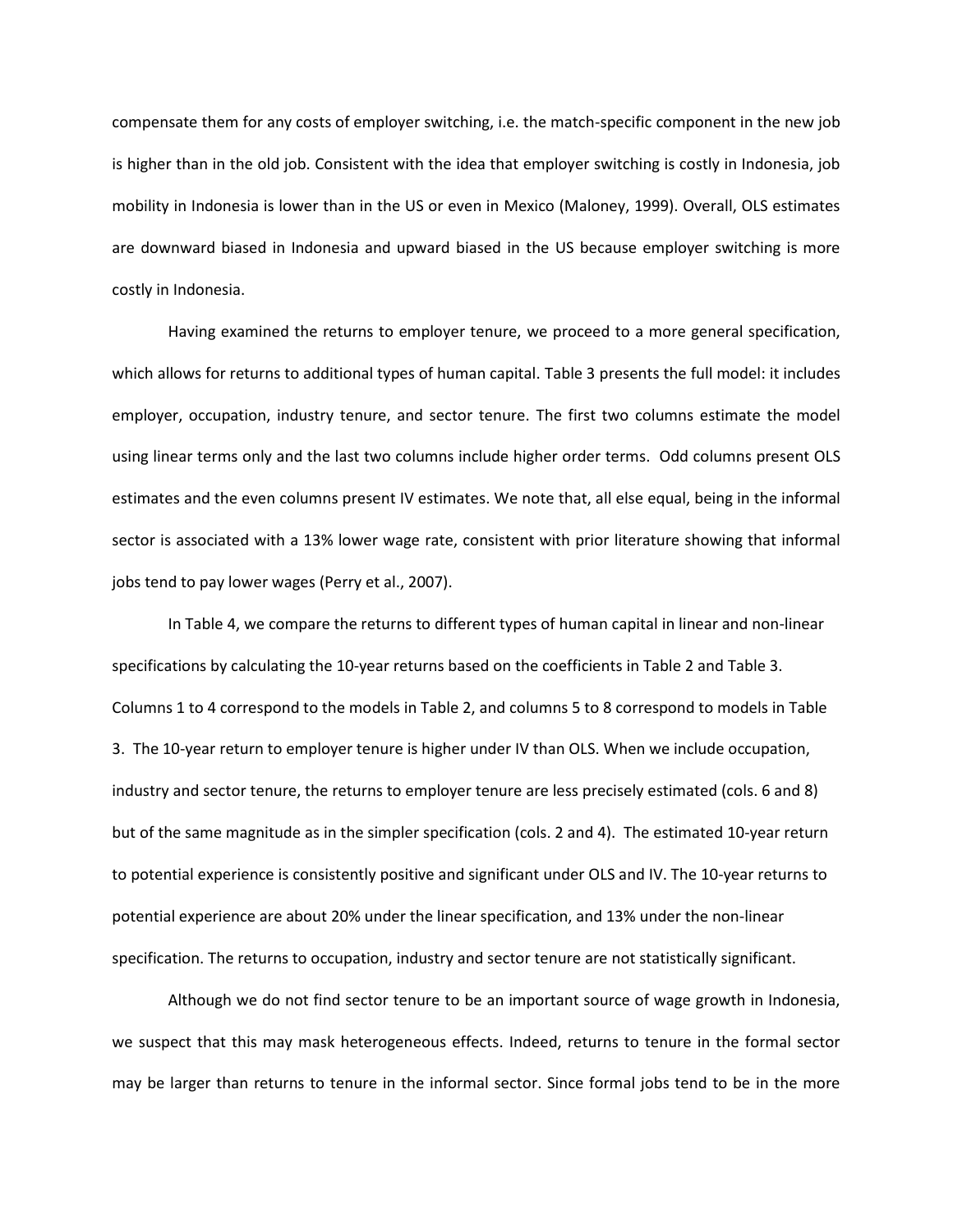modern sectors of the economy, it may be that there is more to learn in these types of jobs compared to informal jobs. To estimate the returns to sector tenure in the formal and informal sectors separately, Table 5 includes an interaction term between sector tenure and an indicator for an informal job. We use the linear specification to facilitate the interpretation of the results. The first column of Table 5 presents OLS results, the second column presents IV results. The relationship between wages and formal sector tenure is positive and significant while the interaction term between tenure and informality is negative and significant. These estimates suggest that tenure in formality positively affects wage growth.

In Table 6, we compute the 10-year returns to different types of human capital when we allow returns to sector to differ in formal and informal jobs. The first column of Table 6 presents 10-year returns under OLS, column 2 presents IV estimates; these estimates are based on the coefficients in Table 5. In the formal sector, under OLS, there is a 25% return to sector tenure. Under IV, the estimated 10-year return to formal sector tenure is 35%. Consistent with earlier results, the estimated return to potential experience is 14% and 13% under OLS and IV respectively. There are no statistically significant returns to employer, occupation, or industry tenure under either OLS or IV. The fact that we find no significant returns to employer tenure when accounting for returns to tenure in the formal sector suggests that some of the wage growth due to employer tenure is really wage growth associated with tenure in the formal sector. On the other hand, in the informal sector, the 10-year returns to sector tenure are small and not statistically significant under either OLS or IV. Overall, although we find no significant returns to sector tenure in general, returns to *formal* sector tenure are significant. This provides evidence that formal jobs use more specific skills than informal jobs.

To summarize our results about the returns to different types of specific human capital, we find a strong return to tenure in the formal sector, but no significant return to tenure in the informal sector. Our estimates of 10-year returns to employer, occupation, industry, and sector tenure indicate that formal sector tenure matters more than other specific human capital, namely employer or occupation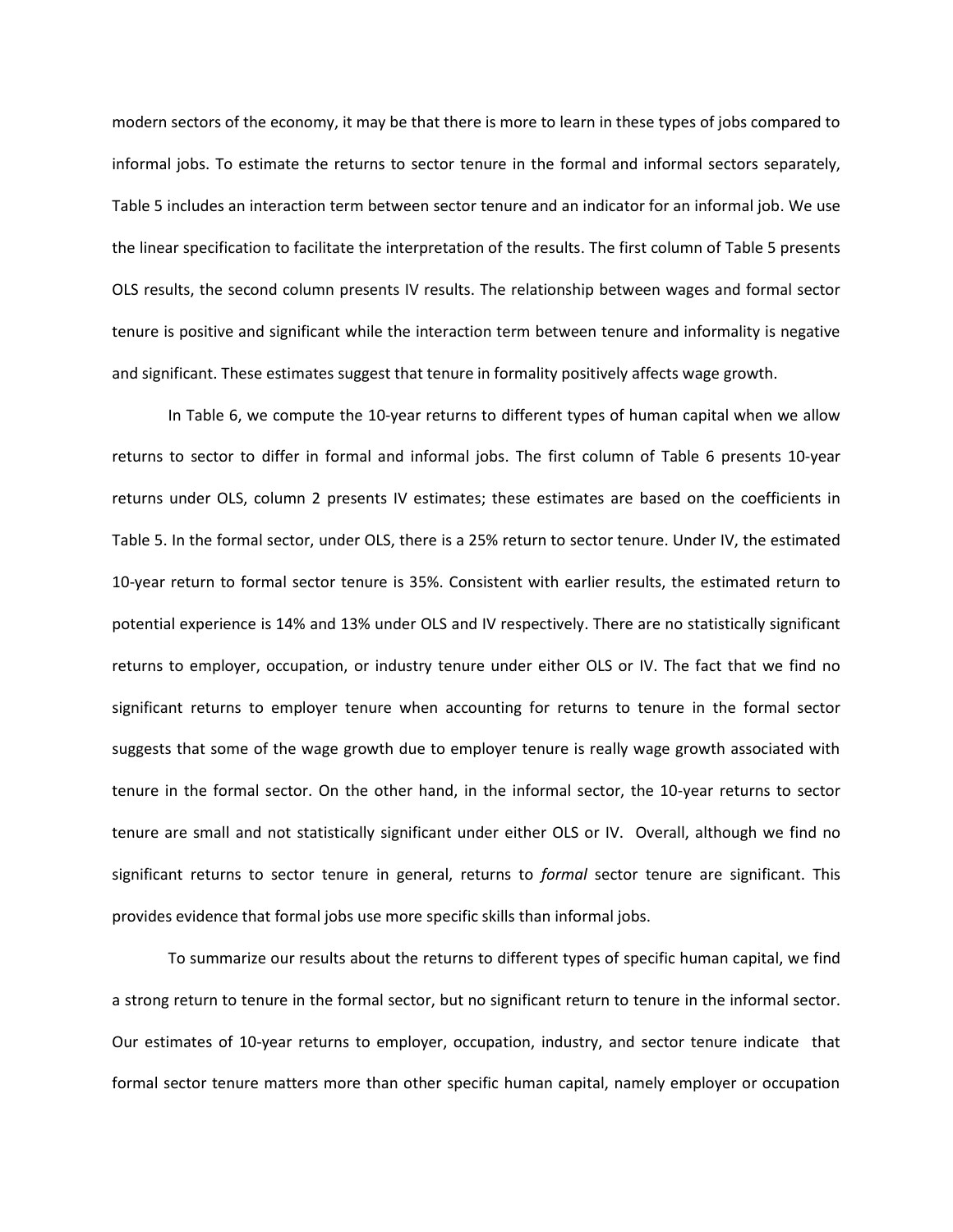tenure. In addition to the strong return to formal sector tenure, we find significant returns to potential experience with and without controlling for sector tenure, which is consistent with previous findings in the literature.

In Table 7, we compare our findings to earlier estimates in the literature. Our estimated returns to employer tenure in a specification that does not include other sources of specific human capital are in the high range compared to what was found before. Our estimates are similar to US estimates of returns to employer tenure by Topel (1991) and Beffy et al. (2006) (Panel A). Our estimated return to potential experience is lower than estimates for the US, UK, France and Germany. Indeed, within these developed countries, estimated return to potential experience range from 25% to 82% (Altonji and Williams, 1998; Dustmann and Pereira, 2007; Beffy et al., 2006). Since Lagakos et al. (2012) find that the returns to experience are lower in developing countries, it is plausible that our relatively low estimate of 13% reflects differences between a developing country and developed countries.

In panel B of Table 7, we compare our estimates for the returns to different types of specific human capital to earlier estimates. In contrast to prior estimates for the US, we do not find a positive return to occupation tenure. Although noisy, our point estimate on the return to industry tenure is in line with earlier estimates. We conclude that in Indonesia, returns to formal sector employment play a key role in wage growth, and returns to other types of specific capital are much lower.

For robustness, Table 8 presents results using alternative definitions of informality. We also use the linear specification from Table 5 to facilitate the interpretation of the results. Columns 1 and 2 use information on medical benefits and firm size but we combine self-employed and salaried informal workers into the same category. Columns 3 and 4 do not use information on medical benefits, but only firm size to define salaried informality. Columns 5 and 6 assume all self-employed and workers in firms less than 100 employees are informal. Columns 7 and 8 only use medical benefits to define informality. The 10-year returns calculated in Table 9 correspond to the columns in Table 8. The sample size is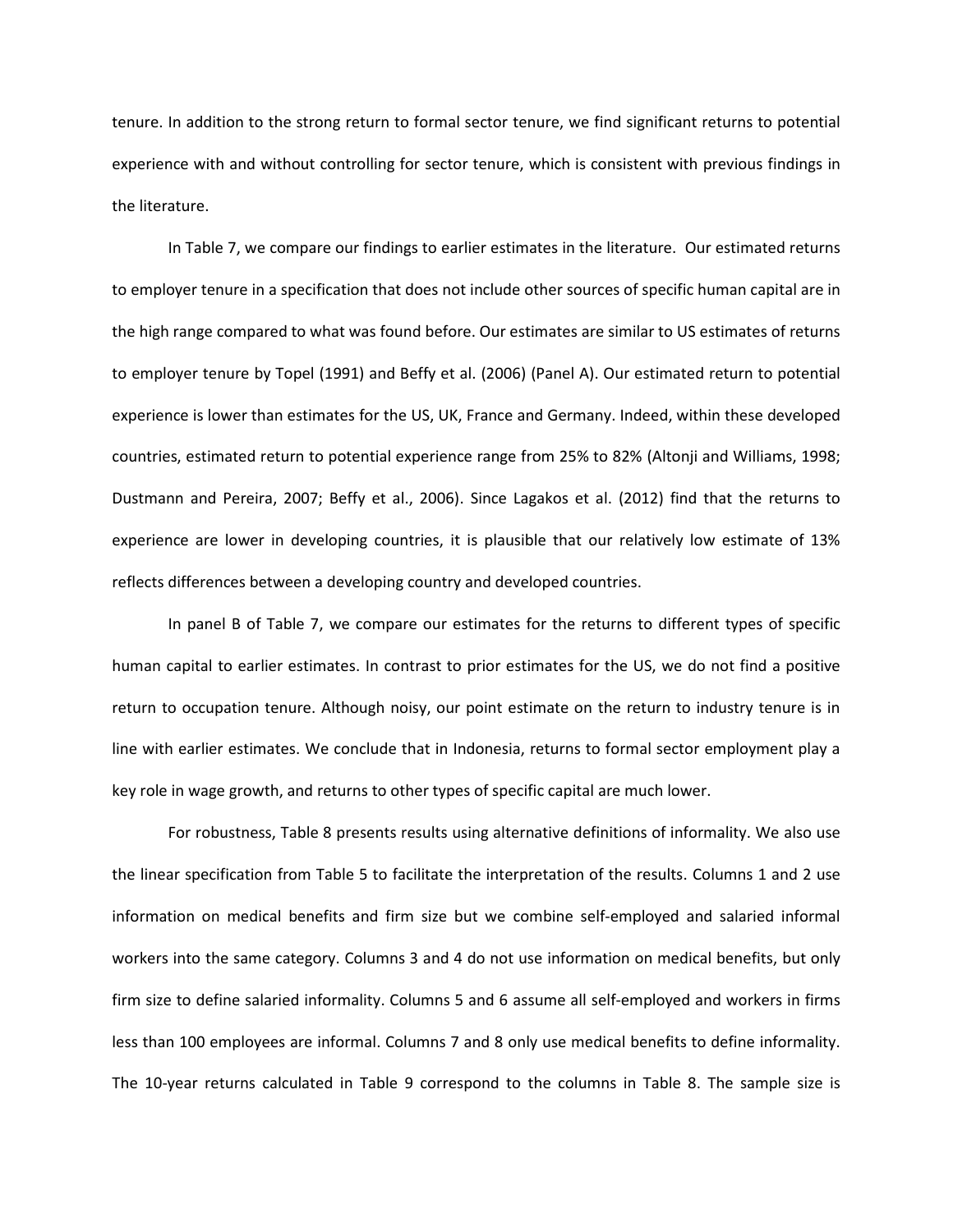notably smaller in this table, especially in columns 7 and 8. These estimates are noisier compared to results in Table 5, but the results are generally similar.

The estimates of 10-year returns to different types of human capital using alternative definitions of informality are presented in Table 9. These estimates are noisy but they are for the most part qualitatively similar to our earlier estimates using our preferred definition presented in Table 6. Estimated 10-year returns to employer, occupation, and industry tenure are not significant under any of the alternative definitions. On the other hand, the point estimates of returns to employer tenure for the first two alternative definitions of informality (cols. 2 and 4) are positive and very similar in magnitude to our main specification. When we assume that only the largest firms (with more than 100 workers) are formal, we also find very similar returns to employer tenure (col. 6). The returns to employer tenure using the final definition of informality based on medical benefits only are smaller, but they may be hard to estimate given a much smaller and selected sample size (col. 8). As for returns to sector tenure, IV estimates of 10-year returns in the formal sector are similar in magnitude to our main estimates, except for the definition of informality that does not use medical benefits (col. 4). Using medical benefits only, the estimated 10-year return in the formal sector is a significant 26%, similar to our estimate of 35% using the preferred definition of formality.

The definition of informality and formality matters for the estimation of returns to sector tenure. Specifically, we find that firm size is not a very good proxy for formality. It is true that firm size is highly predictive of benefit provision, with larger firms more likely to provide benefits, but there are still plenty of small firms that are formal and large firms that are informal if informality is defined according to health benefit provision. Indeed, among observations used to estimate regressions underlying column 4 (Table 8), we find that 14% of very small firms (4 workers or fewer) provide health benefits and are therefore formal according to this definition while 22% of very large firms (100 workers or more) do not provide health benefits and are therefore informal.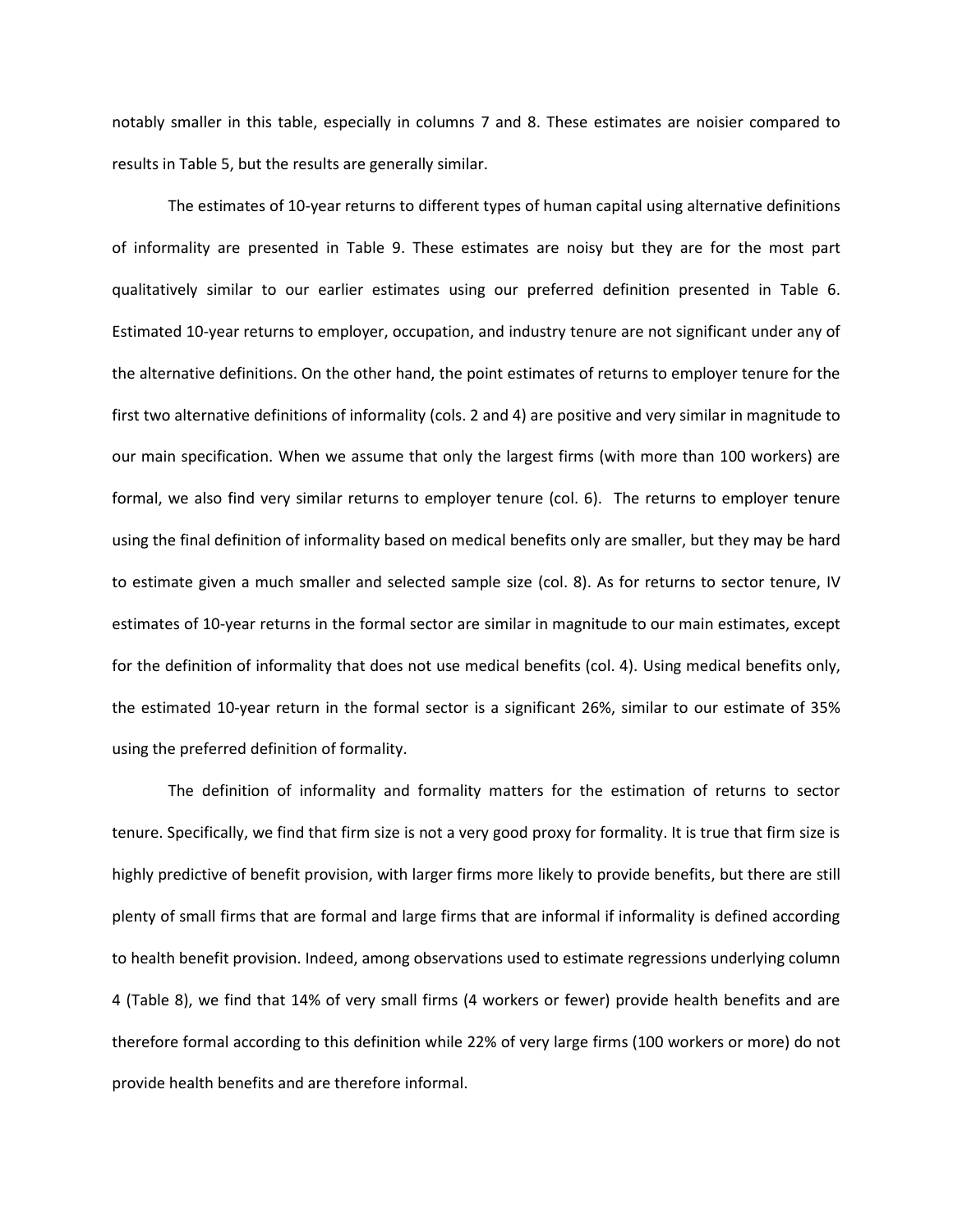#### **6. Conclusion**

In this paper, we have shown that returns to employer tenure in Indonesia are higher than in the United States and other developed countries. By contrast, returns to experience are lower in Indonesia than in developed countries. Furthermore, in Indonesia, returns to employer tenure are larger than returns to experience, and our estimates of returns to employer tenure are unaffected when we account for returns to other types of human capital, such as occupation and industry-specific human capital. As in many developing countries, informality is quite prevalent in Indonesia. We test for returns to sectorspecific human capital and find that only formality offers positive returns. Overall, we conclude that employer tenure and formal sector tenure are the main sources of wage growth in Indonesia, with general labor market experience playing a smaller but significant role.

From a policy perspective, our results suggest that, for countries that wish to increase the prevalence of formal employment, it may be effective to offer incentives to young people to be employed formally. Indeed, we have found that there are high returns to tenure in the formal sector of the economy. Therefore, once someone has been working in formal jobs for a while, positive returns to tenure in the formal sector make it less attractive to switch to the informal sector, even in the absence of government provided incentives. This implies that a temporary incentive to work formally may permanently increase the level of formality in a country.

By examining the sources of wage growth in Indonesia, we have found that they are quite different from the sources of wage growth in developed countries. Additional research is required to determine whether this pattern is specific to Indonesia or is more generally prevalent across other developing countries. Future research should also investigate the reasons why sources of wage growth in developing countries such as Indonesia differ from sources of wage growth in developed countries.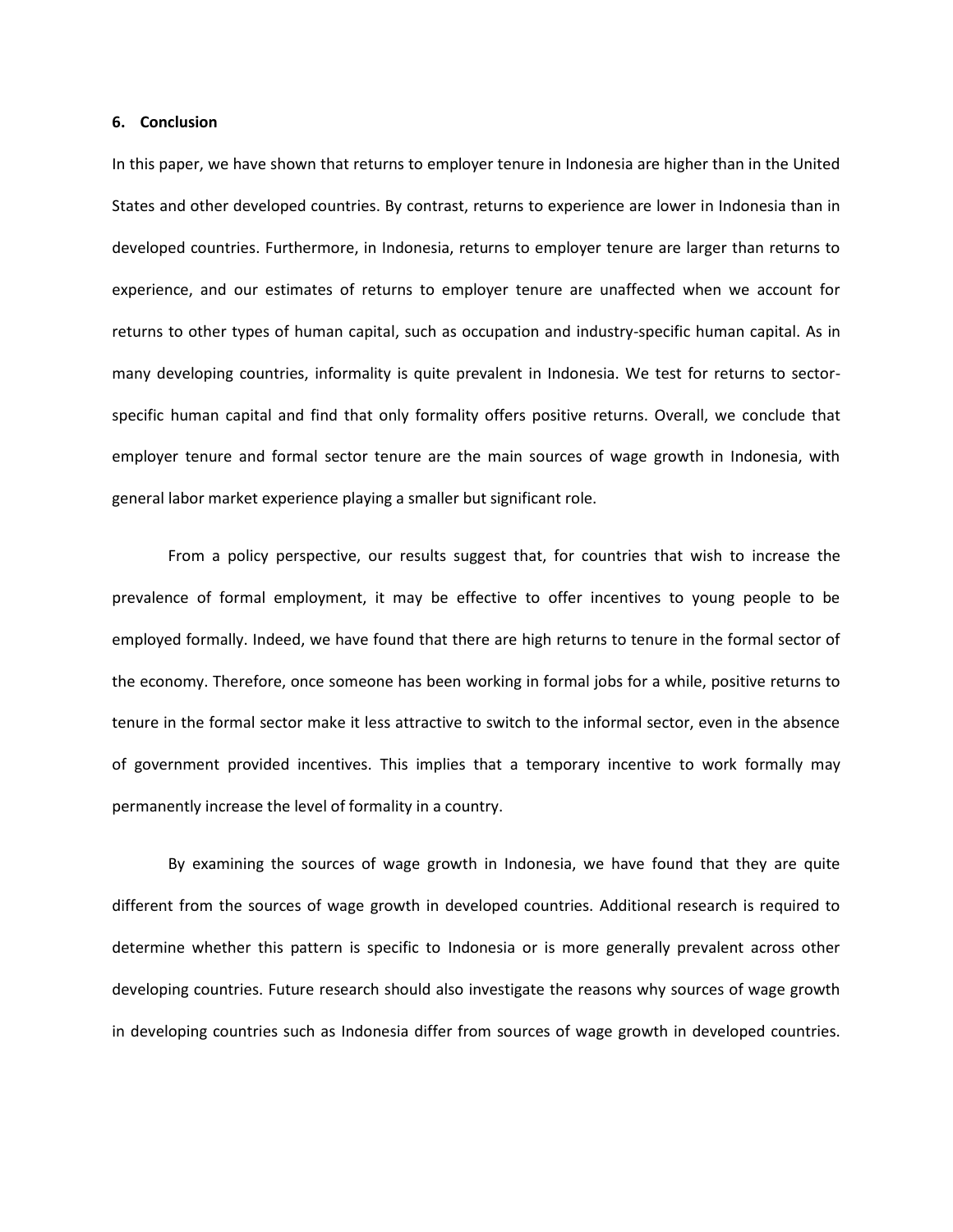Such an investigation is fundamental to further our understanding of income growth in developing countries.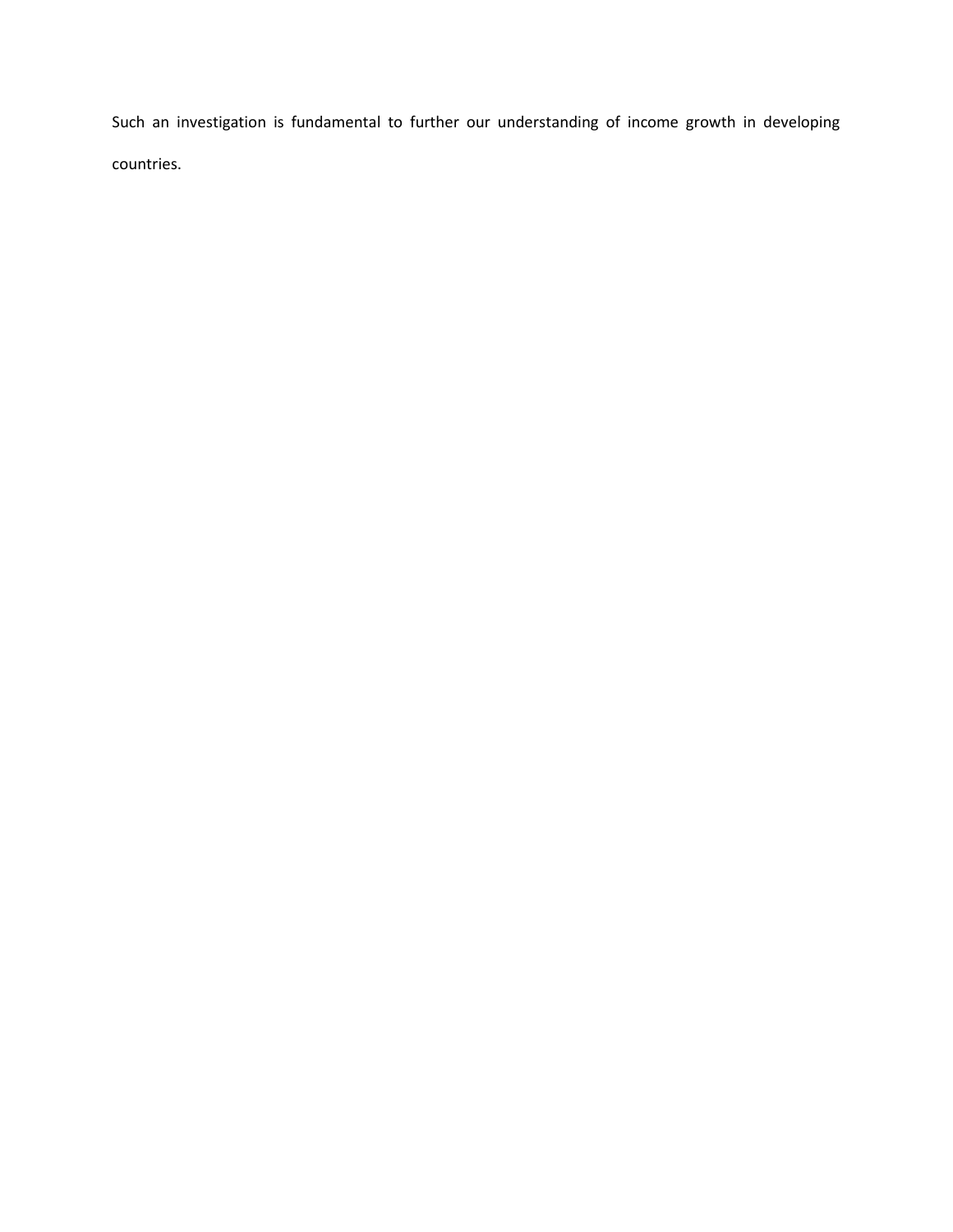#### **References**

- Altonji, J.G., and R.A. Shakotko. 1987. "Do Wages Rise with Job Seniority?" *Review of Economic Studies* 54 (3): 437–460.
- Altonji, J.G., and N. Williams. 1998. "The Effects of Labor Market Experience, Job Seniority, and Job Mobility on Wage Growth." *Research in Labor Economics* 17: 233–276.
- ———. 2005. "Do Wages Rise with Job Seniority? A Reassessment." *Industrial and Labor Relations Review* 58 (3): 370–397.
- Angelini, J., and K. Hirose. 2004. *Extension of Social Security Coverage for the Informal Economy in Indonesia: Surveys in the Urban and Rural Informal Economy*. International Labour Organization.
- Bacchetta, M., E. Ernst, J.P. Bustamante, Organisation internationale du travail, and Organisation mondiale du commerce. 2009. *Globalization and Informal Jobs in Developing Countries*. International Labour Organization.
- Becker, Gary S. 1964. "Human Capital: a Theoretical Analysis with Special Reference to Education." *National Bureau for Economic Research, Columbia University Press, New York and London*.
- Beffy, M., M. Buchinsky, D. Fougère, T. Kamionka, and F. Kramarz. 2006. "The Returns to Seniority in France (and Why Are They Lower Than in the United States?)." *IZA Discussion Paper No. 1935*.
- Blau, D.M. 1985. "Self-employment and Self-selection in Developing Country Labor Markets." *Southern Economic Journal*: 351–363.
- Dustmann, Christian, and Sonia C Pereira. 2007. "Wage Growth and Job Mobility in the United Kingdom and Germany." *Indus. & Lab. Rel. Rev.* 61: 374.
- Fields, G.S. 1975. "Rural-urban Migration, Urban Unemployment and Underemployment, and Job-search Activity in LDCs." *Journal of Development Economics* 2 (2): 165–187.
- ———. 2009. "Segmented Labor Market Models in Developing Countries."
- Gindling, T.H. 1991. "Labor Market Segmentation and the Determination of Wages in the Public, Privateformal, and Informal Sectors in San Jose, Costa Rica." *Economic Development and Cultural Change* 39 (3): 585–605.
- Gong, X., and A. Van Soest. 2002. "Wage Differentials and Mobility in the Urban Labour Market: a Panel Data Analysis for Mexico." *Labour Economics* 9 (4): 513–529.
- Jovanovic, B. 1979. "Job Matching and the Theory of Turnover." *The Journal of Political Economy*: 972– 990.
- Kambourov, G., and I. Manovskii. 2009. "Occupational Specificity of Human Capital\*." *International Economic Review* 50 (1): 63–115.
- Lagakos, D., B. Moll, T. Porzio, and N. Qian. 2012. "Experience Matters: Human Capital and Development Accounting."
- Maloney, W.F. 1999. "Does Informality Imply Segmentation in Urban Labor Markets? Evidence from Sectoral Transitions in Mexico." *The World Bank Economic Review* 13 (2): 275–302.
- ———. 2004. "Informality Revisited." *World Development* 32 (7): 1159–1178.
- Parent, D. 2000. "Industry-specific Capital and the Wage Profile: Evidence from the National Longitudinal Survey of Youth and the Panel Study of Income Dynamics." *Journal of Labor Economics* 18 (2): 306–23.
- Perry, G., W. Maloney, O. Arias, P. Fajnzylber, A. Mason, and J. Saavedra-Chanduvi. 2007. *Informality: Exit and Exclusion*. World Bank Publications.
- Pradhan, M., and A. Van Soest. 1995. "Formal and Informal Sector Employment in Urban Areas of Bolivia." *Labour Economics* 2 (3): 275–297.
- Rosenzweig, M.R. 1988. "Labor Markets in Low-income Countries." *Handbook of Development Economics* 1: 713–762.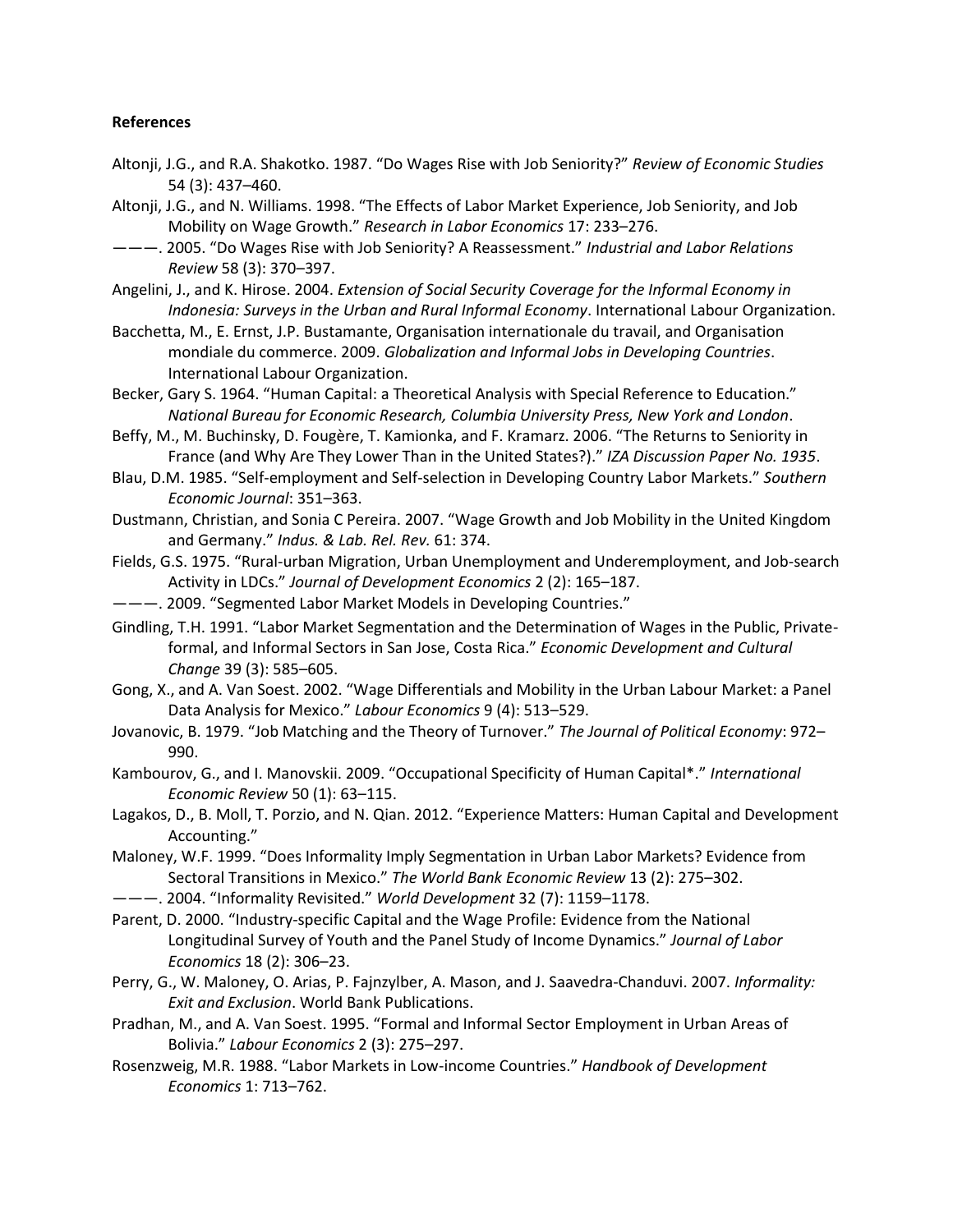- Setiana, A. 2010. "Social Health Insurance Development as an Integral Part of the National Health Policy: Recent Reform in Indonesian Health Insurance System." In *International Conference on Social Health Insurance in Developing Countries, Berlin*, 5–7.
- Sullivan, P. 2010. "Empirical Evidence on Occupation and Industry Specific Human Capital." *Labour Economics* 17 (3): 567–580.
- Topel, R.H. 1991. *Specific Capital, Mobility, and Wages: Wages Rise with Job Seniority*. National Bureau of Economic Research.
- Yamada, G. 1996. "Urban Informal Employment and Self-employment in Developing Countries: Theory and Evidence." *Economic Development and Cultural Change* 44 (2): 289–314.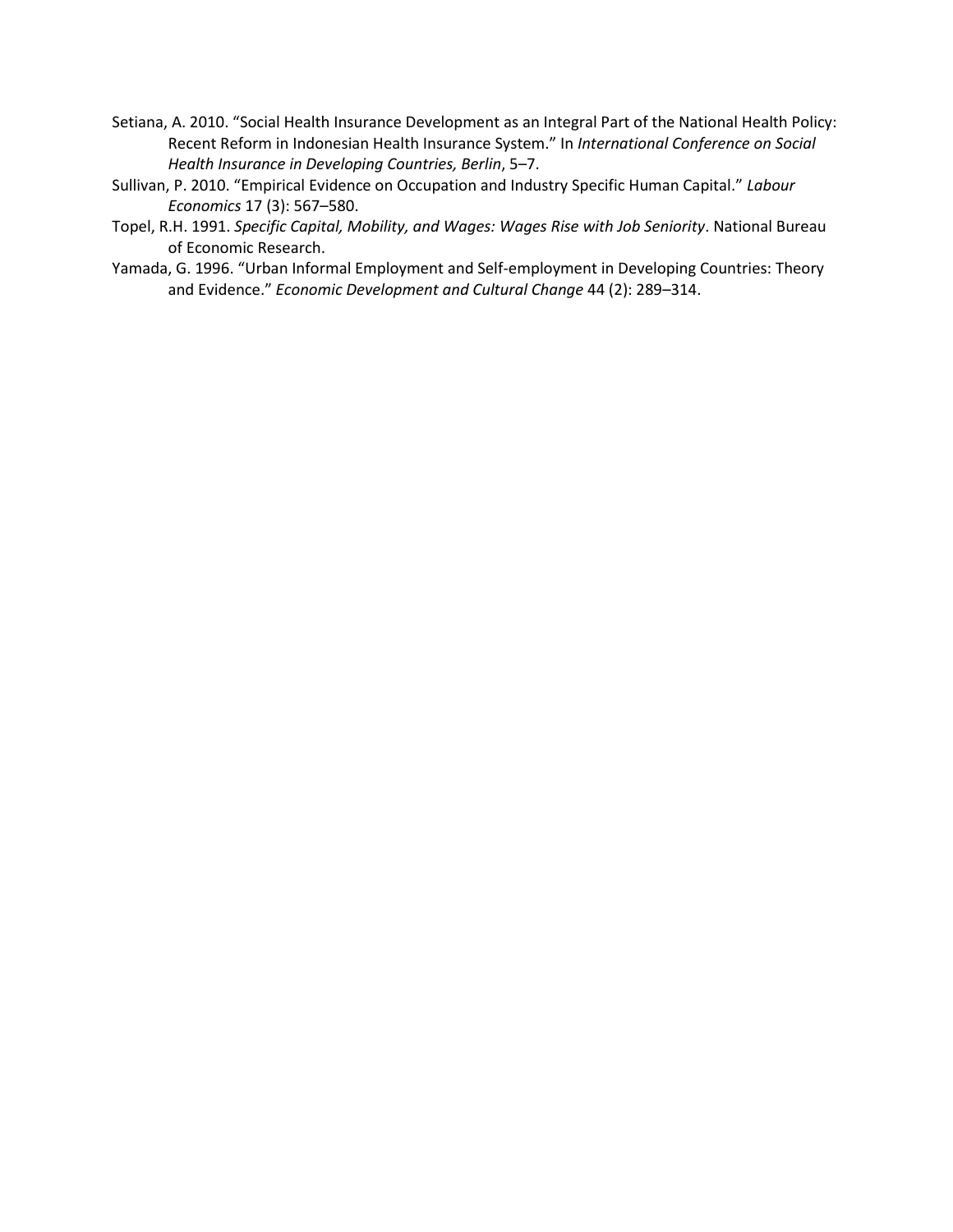## **Tables and Figures**

## **Table 1: Summary Statistics**

|                          | <b>Analyzed Sample</b> |        |        | Formal    | <b>Informal</b> |        |  |
|--------------------------|------------------------|--------|--------|-----------|-----------------|--------|--|
|                          | Mean                   | SD     | Mean   | <b>SD</b> | Mean            | SD     |  |
| Log hourly wages 8.375   |                        | 0.845  | 8.518  | 0.743     | 8.274           | 0.896  |  |
| Informal                 | 0.587                  | 0.493  | 0.000  | 0.000     | 1.000           | 0.000  |  |
| <b>Employer tenure</b>   | 3.313                  | 2.972  | 3.811  | 3.253     | 2.963           | 2.704  |  |
| Occupation<br>tenure     | 3.219                  | 2.920  | 3.455  | 3.062     | 3.053           | 2.805  |  |
| Industry tenure          | 3.998                  | 3.444  | 4.404  | 3.658     | 3.711           | 3.256  |  |
| Sector tenure            | 3.636                  | 3.116  | 3.752  | 3.241     | 3.553           | 3.024  |  |
| Potential<br>experience  | 10.262                 | 10.735 | 9.042  | 8.842     | 11.122          | 11.818 |  |
| Married                  | 0.456                  | 0.498  | 0.446  | 0.497     | 0.462           | 0.499  |  |
| Education                | 10.848                 | 2.989  | 11.586 | 2.502     | 10.328          | 3.189  |  |
| Province<br>unemployment | 8.063                  | 3.645  | 8.618  | 3.668     | 7.671           | 3.580  |  |
| N                        | 1,611                  |        | 666    |           | 945             |        |  |

Notes: Log hourly wages are in 2007 *Rupiah* (1 USD ~ 9000 *Rupiah*). Tenure variables, education, and potential experience are in years. Province unemployment from the Indonesian National Statistics Agency (BPS).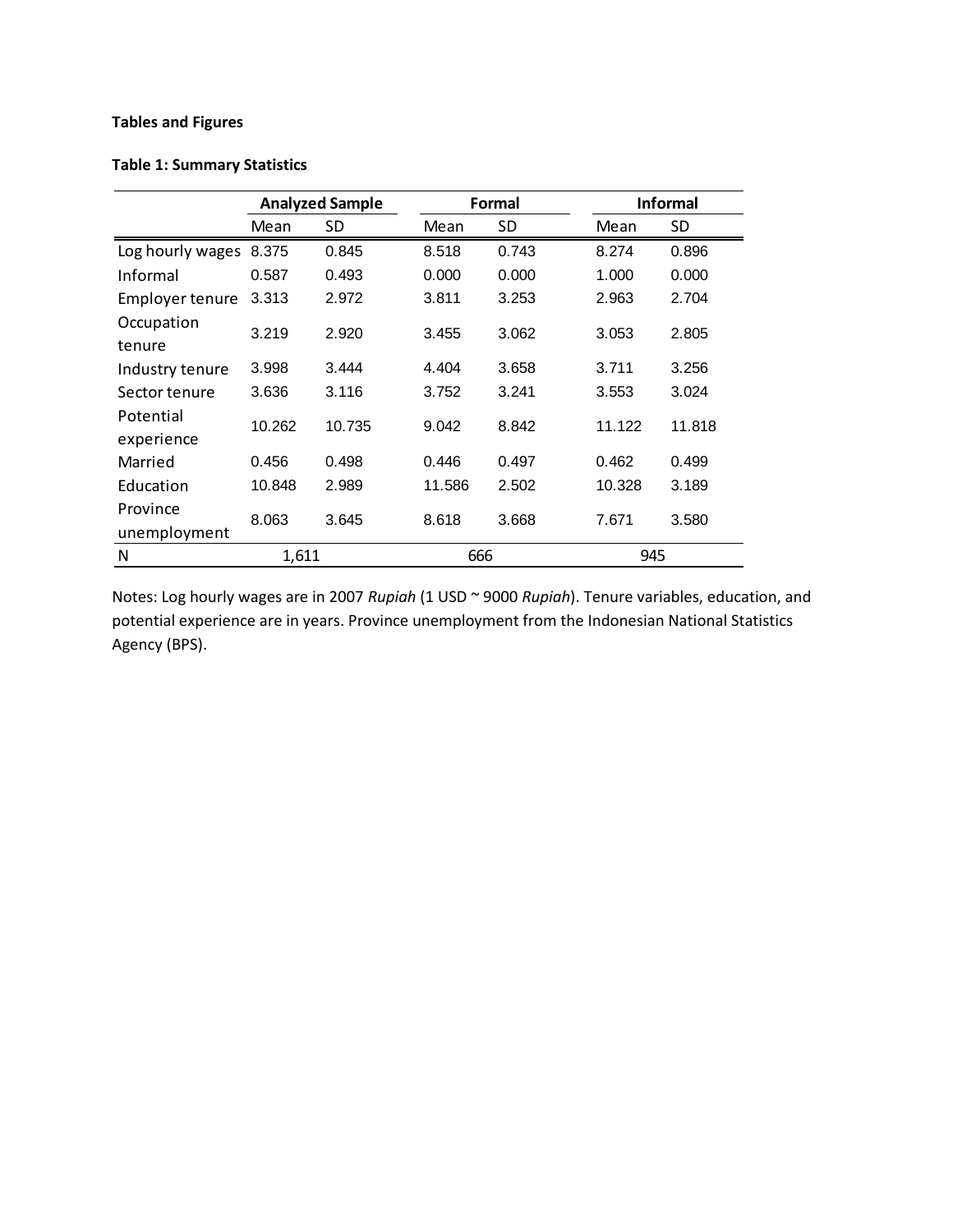# **Table 2: Returns to Employer Tenure**

| Dependent variable:               | (1)        | (2)        | (3)         | (4)         |
|-----------------------------------|------------|------------|-------------|-------------|
| Hourly wage                       | <b>OLS</b> | IV         | <b>OLS</b>  | IV          |
|                                   |            |            |             |             |
| <b>Employer tenure</b>            | $0.017*$   | $0.040***$ | $-0.001$    | 0.008       |
|                                   | (0.009)    | (0.011)    | (0.024)     | (0.029)     |
| Employer tenure <sup>2</sup>      |            |            | 0.001       | 0.002       |
|                                   |            |            | (0.002)     | (0.002)     |
| Potential experience              | $0.014***$ | $0.013***$ | $0.026**$   | 0.019       |
|                                   | (0.003)    | (0.003)    | (0.012)     | (0.012)     |
| Potential experience <sup>2</sup> |            |            | $-0.000$    | 0.000       |
|                                   |            |            | (0.001)     | (0.001)     |
| Potential experience <sup>3</sup> |            |            | $-0.000$    | $-0.000$    |
|                                   |            |            | (0.000)     | (0.000)     |
| Old job                           | $-0.125**$ | $-0.115**$ | $-0.110*$   | $-0.060$    |
|                                   | (0.049)    | (0.055)    | (0.060)     | (0.065)     |
| Married                           | $0.174***$ | $0.142***$ | $0.133***$  | $0.116**$   |
|                                   | (0.047)    | (0.047)    | (0.050)     | (0.049)     |
| Education                         | $0.105***$ | $0.104***$ | $-0.094***$ | $-0.100***$ |
|                                   | (0.008)    | (0.008)    | (0.032)     | (0.032)     |
| Education <sup>2</sup>            |            |            | $0.010***$  | $0.010***$  |
|                                   |            |            | (0.002)     | (0.002)     |
| Province unemployment -0.014      |            | $-0.017$   | $-0.021$    | $-0.024$    |
| rate                              | (0.017)    | (0.017)    | (0.017)     | (0.017)     |
|                                   |            |            |             |             |
| Observations                      | 1,611      | 1,611      | 1,611       | 1,611       |
| R-squared                         | 0.300      | 0.294      | 0.321       | 0.315       |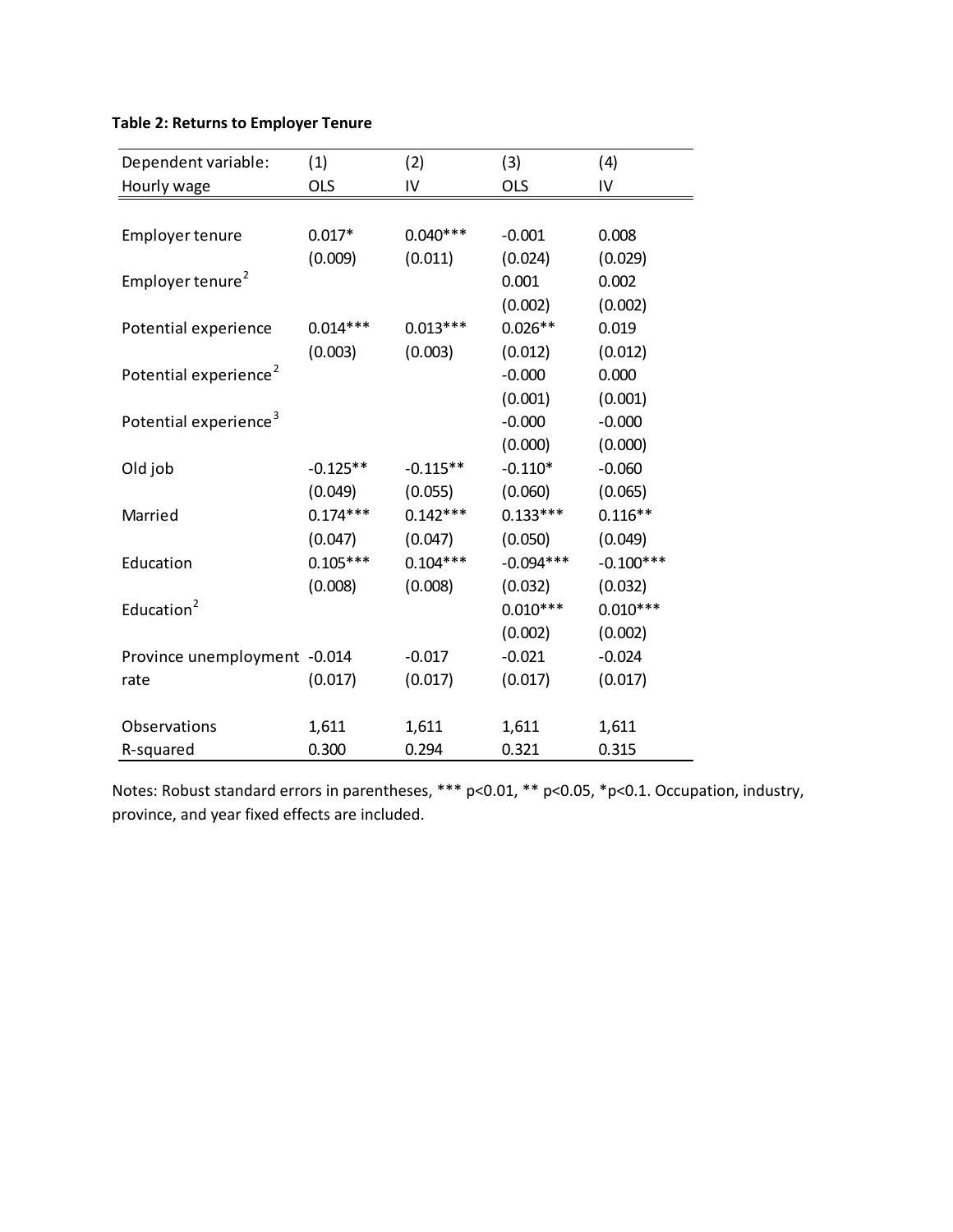## **Table 3: Returns to Sector Tenure**

| Dependent variable:               | (1)         | (2)         | (3)         | (4)         |
|-----------------------------------|-------------|-------------|-------------|-------------|
| Hourly wage                       | <b>OLS</b>  | IV          | <b>OLS</b>  | IV          |
|                                   |             |             |             |             |
| <b>Employer tenure</b>            | 0.011       | $0.039**$   | $-0.004$    | 0.006       |
|                                   | (0.011)     | (0.015)     | (0.033)     | (0.046)     |
| Employer tenure <sup>2</sup>      |             |             | 0.002       | 0.003       |
|                                   |             |             | (0.002)     | (0.003)     |
| Occupation tenure                 | $-0.011$    | $-0.017$    | 0.031       | $0.160**$   |
|                                   | (0.008)     | (0.012)     | (0.056)     | (0.071)     |
| Occupation tenure <sup>2</sup>    |             |             | $-0.007$    | $-0.028**$  |
|                                   |             |             | (0.009)     | (0.012)     |
| Occupation tenure <sup>3</sup>    |             |             | 0.000       | $0.001**$   |
|                                   |             |             | (0.000)     | (0.000)     |
| Industry tenure                   | 0.005       | 0.010       | $0.125**$   | 0.109       |
|                                   | (0.010)     | (0.014)     | (0.061)     | (0.081)     |
| Industry tenure <sup>2</sup>      |             |             | $-0.016*$   | $-0.013$    |
|                                   |             |             | (0.009)     | (0.011)     |
| Industry tenure <sup>3</sup>      |             |             | 0.000       | 0.000       |
|                                   |             |             | (0.000)     | (0.000)     |
| Potential experience              | $0.014***$  | $0.013***$  | $0.021*$    | 0.011       |
|                                   | (0.003)     | (0.003)     | (0.012)     | (0.013)     |
| Potential experience <sup>2</sup> |             |             | $-0.000$    | 0.000       |
|                                   |             |             | (0.001)     | (0.001)     |
| Potential experience <sup>3</sup> |             |             | $-0.000$    | $-0.000$    |
|                                   |             |             | (0.000)     | (0.000)     |
| Sector tenure                     | 0.007       | 0.006       | $-0.119*$   | $-0.180**$  |
|                                   | (0.008)     | (0.013)     | (0.061)     | (0.077)     |
| Sector tenure <sup>2</sup>        |             |             | $0.016*$    | $0.026**$   |
|                                   |             |             | (0.009)     | (0.010)     |
| Sector tenure <sup>3</sup>        |             |             | $-0.001$    | $-0.001**$  |
|                                   |             |             | (0.000)     | (0.000)     |
| Old job                           | $-0.133***$ | $-0.123**$  | $-0.131*$   | $-0.086$    |
|                                   | (0.049)     | (0.056)     | (0.070)     | (0.076)     |
| Informal                          | $-0.155***$ | $-0.132***$ | $-0.155***$ | $-0.131***$ |
|                                   | (0.039)     | (0.039)     | (0.038)     | (0.038)     |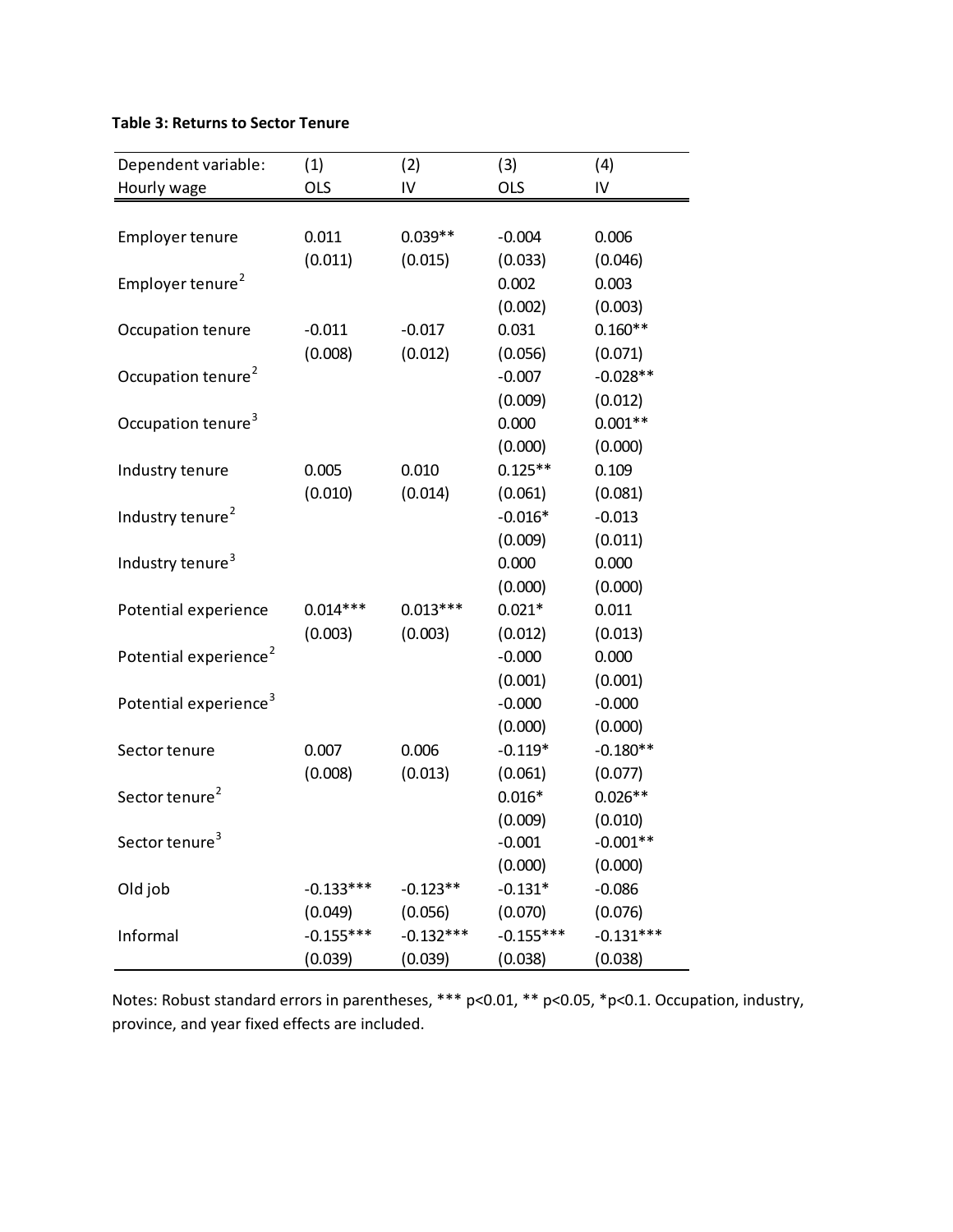| Dependent variable:          | (1)        | (2)        | (3)         | (4)         |
|------------------------------|------------|------------|-------------|-------------|
| Hourly wage                  | <b>OLS</b> | IV         | <b>OLS</b>  | IV          |
| Married                      | $0.172***$ | $0.135***$ | $0.136***$  | $0.114**$   |
|                              | (0.047)    | (0.047)    | (0.050)     | (0.049)     |
| Education                    | $0.101***$ | $0.100***$ | $-0.103***$ | $-0.109***$ |
|                              | (0.009)    | (0.009)    | (0.032)     | (0.032)     |
| Education <sup>2</sup>       |            |            | $0.010***$  | $0.010***$  |
|                              |            |            | (0.002)     | (0.002)     |
| Province unemployment -0.016 |            | $-0.018$   | $-0.020$    | $-0.023$    |
| rate                         | (0.017)    | (0.017)    | (0.017)     | (0.017)     |
|                              |            |            |             |             |
| Observations                 | 1,611      | 1,611      | 1,611       | 1,611       |
| R-squared                    | 0.307      | 0.299      | 0.331       | 0.320       |

# **Table 3 (continued)**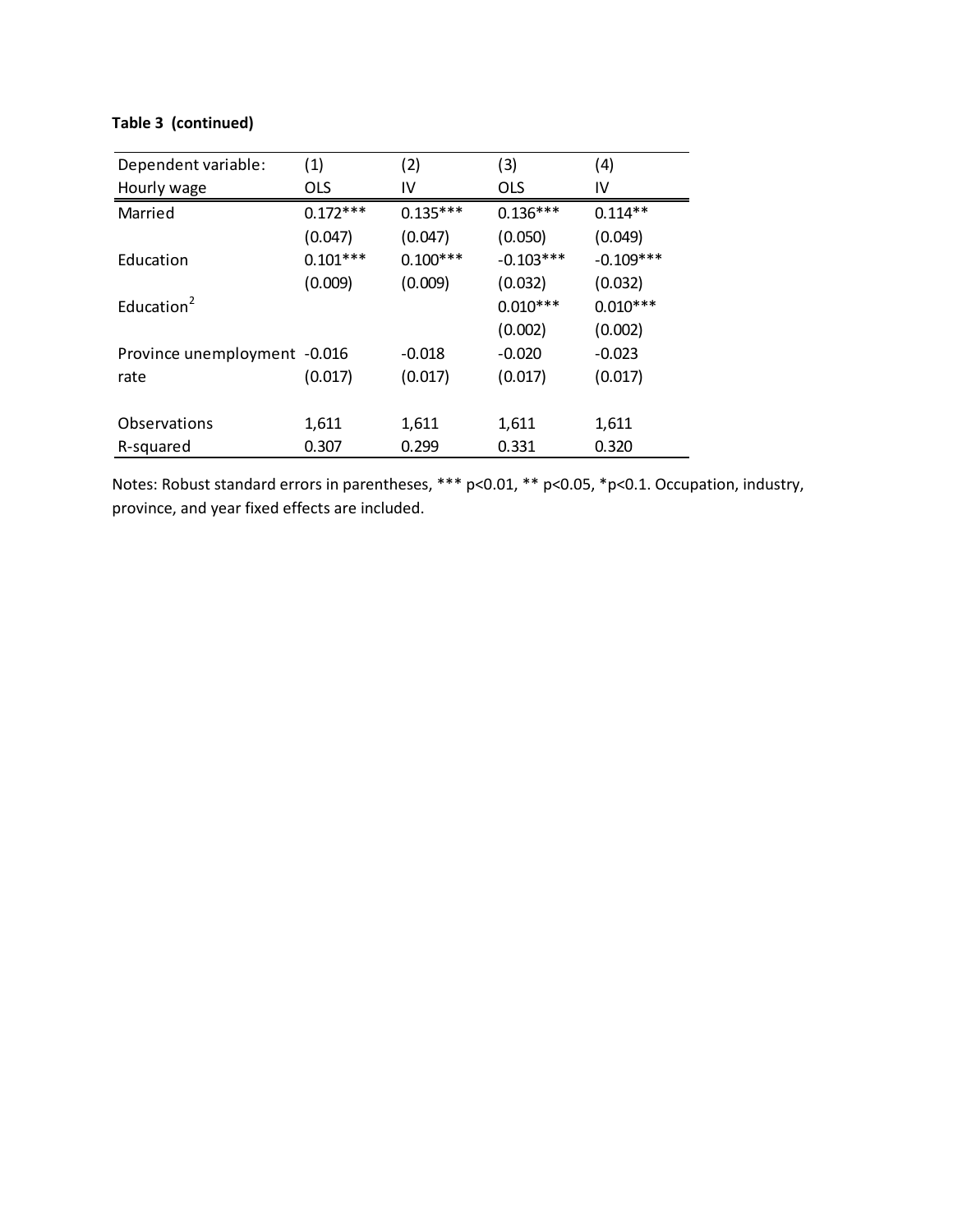## **Table 4: 10-Year Returns to Tenure**

|                      |             |              | Table 2        |                | Table 3     |           |              |             |
|----------------------|-------------|--------------|----------------|----------------|-------------|-----------|--------------|-------------|
|                      | (1)         | (2)          | (3)            | (4)            | (5)         | (6)       | (7)          | (8)         |
|                      | <b>OLS</b>  | IV           | <b>OLS</b>     | IV             | <b>OLS</b>  | IV        | <b>OLS</b>   | IV          |
| Employer             | 0.022       | $0.243$ **   | 0.042          | $***$<br>0.285 | $-0.013$    | 0.238     | $-0.021$     | 0.262       |
|                      | (0.074)     | (0.111)      | (0.070)        | (0.101)        | (0.122)     | (0.185)   | (0.102)      | (0.143)     |
| Occupation           |             |              |                |                | $-0.107$    | $-0.098$  | $-0.113$     | $-0.166$    |
|                      |             |              |                |                | (0.085)     | (0.126)   | (0.082)      | (0.121)     |
| Industry             |             | $\mathbf{r}$ | $\blacksquare$ |                | 0.185       | 0.241     | 0.050        | 0.102       |
|                      |             |              |                |                | (0.131)     | (0.202)   | (0.101)      | (0.144)     |
| Potential experience | $0.232$ *** | $0.183$ **   | $0.137***$     | $0.129$ ***    | $0.207$ *** | $0.142$ * | ***<br>0.138 | $0.128$ *** |
|                      | (0.079)     | (0.081)      | (0.028)        | (0.028)        | (0.080)     | (0.083)   | (0.028)      | (0.028)     |
| Sector               |             | $\bullet$    |                |                | $-0.082$    | $-0.132$  | 0.068        | 0.060       |
|                      |             |              |                |                | (0.111)     | (0.169)   | (0.083)      | (0.127)     |

Notes: Robust standard errors in parentheses, \*\*\* p<0.01, \*\* p<0.05, \*p<0.1. Calculations based on coefficients in corresponding columns of Table 2 and Table 3.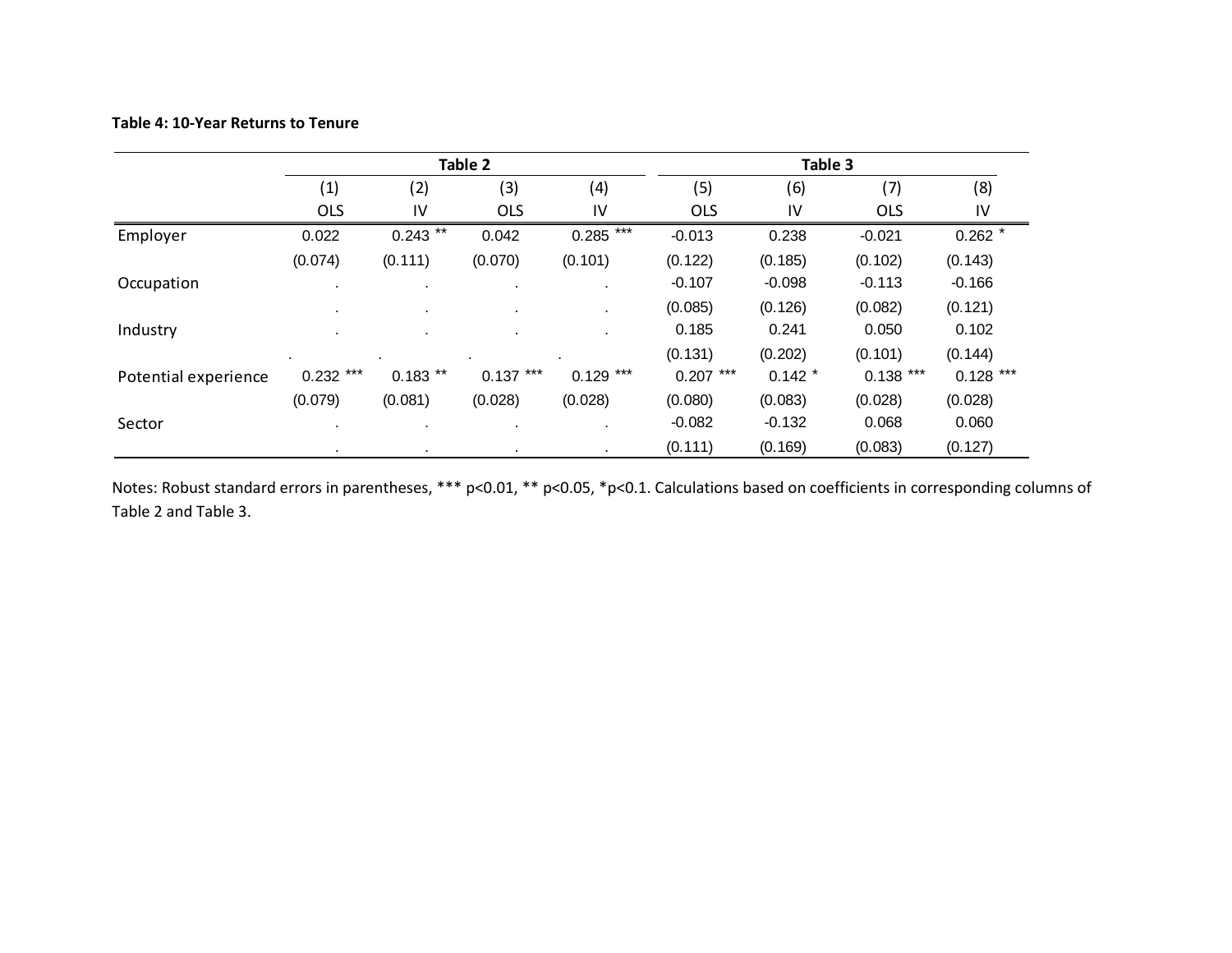# **Table 5: Returns to Tenure by Sector**

| Dependent variable:      | (1)        | (2)         |
|--------------------------|------------|-------------|
| Hourly wage              | <b>OLS</b> | IV          |
| <b>Employer tenure</b>   | 0.006      | $0.027*$    |
|                          | (0.011)    | (0.015)     |
| Occupation tenure        | $-0.011$   | $-0.013$    |
|                          | (0.008)    | (0.012)     |
| Industry tenure          | 0.004      | 0.007       |
|                          | (0.010)    | (0.014)     |
| Potential experience     | $0.014***$ | $0.013***$  |
|                          | (0.003)    | (0.003)     |
| Sector tenure            | $0.025**$  | $0.035**$   |
|                          | (0.010)    | (0.015)     |
| Informal                 | $-0.062$   | 0.012       |
|                          | (0.058)    | (0.063)     |
| Informal x Sector tenure | $-0.028**$ | $-0.043***$ |
|                          | (0.011)    | (0.015)     |
| Old job                  | $-0.118**$ | $-0.108*$   |
|                          | (0.049)    | (0.056)     |
| Married                  | $0.170***$ | $0.133***$  |
|                          | (0.047)    | (0.047)     |
| Education                | $0.100***$ | 0.099 ***   |
|                          | (0.009)    | (0.009)     |
| Province unemployment    | $-0.016$   | $-0.018$    |
| rate                     | (0.017)    | (0.017)     |
|                          |            |             |
| Observations             | 1,611      | 1,611       |
| R-squared                | 0.309      | 0.302       |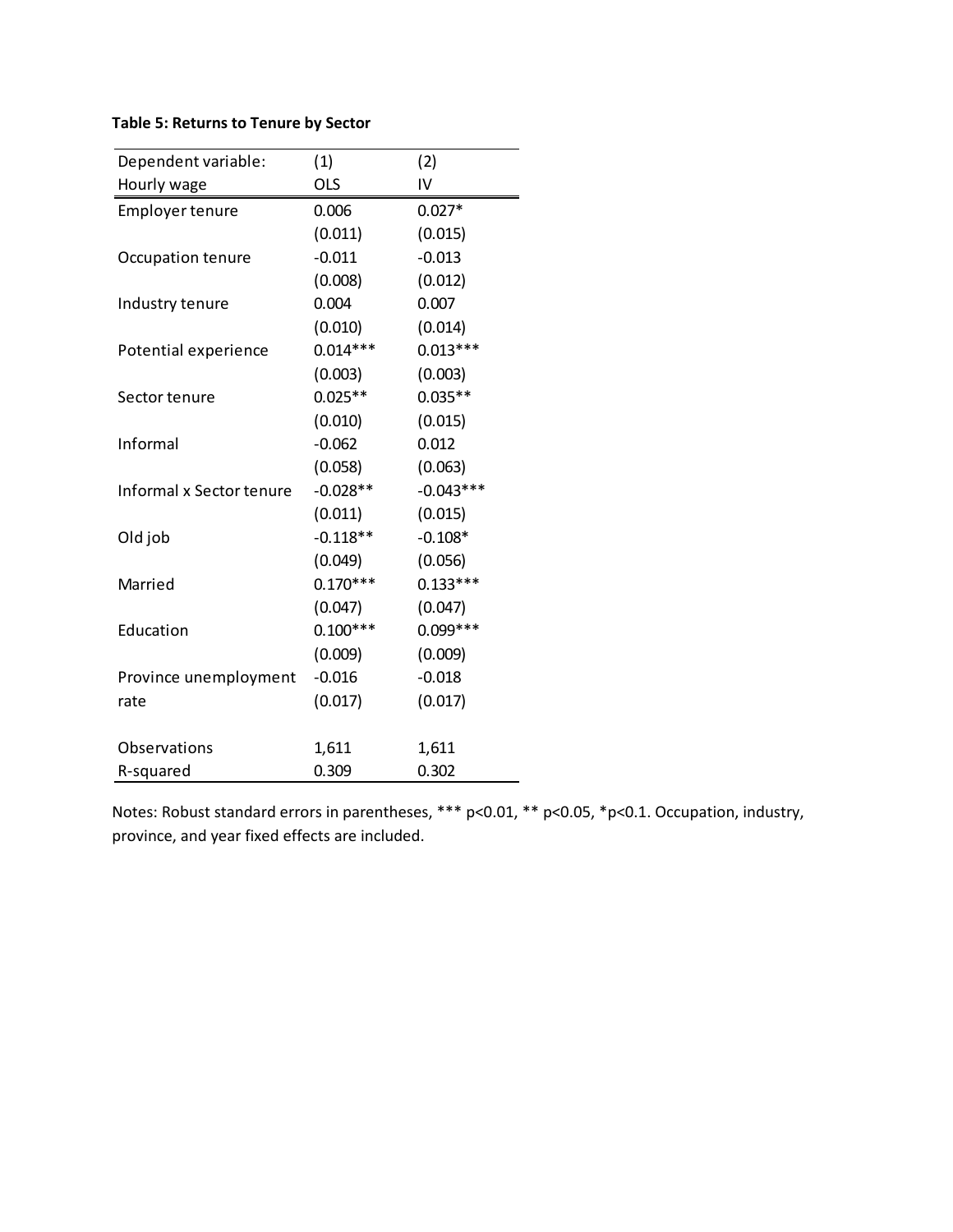# **Table 6: 10-Year Returns by Sector**

|                      | (1)            | (2)          |
|----------------------|----------------|--------------|
|                      | <b>OLS</b>     | IV           |
| Employer             | $-0.063$       | 0.164        |
|                      | (0.101)        | (0.143)      |
| Occupation           | $-0.109$       | $-0.132$     |
|                      | (0.081)        | (0.121)      |
| Industry             | 0.038          | 0.069        |
|                      | (0.100)        | (0.144)      |
| Potential experience | ***<br>0.140   | ***<br>0.131 |
|                      | (0.028)        | (0.028)      |
| Formal               | $***$<br>0.248 | $0.348$ **   |
|                      | (0.105)        | (0.154)      |
| Informal             | $-0.028$       | $-0.083$     |
|                      | (0.095)        | (0.138)      |

Notes: Robust standard errors in parentheses, \*\*\* p<0.01, \*\* p<0.05, \*p<0.1. Calculations based on coefficients in corresponding columns of Table 5.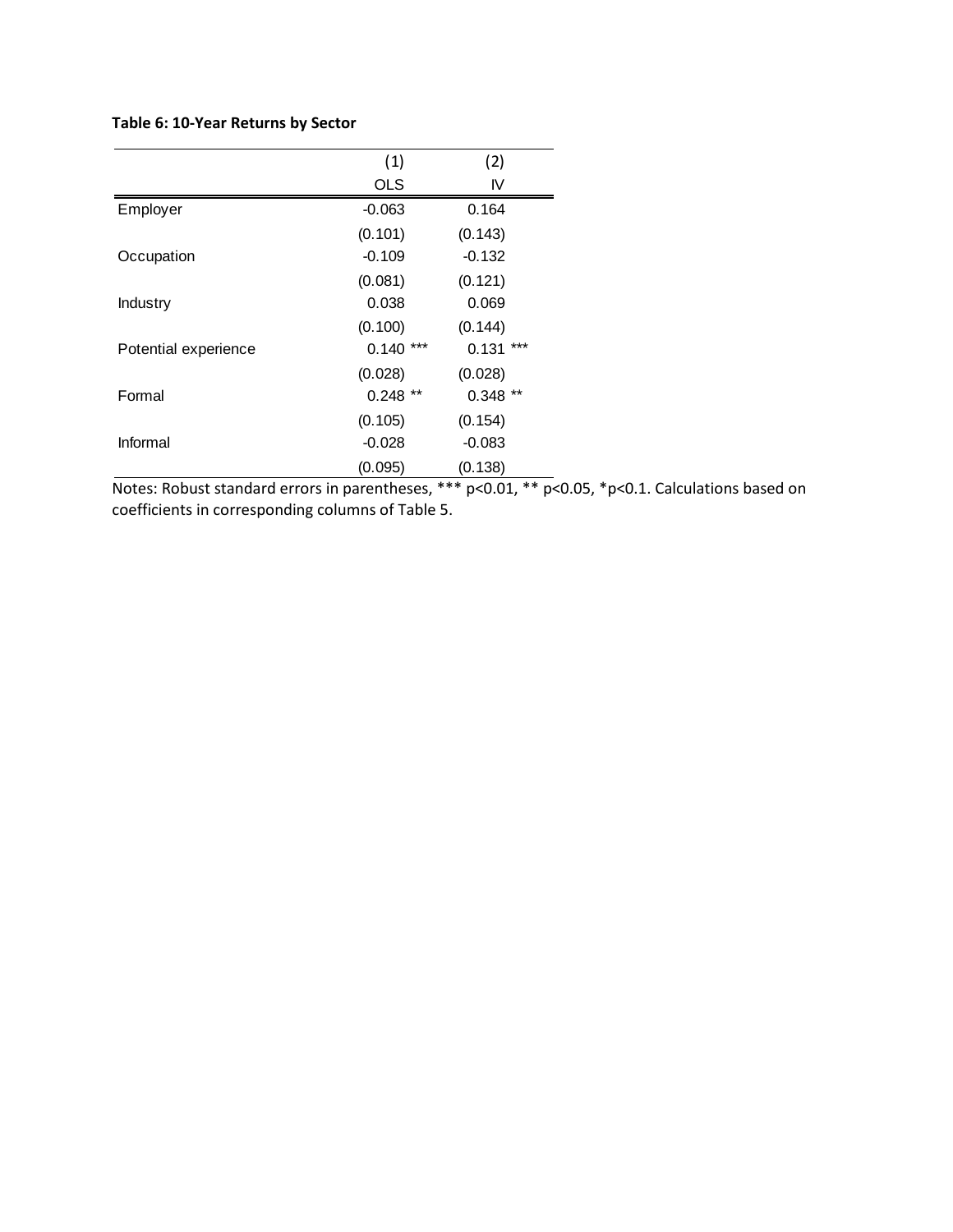## **Table 7: Comparison to previous literature**

| Panel A.                   |                                    |                                   |                  |                                   |                          |                          |           |                                   |
|----------------------------|------------------------------------|-----------------------------------|------------------|-----------------------------------|--------------------------|--------------------------|-----------|-----------------------------------|
|                            | (1)                                | (2)                               | (3)              | (4)                               | (5)                      | (6)<br>Dustmann Dustmann | (7)       | (8)                               |
|                            | Marinescu<br>and Triyana<br>(2014) | Altonji and<br>Shakotko<br>(1987) | Topel<br>(1991)  | Altonji and<br>Williams<br>(1997) | and<br>Pereira<br>(2005) | and<br>Pereira<br>(2005) | (2006)    | Beffy et al Beffy et al<br>(2006) |
|                            | Indonesia                          | <b>US</b>                         | <b>US</b>        | <b>US</b>                         | <b>UK</b>                | Germany                  | <b>US</b> | France                            |
| Employer                   | 0.285                              | 0.074                             | 0.246            | 0.130                             | .054 NS                  | $-0.004NS$               | 0.347     | $-0.002$ NS                       |
| Potential experience 0.129 |                                    | 0.364                             |                  | 0.372                             | 0.821                    | 0.347                    | 0.246     | 0.458                             |
| Panel B.                   |                                    |                                   |                  |                                   |                          |                          |           |                                   |
|                            | (1)                                | (2)                               | (3)              | (4)<br>Kambourov                  | (5)                      |                          |           |                                   |
|                            | Marinescu                          |                                   |                  | and                               |                          |                          |           |                                   |
|                            | and Triyana<br>(2014)              | Parent<br>(2000)                  | Parent<br>(2000) | Manovskii<br>(2009)               | Sullivan<br>(2010)       |                          |           |                                   |
|                            | 10 years                           | <b>NLSY</b>                       | <b>PSID</b>      | 8-years                           | 5-years                  |                          |           |                                   |
| Employer                   | 0.164NS                            |                                   |                  | 0.006 NS                          | $-0.059$                 |                          |           |                                   |
| Occupation                 | $-0.132NS$                         |                                   |                  | 0.111                             | 0.133                    |                          |           |                                   |
| Industry                   | 0.069NS                            | 0.131                             | 0.093            | 0.063                             | 0.049                    |                          |           |                                   |
| Potential experience 0.131 |                                    |                                   |                  |                                   | 0.236                    |                          |           |                                   |
| <b>Formal Sector</b>       | 0.348                              |                                   |                  |                                   |                          |                          |           |                                   |
| Informal Sector            | $-0.083NS$                         |                                   |                  |                                   |                          |                          |           |                                   |

Notes: "NS": Not significant. Panel A presents estimated returns to employer tenure and potential experience. Panel B presents estimated returns to employer, occupation, industry, and sector tenure.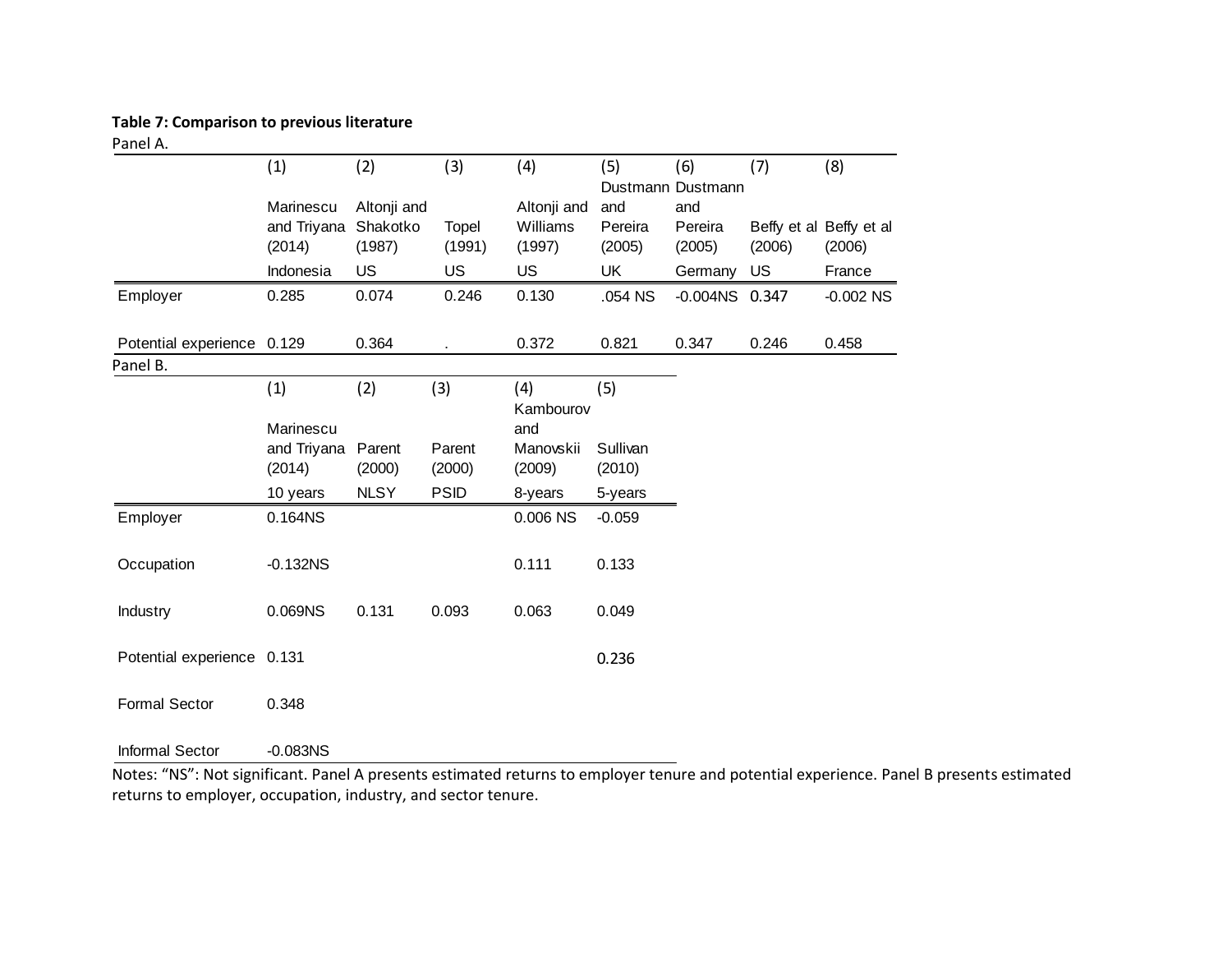|                      | (1)         | (2)<br>Informal: self- | (3)         | (4)                 | (5)         | (6)                 | (7)         | (8)                |
|----------------------|-------------|------------------------|-------------|---------------------|-------------|---------------------|-------------|--------------------|
|                      |             | employed and           |             | Informal: not using |             | Informal: all self- |             | Informal: based on |
|                      |             | salaried informal in   |             | information on      |             | employed and small  |             | medical benefits   |
| Dependent variable:  |             | same category          |             | medical benefits    |             | firms               |             | only               |
| Hourly wage          | <b>OLS</b>  | IV                     | <b>OLS</b>  | IV                  | <b>OLS</b>  | IV                  | <b>OLS</b>  | IV                 |
|                      |             |                        |             |                     |             |                     |             |                    |
| Employer tenure      | 0.008       | $0.034**$              | 0.017       | $0.031*$            | 0.019       | $0.030*$            | 0.008       | $-0.003$           |
|                      | (0.012)     | (0.016)                | (0.013)     | (0.018)             | (0.012)     | (0.017)             | (0.013)     | (0.016)            |
| Occupation tenure    | $-0.017**$  | $-0.015$               | $-0.011$    | $-0.005$            | $-0.012$    | $-0.014$            | $-0.016$    | $-0.014$           |
|                      | (0.008)     | (0.013)                | (0.008)     | (0.012)             | (0.009)     | (0.013)             | (0.010)     | (0.014)            |
| Industry tenure      | 0.008       | 0.010                  | 0.016       | 0.013               | 0.015       | 0.009               | 0.001       | 0.028              |
|                      | (0.011)     | (0.015)                | (0.010)     | (0.015)             | (0.011)     | (0.016)             | (0.014)     | (0.019)            |
| Potential experience | $0.015***$  | $0.014***$             | $0.013***$  | $0.012***$          | $0.015***$  | $0.014***$          | 0.004       | 0.001              |
|                      | (0.003)     | (0.003)                | (0.003)     | (0.003)             | (0.003)     | (0.003)             | (0.004)     | (0.004)            |
| Sector tenure        | $0.020*$    | 0.020                  | $-0.007$    | $-0.001$            | $-0.008$    | 0.036               | $0.034***$  | $0.026*$           |
|                      | (0.011)     | (0.015)                | (0.013)     | (0.019)             | (0.016)     | (0.023)             | (0.012)     | (0.015)            |
| Informal             | $-0.028$    | 0.039                  | $-0.114*$   | $-0.078$            | $-0.124*$   | 0.003               | $-0.059$    | $-0.042$           |
|                      | (0.060)     | (0.065)                | (0.062)     | (0.069)             | (0.072)     | (0.076)             | (0.081)     | (0.082)            |
| Informal x tenure    | $-0.034***$ | $-0.047***$            | $-0.001$    | $-0.008$            | $-0.002$    | $-0.034*$           | $-0.041***$ | $-0.041**$         |
|                      | (0.012)     | (0.015)                | (0.012)     | (0.016)             | (0.014)     | (0.018)             | (0.014)     | (0.018)            |
| Old job              | $-0.132***$ | $-0.118**$             | $-0.136***$ | $-0.117**$          | $-0.134***$ | $-0.119**$          | $-0.161**$  | $-0.092$           |
|                      | (0.050)     | (0.057)                | (0.050)     | (0.057)             | (0.051)     | (0.058)             | (0.071)     | (0.077)            |

## **Table 8: Returns by Sector Using Alternative Definitions of Informality**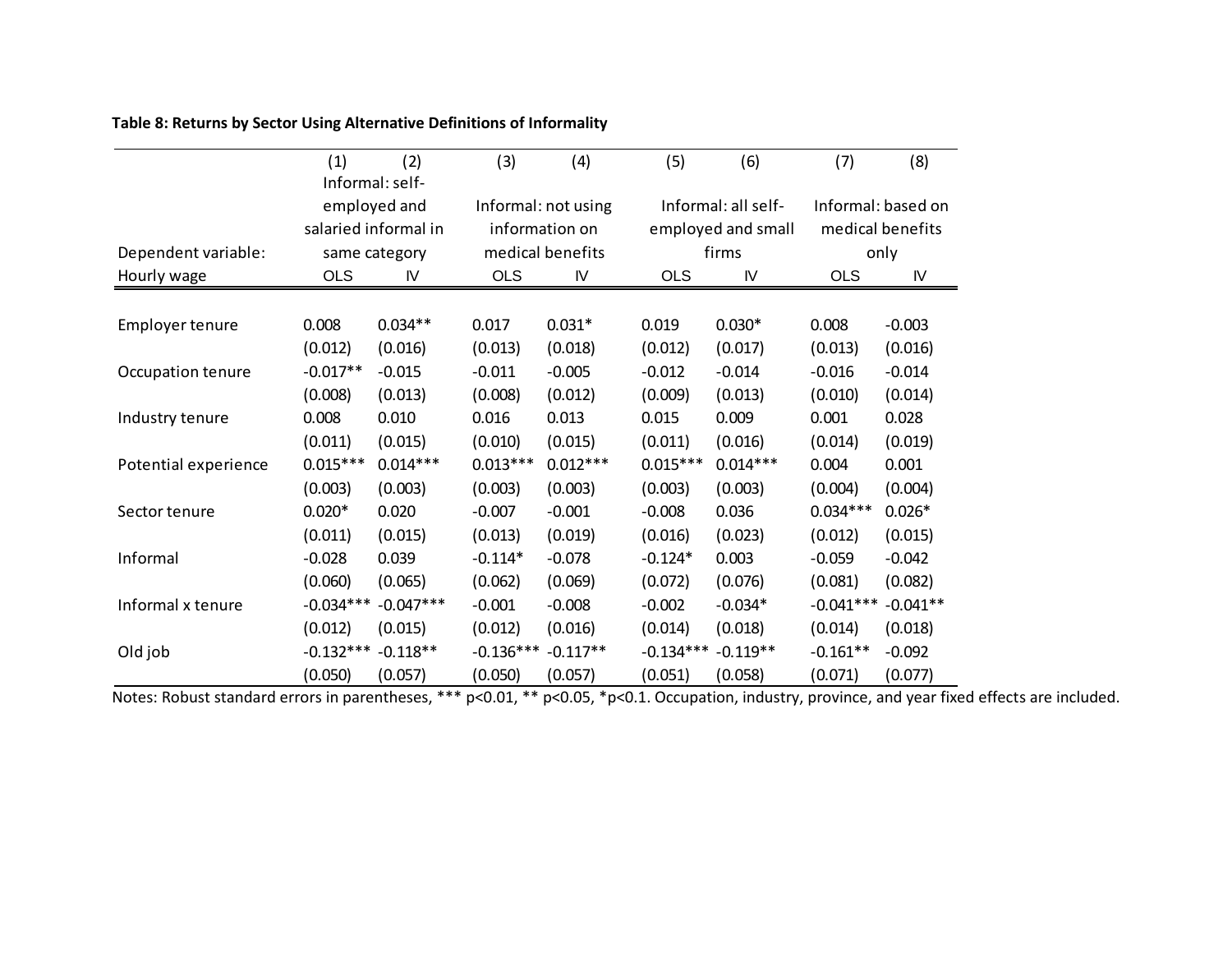# **Table 8 (continued)**

|                              | (1)        | (2)                  | (3)        | (4)                 | (5)        | (6)                 | (7)        | (8)                |
|------------------------------|------------|----------------------|------------|---------------------|------------|---------------------|------------|--------------------|
|                              |            | Informal: self-      |            | Informal: not using |            | Informal: all self- |            | Informal: based on |
|                              |            | employed and         |            | information on      |            | employed and small  |            | medical benefits   |
| Dependent variable:          |            | salaried informal in |            | medical benefits    |            | firms               |            | only               |
| Hourly wage                  | <b>OLS</b> | IV                   | <b>OLS</b> | IV                  | <b>OLS</b> | IV                  | <b>OLS</b> | IV                 |
| Married                      | $0.158***$ | $0.122**$            | $0.164***$ | $0.137***$          | $0.154***$ | $0.121**$           | $0.279***$ | $0.246***$         |
|                              | (0.048)    | (0.049)              | (0.047)    | (0.047)             | (0.049)    | (0.049)             | (0.061)    | (0.061)            |
| Education                    | $0.106***$ | $0.105***$           | $0.096***$ | $0.096***$          | $0.104***$ | $0.103***$          | $0.107***$ | $0.107***$         |
|                              | (0.009)    | (0.009)              | (0.008)    | (0.008)             | (0.009)    | (0.009)             | (0.012)    | (0.012)            |
| Province unemployment -0.011 |            | $-0.012$             | $-0.004$   | $-0.006$            | $-0.008$   | $-0.010$            | 0.002      | $-0.001$           |
| rate                         | (0.017)    | (0.017)              | (0.017)    | (0.017)             | (0.018)    | (0.018)             | (0.021)    | (0.021)            |
|                              |            |                      |            |                     |            |                     |            |                    |
| Observations                 | 1,509      | 1,509                | 1,571      | 1,571               | 1,522      | 1,522               | 942        | 942                |
| R-squared                    | 0.328      | 0.320                | 0.292      | 0.288               | 0.313      | 0.305               | 0.339      | 0.334              |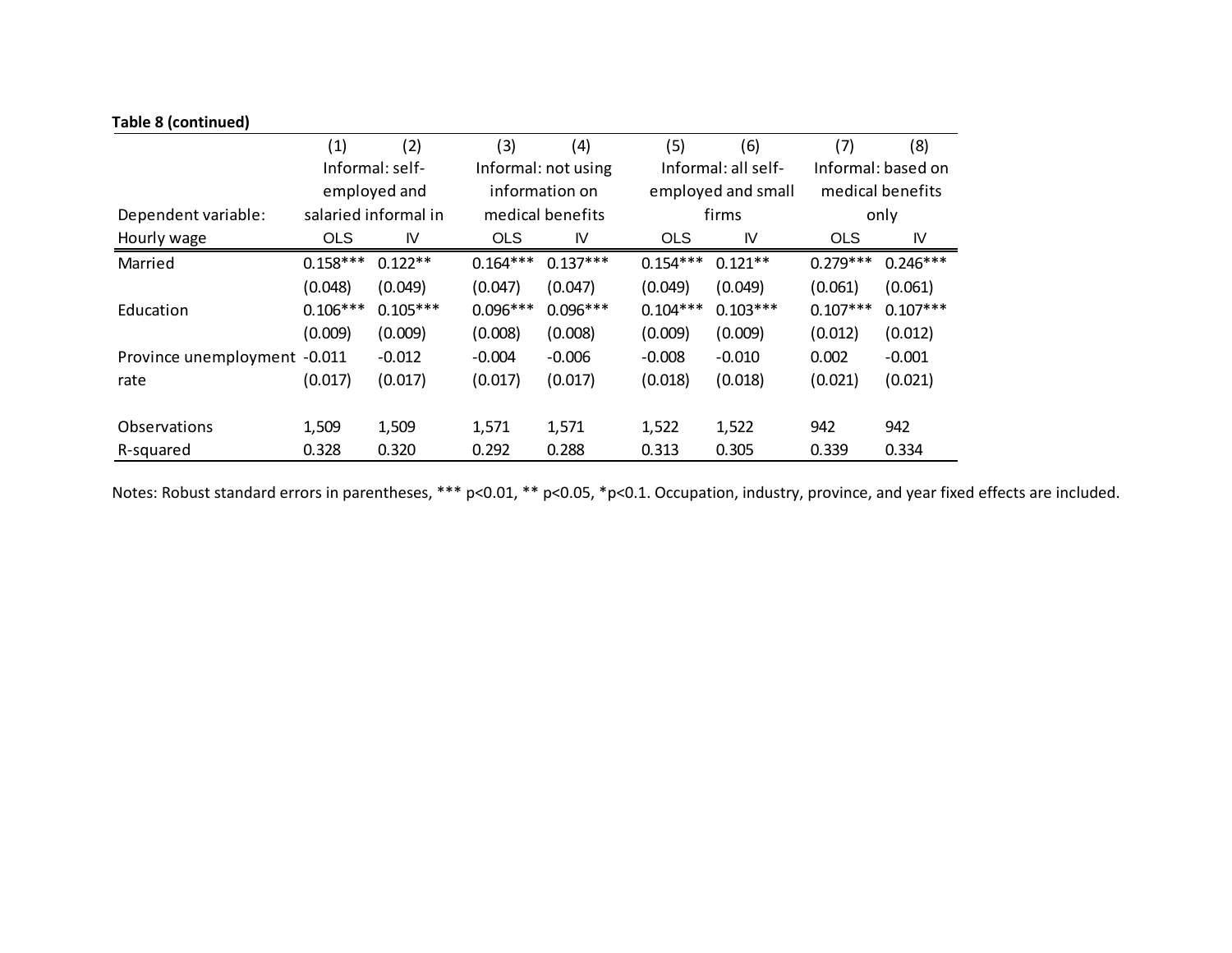## **Table 9: 10-Year Returns Using Alternative Definitions of Informality**

|                      | (1)                      | (2)         | (3)                    | (4)         | (5)                 | (6)         | (7)                   | (8)       |  |
|----------------------|--------------------------|-------------|------------------------|-------------|---------------------|-------------|-----------------------|-----------|--|
|                      | Informal: self-employed  |             | Informal: not using    |             | Informal: all self- |             |                       |           |  |
|                      | and salaried informal in |             | information on medical |             | employed and small  |             | Informal: based on    |           |  |
|                      | same category            |             | benefits               |             | firms               |             | medical benefits only |           |  |
|                      | <b>OLS</b>               | IV          | <b>OLS</b>             | IV          | <b>OLS</b>          | IV          | <b>OLS</b>            | IV        |  |
| Employer             | $-0.055$                 | 0.224       | 0.035                  | 0.197       | 0.055               | 0.179       | $-0.084$              | $-0.119$  |  |
|                      | (0.105)                  | (0.150)     | (0.118)                | (0.170)     | (0.110)             | (0.165)     | (0.117)               | (0.146)   |  |
| Occupation           | $-0.166$ **              | $-0.151$    | $-0.114$               | $-0.051$    | $-0.124$            | $-0.139$    | $-0.156$              | $-0.144$  |  |
|                      | (0.084)                  | (0.126)     | (0.083)                | (0.124)     | (0.087)             | (0.131)     | (0.100)               | (0.140)   |  |
| Industry             | 0.078                    | 0.102       | 0.156                  | 0.132       | 0.150               | 0.086       | 0.012                 | 0.282     |  |
|                      | (0.108)                  | (0.152)     | (0.104)                | (0.146)     | (0.111)             | (0.160)     | (0.141)               | (0.187)   |  |
| Potential experience | $0.150***$               | $0.138***$  | $0.126$ ***            | $0.120$ *** | $0.149$ ***         | $0.143$ *** | 0.038                 | 0.013     |  |
|                      | (0.031)                  | (0.030)     | (0.028)                | (0.027)     | (0.029)             | (0.029)     | (0.038)               | (0.039)   |  |
| Formal               | $0.197*$                 | 0.200       | $-0.066$               | $-0.006$    | $-0.076$            | 0.356       | $0.342$ ***           | $0.258$ * |  |
|                      | (0.107)                  | (0.153)     | (0.134)                | (0.193)     | (0.158)             | (0.232)     | (0.118)               | (0.147)   |  |
| Informal             | $-0.142$                 | $-0.265$ ** | $-0.074$               | $-0.082$    | $-0.095$            | 0.018       | $-0.064$              | $-0.148$  |  |
|                      | (0.098)                  | (0.132)     | (0.113)                | (0.157)     | (0.099)             | (0.152)     | (0.123)               | (0.143)   |  |

Notes: Robust standard errors in parentheses, \*\*\* p<0.01, \*\* p<0.05, \*p<0.1.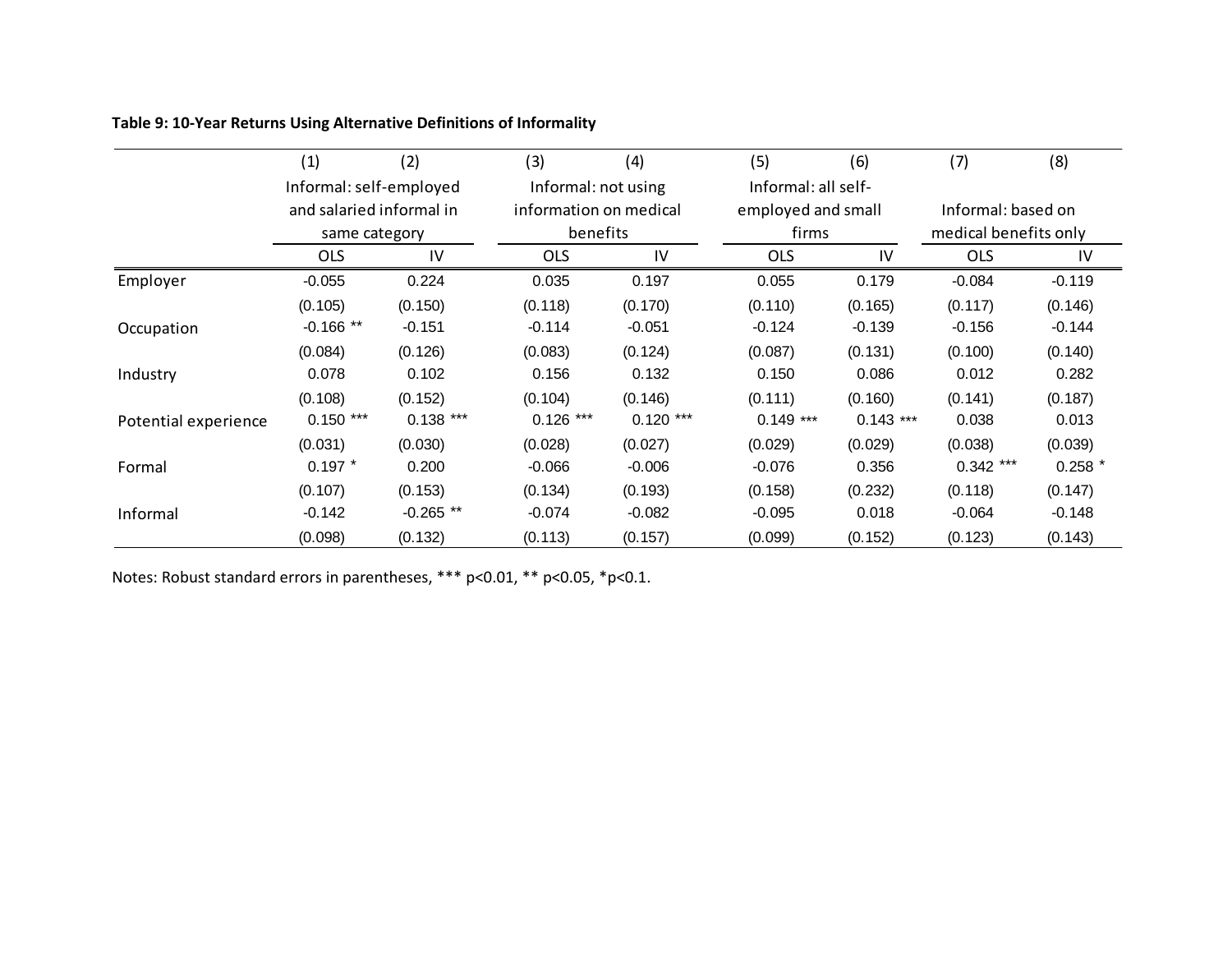



**Switches to/from Formality** 

Note: The line "Formal" represents the probability that formal workers become either salaried informal or self-employed within a given year. The other two lines are defined in a similar fashion.

Source: IFLS, Authors' calculations.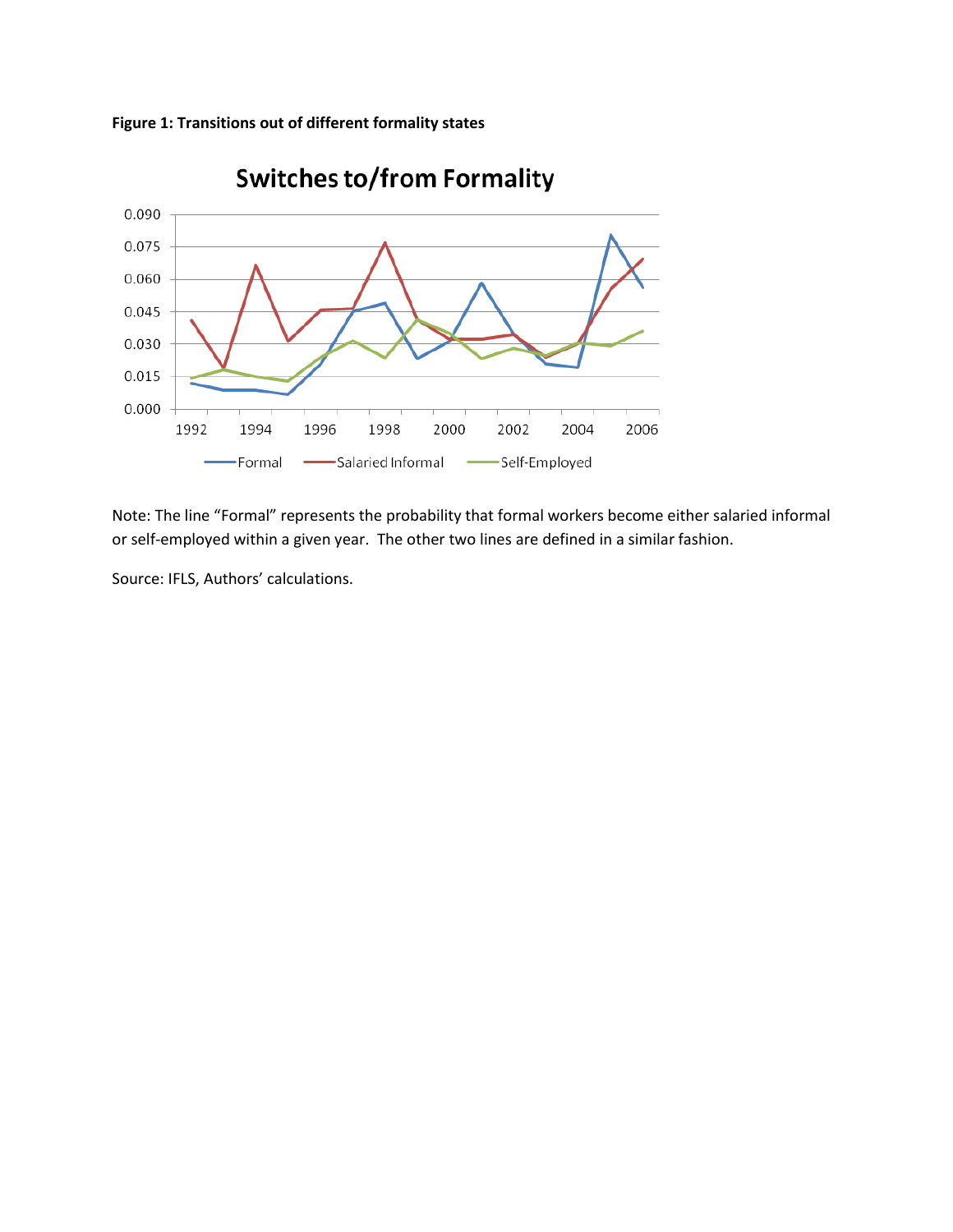#### **Data Appendix**

Data and documentation for the IFLS can be found at:

#### <http://www.rand.org/labor/FLS/IFLS.html>

The IFLS collects data to study a wide range of behaviors and outcomes for the Indonesian population. The IFLS is based on a sample of households representing about 83% of the Indonesian population living in 13 of the nation's 26 provinces in 1993. All of the provinces in the main islands of Java and Bali: Jakarta, West Java, Central Java, Yogyakarta, and East Java, and Bali. The IFLS includes 4 provinces in Sumatra: North Sumatra, West Sumatra, South Sumatra, and Lampung. The remaining provinces are West Nusa Tenggara, South Kalimantan, and South Sulawesi. Other provinces were excluded because of prohibitive costs. Four surveys have been conducted in 1993, 1997, 2000 and 2007. The first wave (IFLS1) was administered in 1993 to individuals living in 7,224 households, comprising over 22,000 individuals. The sampling approach in the subsequent waves of the IFLS was to re-contact all original IFLS1 households with living members the last time they had been contacted, plus split-off households from other waves. IFLS2 consists of 7,620 households, and it succeeded in re-interviewing 94.4% of IFLS1 households. IFLS3 consists of 10,435 households, it re-contacted 95.3% of IFLS1 households. IFLS4 consists of 13,536 households, it re-contacted 93.6% of IFLS1 households. Nearly 91% of IFLS1 households were interviewed in all waves.

#### I. Employment types, industry and occupation codes

#### 1. Employment types

| <b>IFLS Code</b> | Employment type                                              |
|------------------|--------------------------------------------------------------|
|                  | Self employed, no employee                                   |
|                  | Self employed, with unpaid family workers/ temporary workers |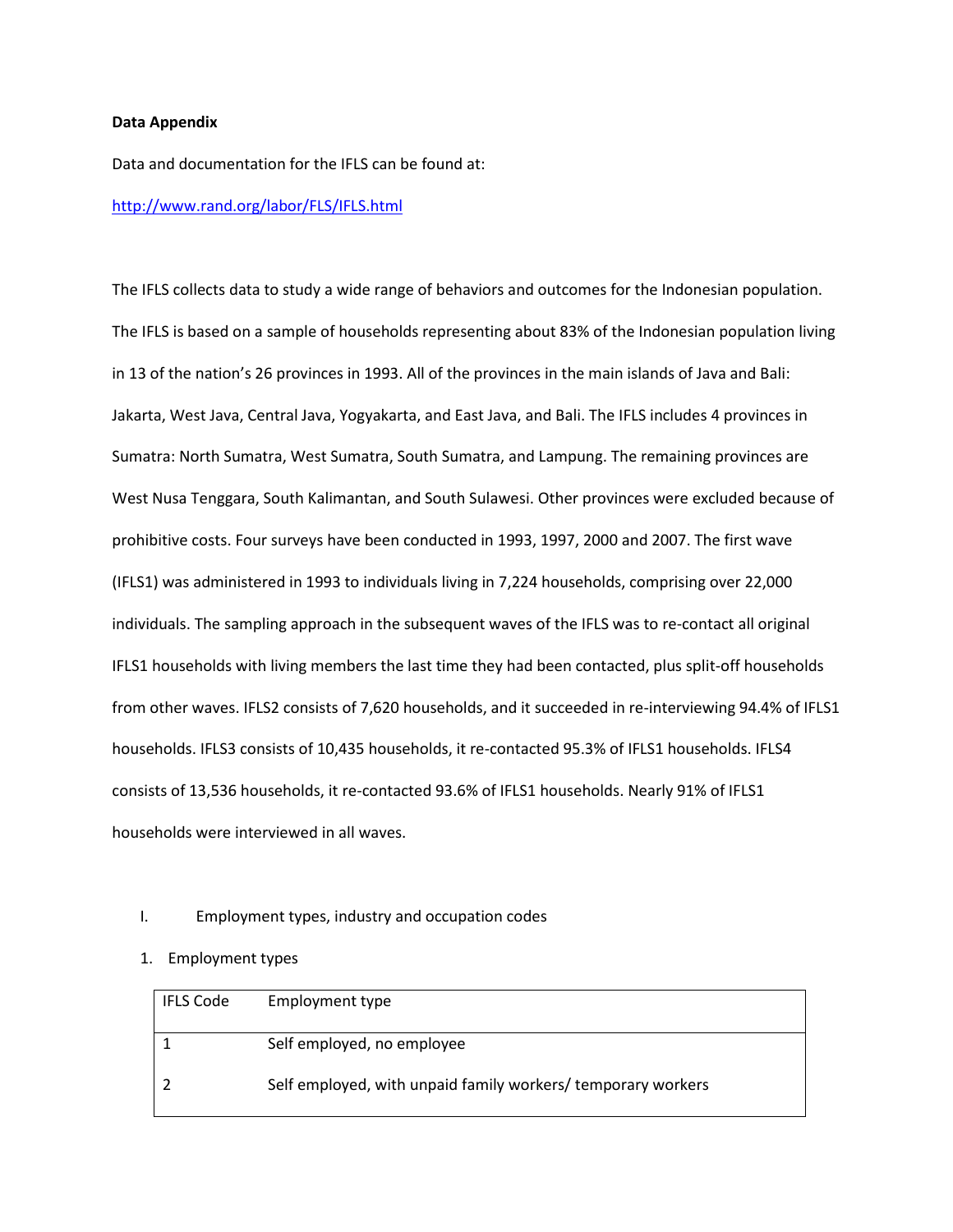| 3 | Self employed, with permanent workers |
|---|---------------------------------------|
| 4 | Government                            |
| 5 | Private employee                      |
| 6 | Unpaid family worker                  |
|   | Casual worker, agriculture            |
| 8 | Casual worker, non agriculture        |
|   |                                       |

In this paper, we categorize employment type into 4 categories as follows:

| <b>IFLS Code</b> | Employment type  |
|------------------|------------------|
| $\mathbf{1}$     | Self-employed    |
| $\overline{2}$   | Self-employed    |
| 3                | Self-employed    |
| 4                | Government       |
| 5                | Private employee |
| 6                | Casual worker    |
| 7                | Casual worker    |
| 8                | Casual worker    |

# 2. Industry

| <b>IFLS Code</b> | Industry    |
|------------------|-------------|
|                  | Agriculture |
|                  | Mining      |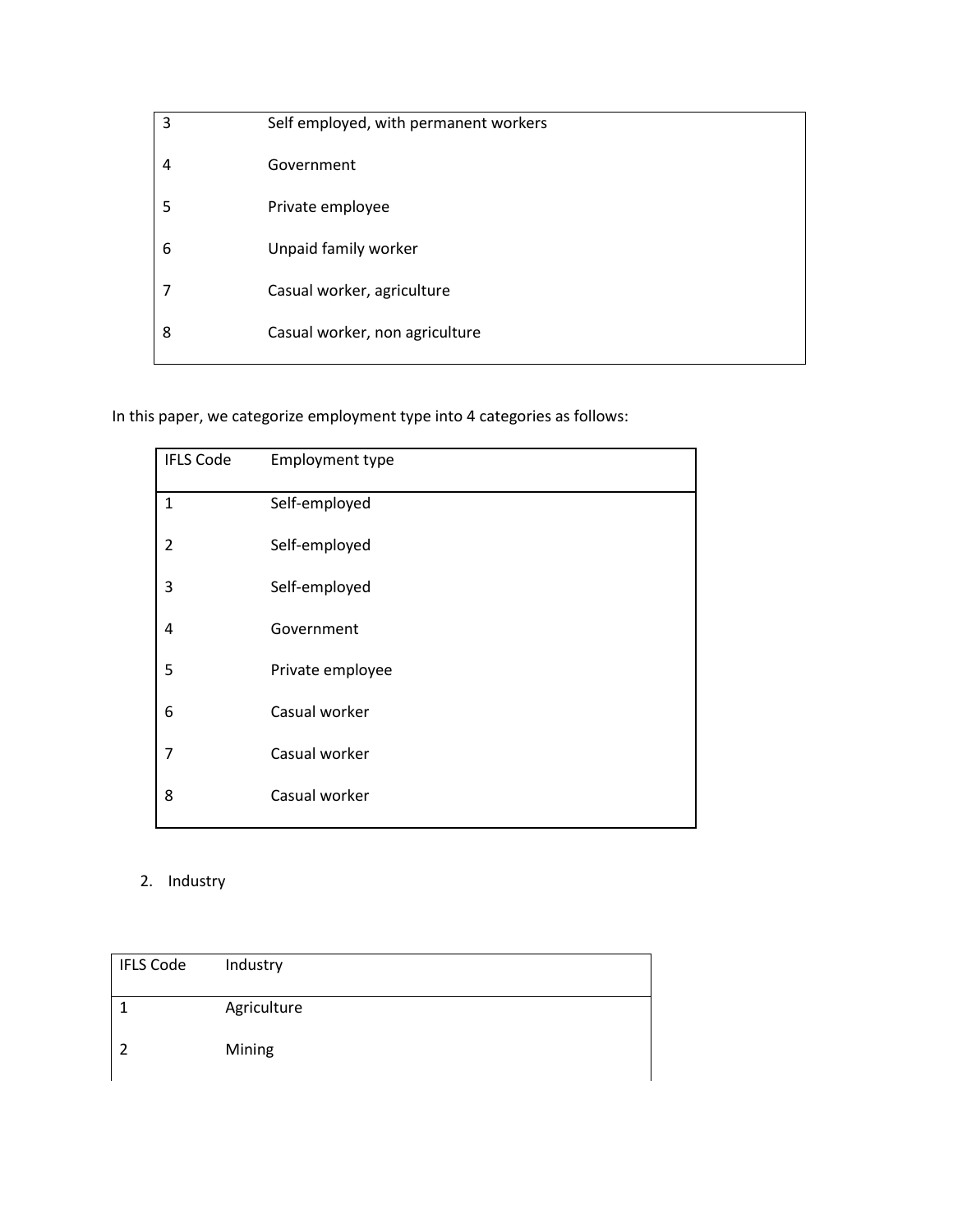| 3  | Manufacturing                   |
|----|---------------------------------|
| 4  | Electricity gas water           |
| 5  | Construction                    |
| 6  | Wholesale, retail, hotel        |
| 7  | Transportation, communication   |
| 8  | Finance, insurance, real estate |
| 9  | Community, personal service     |
| 10 | Other                           |
|    |                                 |

# 3. Occupation

| <b>IFLS Code</b> | Occupation                       |
|------------------|----------------------------------|
| 0X or 1X         | Professional                     |
| 2X               | Administrative/managerial        |
| 3X               | Clerical                         |
| 4X               | Sales                            |
| 5X               | Service                          |
| 6X               | Agriculture                      |
| 7X               | Operation & production           |
| 8X               | <b>Transportation operations</b> |
| 9X               | <b>Blue collar</b>               |
| M or MM          | Military                         |
| S or SS          | <b>Students</b>                  |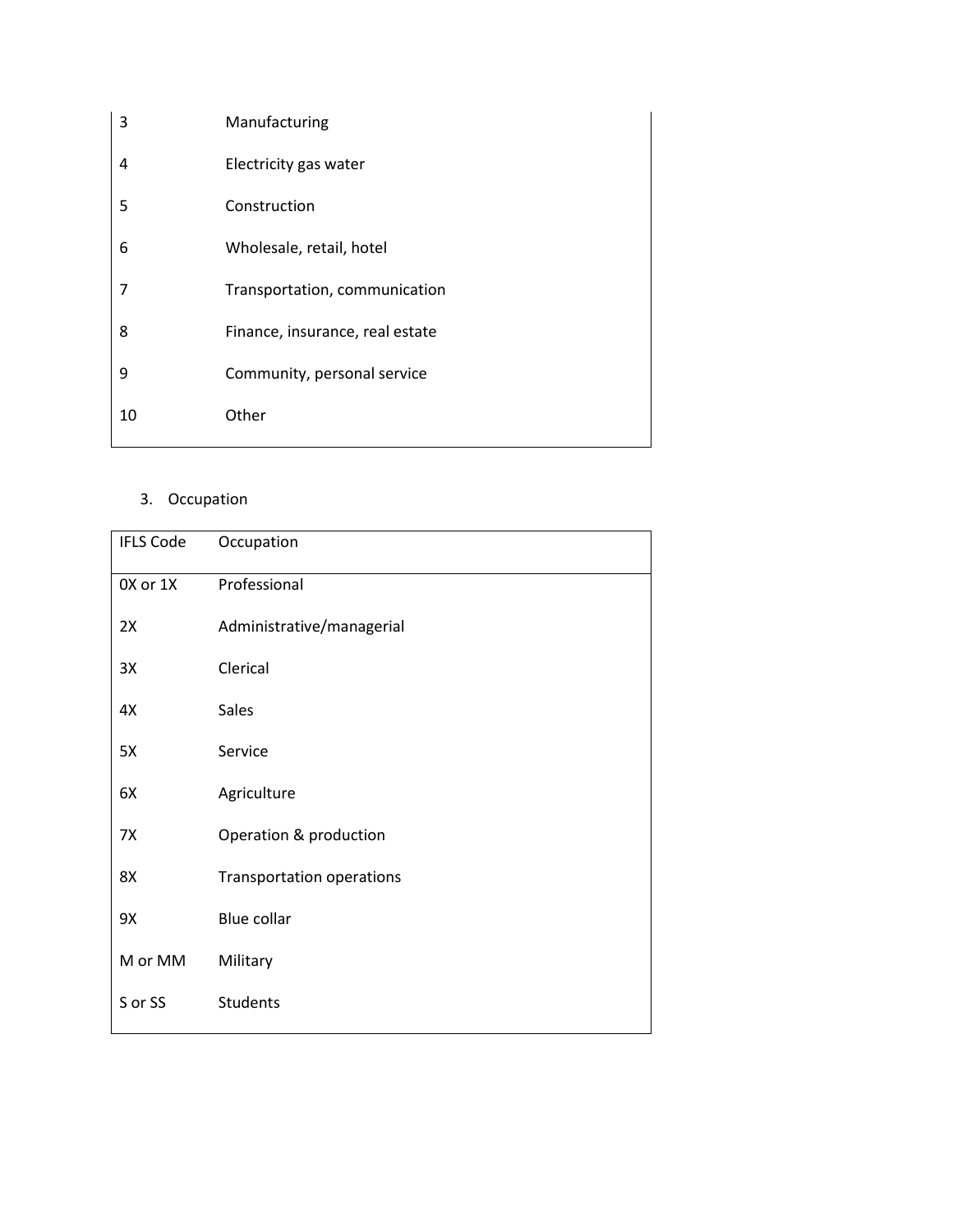The IFLS originally used 2-digit occupation codes but simplified the codes into 1-digit occupation codes in waves 3 and 4. More detail on occupation list can be found in appendix A of the IFLS1 documentation for household questionnaire.

## II. Variable Construction

## Sample construction

We restrict the sample to respondents who were interviewed in at least two consecutive surveys. We further restrict the sample to males who ever worked between 1988 and 2007, and lived in an urban area in at least one round of the survey.

## 1. Raw variables

## Employment type

We use the following variables on the respondent's primary job from each wave of the survey:

|                   | Variable | Question                                            |
|-------------------|----------|-----------------------------------------------------|
| IFLS1             | TK24A    | Which category best describes the work that you do? |
| IFLS <sub>2</sub> | TK24A    | Which category best describes the work that you do? |
| IFLS3             | TK24A    | Which category best describes the work that you do? |
| IFLS4             | TK24A    | Which category best describes the work that you do? |

For labor force participation in non-survey years, we use the following retrospective variables:

|                   | Variable | Interval  | Question                                             |
|-------------------|----------|-----------|------------------------------------------------------|
| IFLS1             | TK33.    | 1988-1992 | Which category best describes the work that you did? |
| IFLS <sub>2</sub> | TK33.    | 1988-1996 | Which category best describes the work that you did? |
| IFLS3             | TK33.    | 1996-1999 | Which category best describes the work that you did? |
| IFLS4             | TK33.    | 1999-2007 | Which category best describes the work that you did? |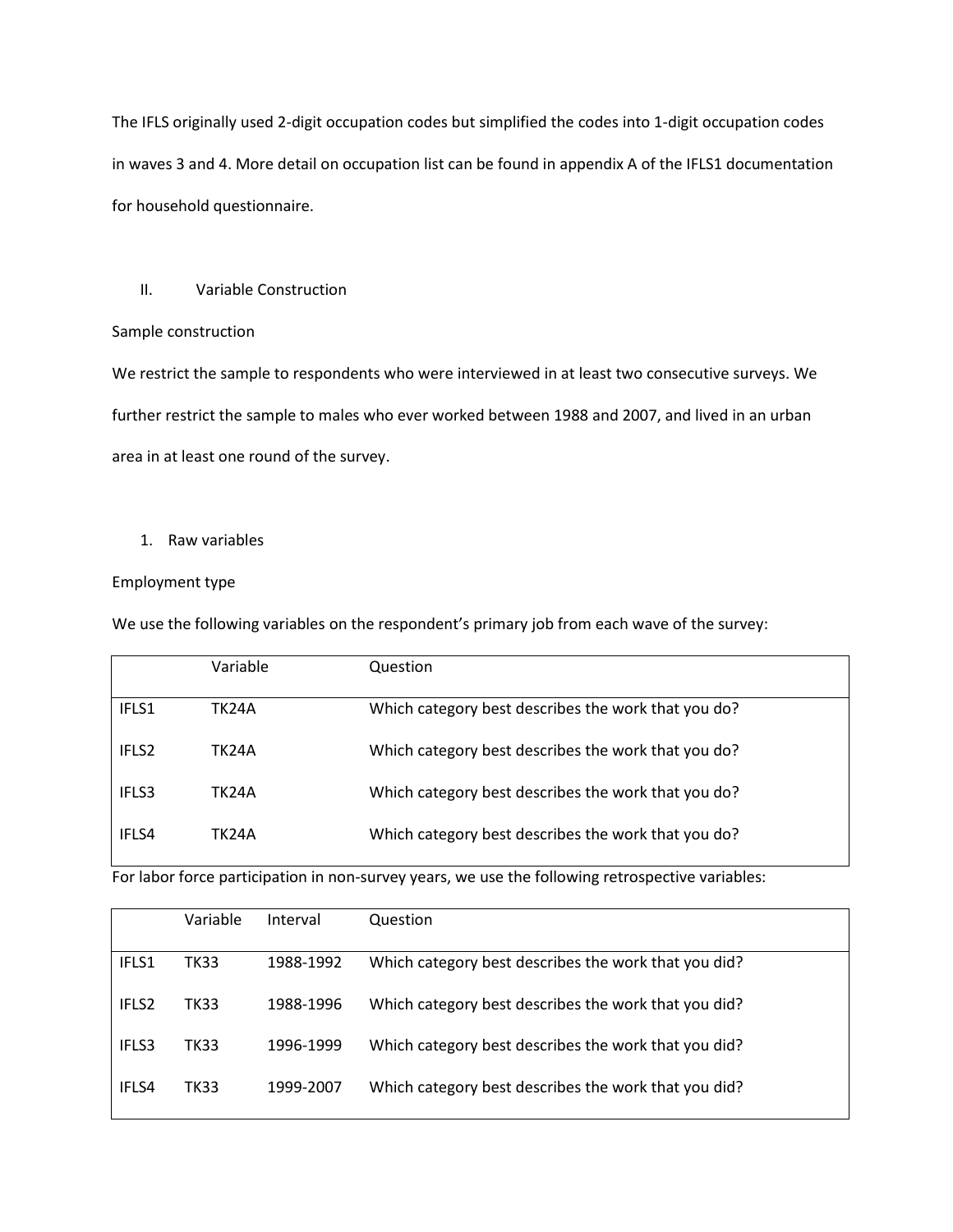## Employer tenure

The following questions regarding tenure on the same job are asked retrospectively:

|                   | Variable | Interval  | Question                                                      |
|-------------------|----------|-----------|---------------------------------------------------------------|
| IFLS1             | TK29     | 1988-1992 | Was your primary job the same as the job in the year of []?   |
| IFLS <sub>2</sub> | TK29     | 1988-1996 | Was your primary job the same as the job in the year of []?   |
| IFLS3             | TK29     | 1996-1999 | Was your primary job the same as the job in the year of []?   |
| IFLS4             | TK30     | 1999-2007 | Where did you work? [Check if same employer as previous year] |

## Industry

We use the following variables on the respondent's primary job from each wave of the survey:

|                   | Variable | Question                                     |
|-------------------|----------|----------------------------------------------|
| IFLS1             | TK19a_1  | What is manufactured/done at your workplace? |
| IFLS <sub>2</sub> | TK20Aind | What is manufactured/done at your workplace? |
| IFLS3             | TK19Aa   | In what field of work is this job?           |
| IFLS4             | Tk19ab   | What is manufactured/done at your workplace? |

We use the following retrospective questions for non-survey years:

|                   | Variable | Interval  | Question                                                    |
|-------------------|----------|-----------|-------------------------------------------------------------|
| IFLS1             | TK31     | 1988-1992 | What was manufactured/done at your workplace in the year of |
|                   |          |           | $[]$ ?                                                      |
| IFLS <sub>2</sub> | TK32ind  | 1988-1996 | What was manufactured/done at your workplace in the year of |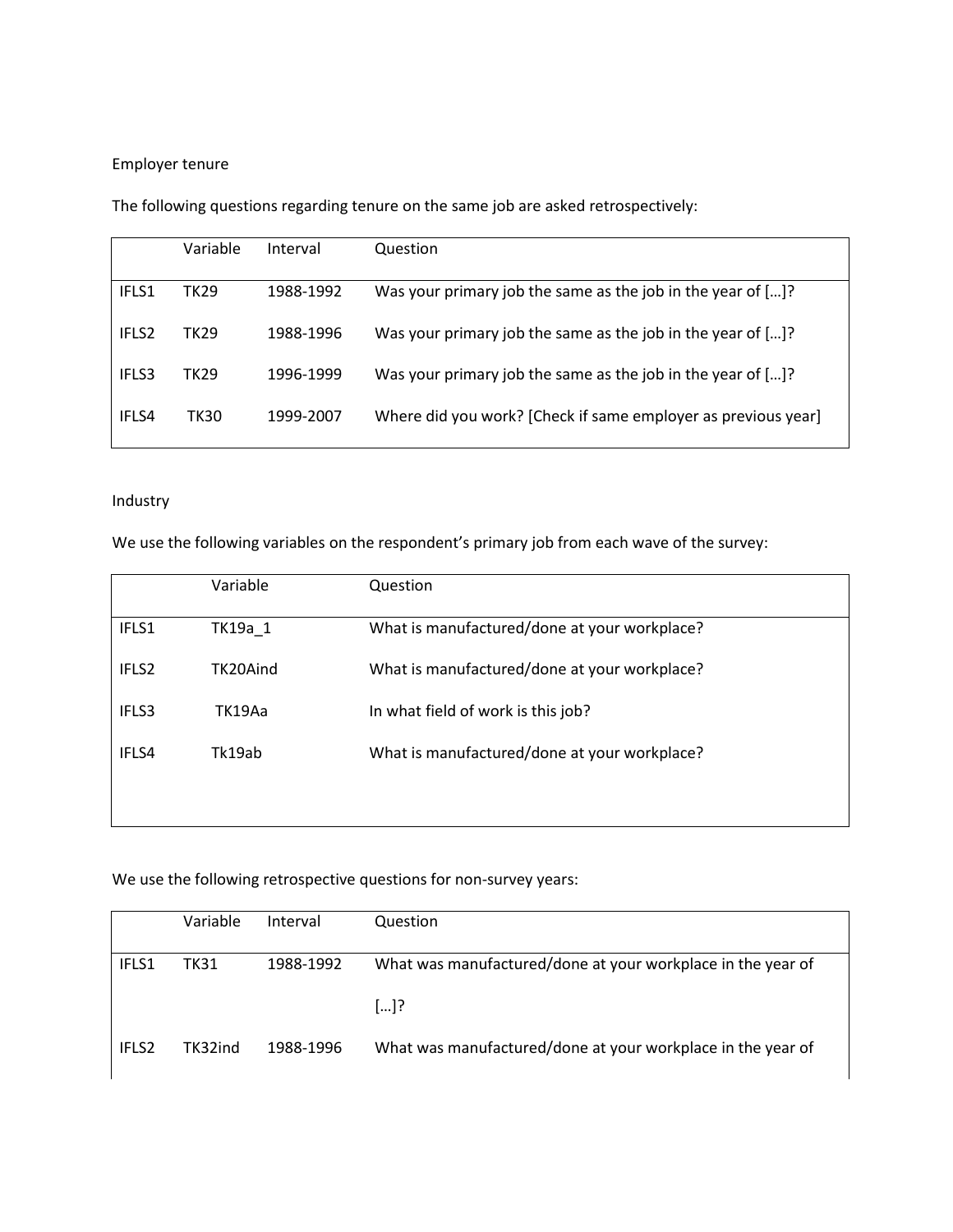|       |              |           | $\left[  \right]$                                        |
|-------|--------------|-----------|----------------------------------------------------------|
| IFLS3 | TK31Aa       | 1996-1999 | In what field of work was this job?                      |
| IFLS4 | <b>TK31A</b> | 1999-2007 | Interviewer's note: Circle the appropriate field of work |

## Occupation

We use the following variables on the respondent's primary job from each wave of the survey:

|                   | Variable | Question                                                     |
|-------------------|----------|--------------------------------------------------------------|
| IFLS1             | Occ12    | What are your primary duties at your workplace?              |
| IFLS <sub>2</sub> | TK20Aocc | What are your primary duties at your workplace?              |
| IFLS3             | TK20Ab   | Interviewer's note: Circle the appropriate code according to |
|                   |          | primary duties TK20A                                         |
| IFLS4             | occ07tk2 | What are your primary duties at your workplace?              |
|                   |          |                                                              |

We use the following retrospective questions for non-survey years:

|                   | Variable          | Interval  | Question                                                     |
|-------------------|-------------------|-----------|--------------------------------------------------------------|
| IFLS1             | <b>TK32</b>       | 1988-1992 | What were your primary duties in the year of $[]$ ?          |
| IFLS <sub>2</sub> | TK32occ           | 1988-1996 | What were your primary duties in the year of $[]$ ?          |
| IFLS3             | TK32B             | 1996-1999 | Interviewer's note: Circle the appropriate code according to |
|                   |                   |           | primary duties TK32                                          |
| IFLS4             | Occ <sub>07</sub> | 1999-2007 | What were your primary duties in the year of $[]$ ?          |

Other variables:

Primary job characteristics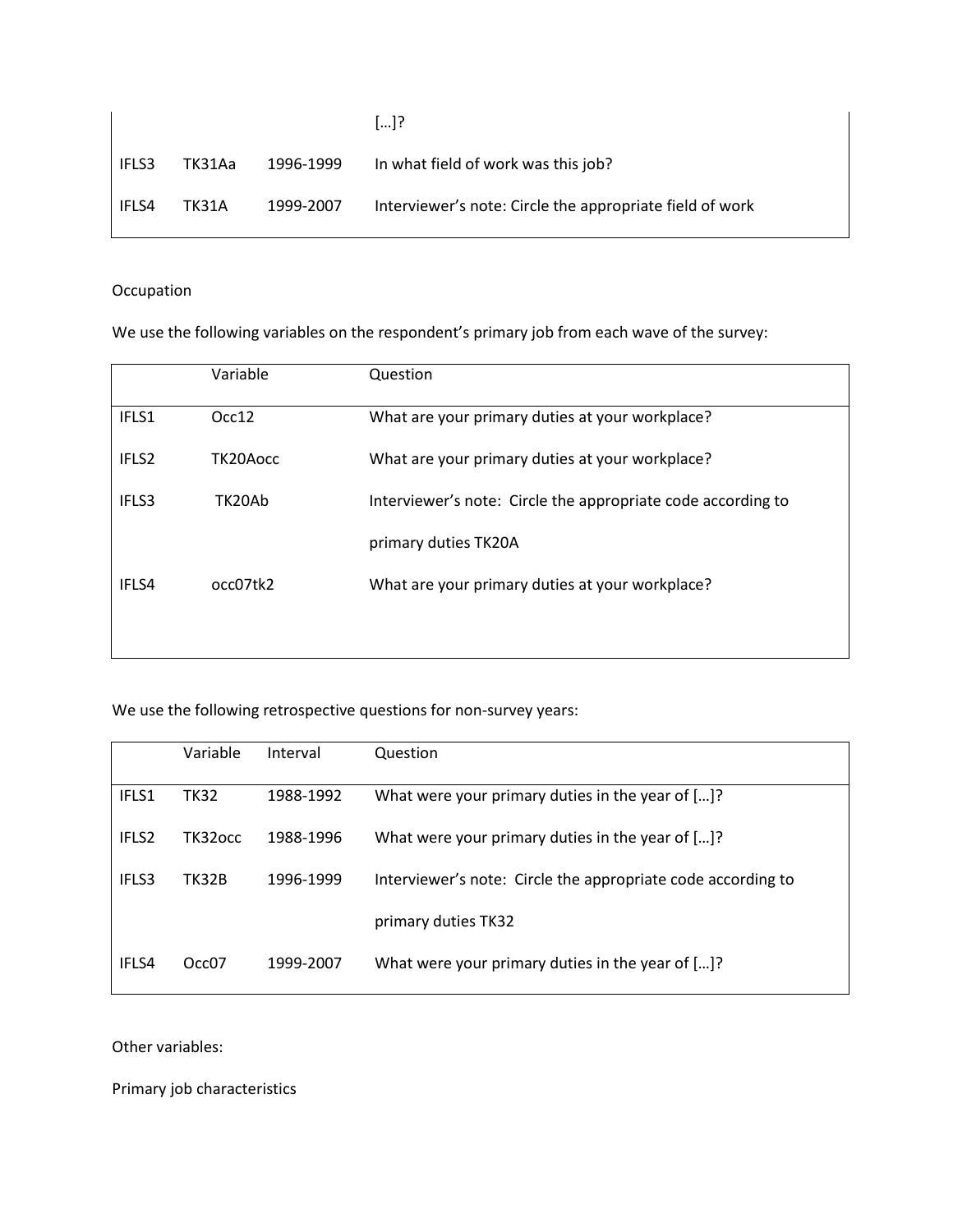|                                   | IFLS1                    | IFLS2   | IFLS3    | IFLS4    |
|-----------------------------------|--------------------------|---------|----------|----------|
| Net salary last month             | tk25r1_m                 | tk25amt | tk25a1   | tk25a1   |
| Total monthly income              | $\overline{\phantom{a}}$ | tk25am  |          |          |
| Net salary last year              | $tk25r1_y$               | tk25ayt | tk25a2   | tk25a2   |
| Total annual income               | $\overline{\phantom{a}}$ | tk25ay  |          |          |
| Net profit last month             | tk26r1_m                 | tk26amn | tk26amn  | tk26a1   |
| Gross profit, monthly             |                          | tk26amg | tk26amg  |          |
| Net profit last year              | tk26r1_y                 | tk26ayn | tk26ayn  | tk26a3   |
| Gross profit, annual              | $\overline{\phantom{a}}$ | tk26ayg | tk26ayg  |          |
| <b>Health benefits</b>            | tk25a1_m                 | tk25ame | tk25a3e1 | tk25a3e1 |
| Health insurance                  | $\overline{\phantom{a}}$ |         | tk25a3e2 | tk25a3e2 |
| Health benefits: preferred clinic |                          |         | tk25a3e3 | tk25a3e3 |
| Number of workers                 |                          | tk20aa  | tk20aa   | tk20aa   |
| Hours last week                   | tk21a                    | tk21a   | tk21a    | tk21a    |
| Usual hours worked                | tk22a                    | tk22a   | tk22a    | tk22a    |
| Weeks worked last year            | tk23a                    | tk23a   | tk23a    | tk23a    |

We use the following variables on the respondent's primary job from each wave of the survey:

We use the following retrospective questions for non-survey years:

|                       | IFLS1                    | IFLS <sub>2</sub> | IFLS3                    | IFLS4                    |
|-----------------------|--------------------------|-------------------|--------------------------|--------------------------|
| Monthly income        | $\overline{\phantom{0}}$ | tk34t             | tk34                     | $\overline{\phantom{0}}$ |
| Total monthly income  | $\overline{\phantom{0}}$ | tk34              | $\overline{\phantom{a}}$ |                          |
| Monthly profit        |                          | tk35n             | tk35n                    |                          |
| Gross income, monthly |                          | tk35g             | tk35g                    | $\overline{\phantom{0}}$ |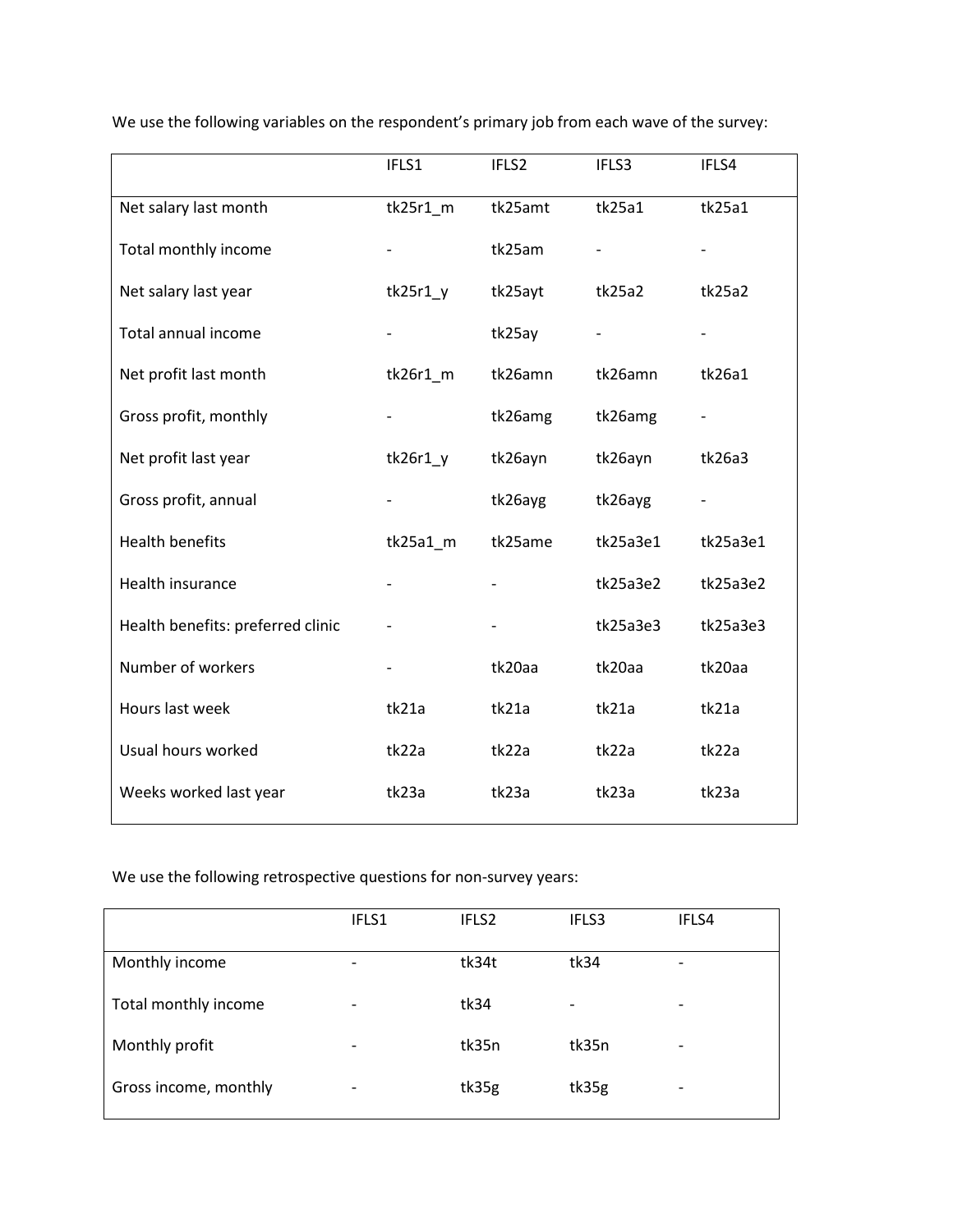| Hours worked/week | ۰ | tk36  | tk36                     | $\overline{\phantom{0}}$ |
|-------------------|---|-------|--------------------------|--------------------------|
| Weeks worked/year | ۰ | tk37  | tk37                     | $\overline{\phantom{0}}$ |
| Health benefits   | ۰ | tk34e | $\overline{\phantom{a}}$ |                          |

We use the consumer price index (CPI) published in the International Financial Statistics (IFS) to obtain real income. The IFS calculates CPI based on prices in 17 capital cities, this paper will use 2007 as the base year. We use real monthly wages, and net monthly profits for self-employed respondents as income. If monthly income is not available, we use annual wages divided by 12, and annual profits divided by 12 for self-employed respondents. Hours per year is constructed based on normal hours worked multiplied by weeks worked. Real hourly wages is constructed using annual income divided by hours worked. We use log hourly wages in the analysis.

We recode response to the number of workers to match the categories in IFLS4. The range is as follows: 1 to 4 workers, 5 to 19 workers, 20 to 99 workers and more than 100.

#### Respondent characteristics

Date of birth is asked every round of the survey, however, we find some inconsistencies in the responses across waves. First we take the mean of the maximum and minimum of the mode of reported birth date and calculate respondent's age based on the constructed date of birth. If the difference between the maximum and minimum of the mode is more than 3 years, but the difference between any two of the reported dates of birth is less than 1 year, we use these closest dates of birth to calculate the mean of the birth date.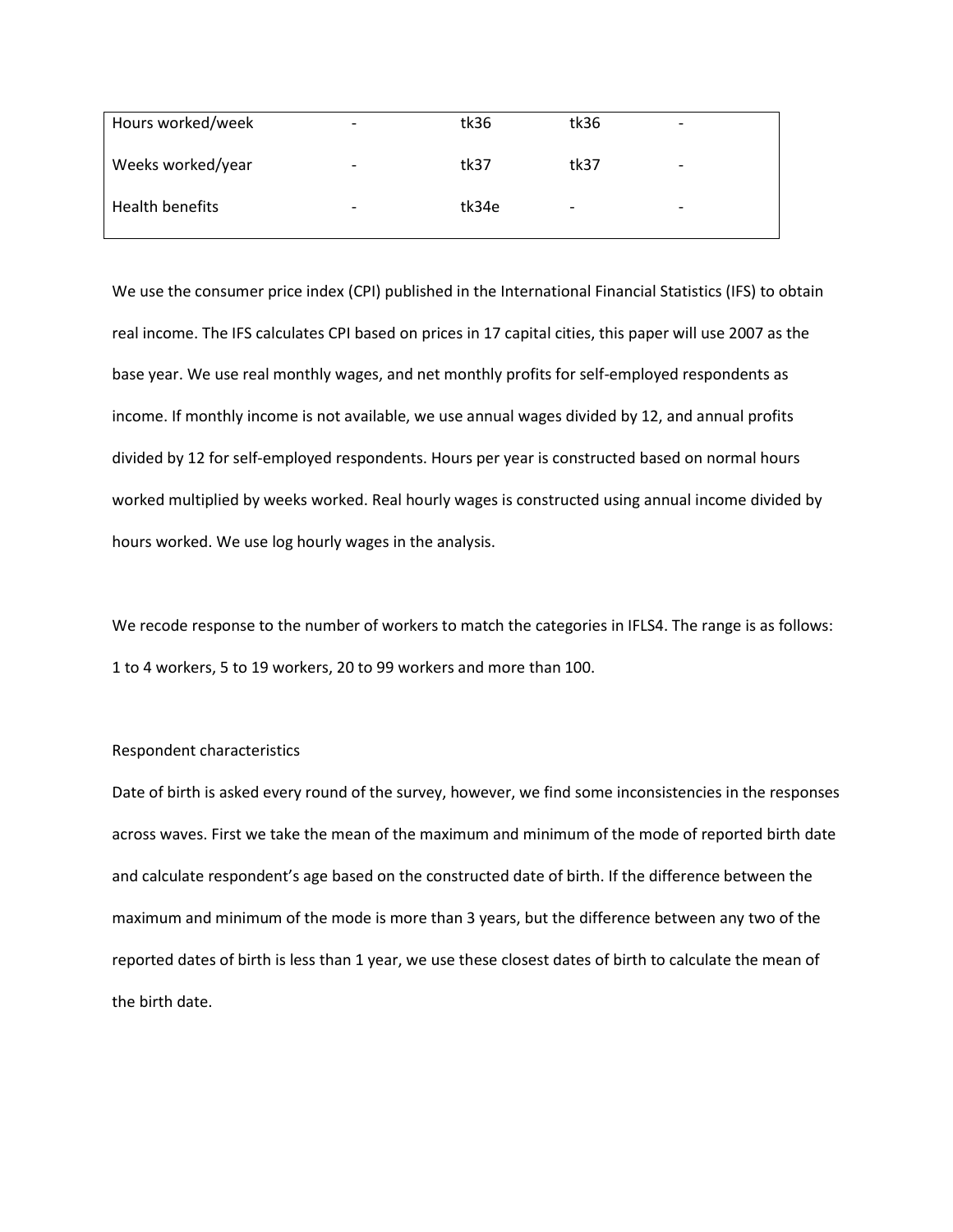We define years of education as the maximum of the mode of reported years of education. Potential experience is defined as current age minus education minus 6. We drop observations with negative potential experience.

2. Constructing tenure on the job, employment type, industry, and occupation We reshape the data such that each observation is identified by respondent ID and year, instead of respondent ID and wave.

Imputations for job characteristics:

If occupation is missing but the industry is agriculture, we impute occupation to be casual worker. Similarly, if industry is missing but occupation is agriculture, we impute industry as agriculture. In more than 97% of cases where both occupation and industry are available, where occupation is agriculture, industry is agriculture, and vice versa.

If respondents report being in the military, we impute the employment type to be government worker.

If respondents report having the same job but some characteristics (industry, occupation, or employment type) are missing, we assume the characteristics remain the same.

For each of the variables occupation, industry, and employment type, if one of them is missing but the 2 others are the same as in the previous or next year, then we assume that the missing variable also stays the same. This is not problematic for occupation and industry because in non missing cases the concordance is more than 98%. For employment type, the concordance is still very high (90%) but not quite as high.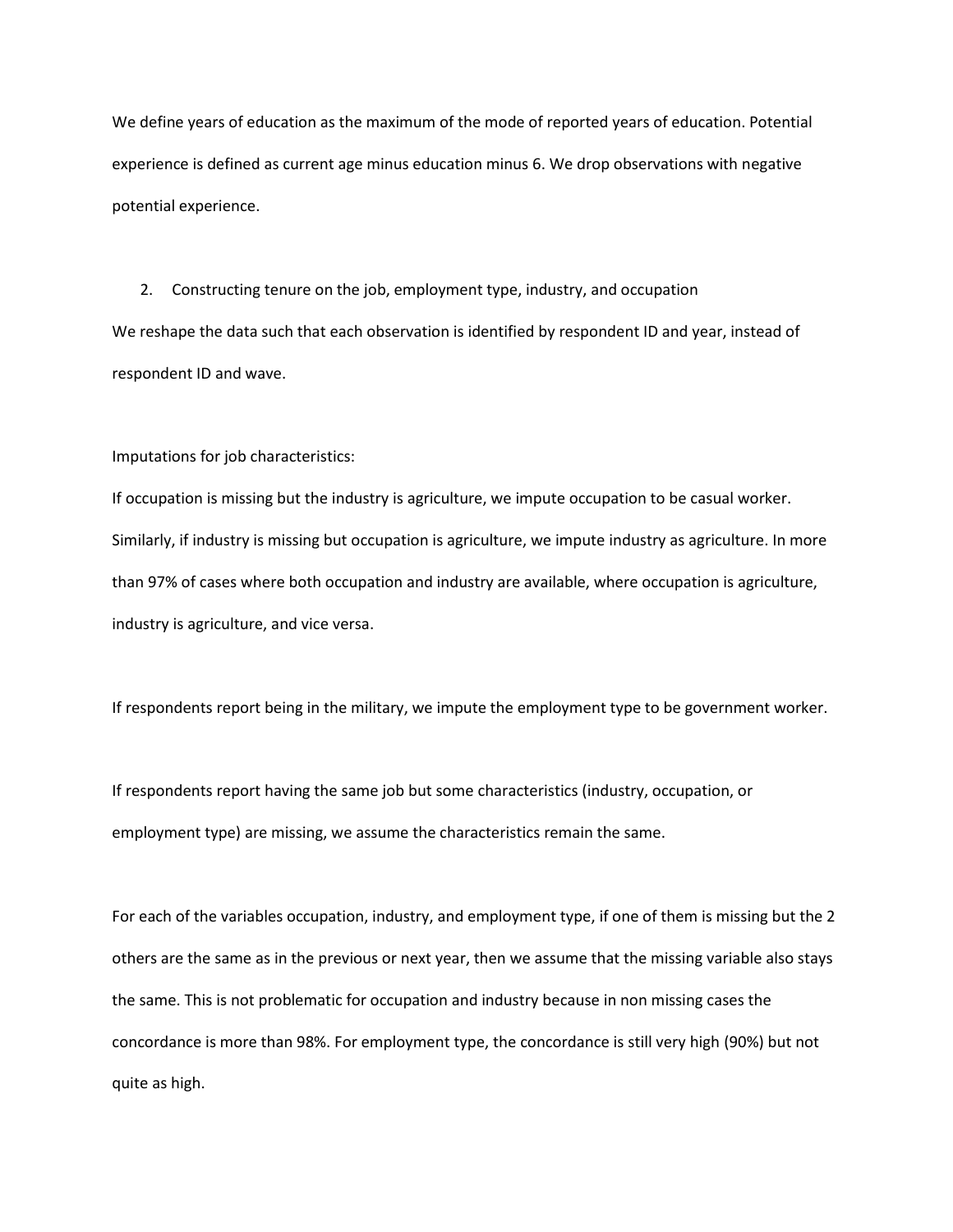We set the same job indicator to zero for the first year of work. We also set the same job indicator to zero if there is a major job characteristics change (a change in occupation is not considered a major change).

The number of workers is only asked in survey years. If the number of workers does not change within a job, we use the reported category of firm size to impute firm size for non-survey years. If the number of workers changed within a job, we use the reported firm size in the survey year as the firm size. In this case, we assume firm size does not change in between survey years.

We assume health benefits do not change within a job. Health benefits may be insurance, medical allowance or the availability of a preferred provider. If reported health benefits are inconsistent within one job, we impute health benefits based on the previous or next year's reported status.

#### Tenure variables

 $\overline{\phantom{a}}$ 

We increase tenure on the job so long as the same job indicator is equal to one. If we have more than 3 consecutive years of missing indicator, we set the indicator to missing since we do not know the tenure. We may be underestimating tenure without imputation.

For tenure on employment type, industry and occupation, we use the user-defined command tsspell<sup>7</sup> to count the spell number and sequence number. This command takes into account the panel structure of the data. Similarly, if there are 3 or more missing values, we count tenure as missing.

<sup>7</sup> http://www.stata.com/support/faqs/data/panel.html